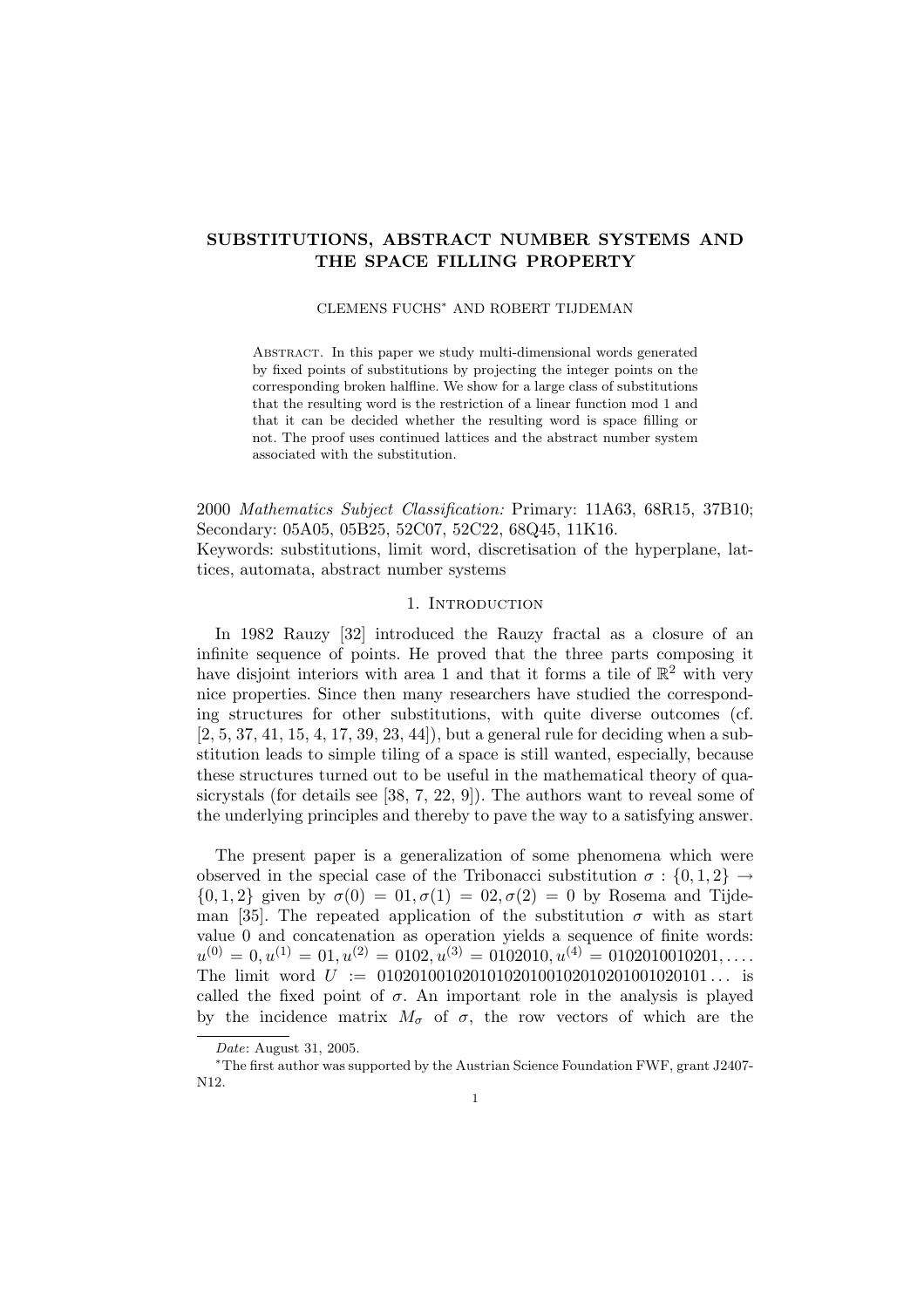incidence vectors of  $\sigma(0), \sigma(1), \sigma(2)$ , respectively, hence in the present case  $(1, 1, 0), (1, 0, 1)$  and  $(1, 0, 0)$ . Its characteristic polynomial equals  $x^3 - x^2 - x - 1$ . It has one real root  $\beta$  with modulus greater than one and two complex roots with modulus smaller than 1. The eigenvectors corresponding to the eigenvalue  $\beta$  of  $M_{\sigma}$  equal  $\mathbb{R}(\beta^2, \beta, 1)$ . From the word U a sequence of points in  $\mathbb{Z}^3$  is constructed by putting  $P_0 = \vec{0}$ and  $P_{m+1} = P_m + \vec{e}_i$  for  $m = 0, 1, 2, \ldots$  if and only if the letter of U at the position m equals i where  $\vec{e}_i$  denotes the *i*-th unit vector. So  $P_1 = (1, 0, 0), P_2 = (1, 1, 0), P_3 = (2, 1, 0), P_4 = (2, 1, 1), P_5 = (3, 1, 1), \ldots$ These points approximate the line  $\mathbb{R}(\beta^2, \beta, 1)$  very well. If the points  $P_m$  (m = 0,1,...) are projected parallel to this line on a plane, then the famous Rauzy fractal is formed [32]. Instead Rosema and Tijdeman projected the points  $P_m$  generated by each word  $u^{(n)}$  parallel to the line through the starting point  $P_0$  and the end point  $P_m$ , where m is equal to the length of  $u^{(n)}$ , on the  $(y, z)$ -plane. This leads to a sequence of structures which have the Rauzy fractal as a limit. However, by applying a suitable linear transformation depending on  $n$  to the  $n$ -th structure, an increasing sequence of two-dimensional words  $(w^{(n)})_{n\geq 0}$  was obtained. It was shown that the derived limit word has the full lattice  $\mathbb{Z}^2$  as domain (so it was space-filling) (cf. [35, Theorem 4.7]). Moreover, the normalized value of the word at some lattice point is determined by a linear function modulo 1 (cf. [35, Theorem 4.7]) and the development of the projected words is fully reflected by some two-dimensional representation of the Tribonacci number system (cf. [35, Lemma 4.6]).

The present paper deals with an arbitrary given substitution  $\sigma$  mapping  $\{0, 1, \ldots, k\}$  to finite words in these letters. We assume that  $\sigma$  has an invariant word starting with 0. In Section 2 we define the incidence matrix  $M_{\sigma}$ , we derive recurrence relations for its entries and show that the growth order of these entries is determined by the eigenvalues with largest modulus. We make the assumption that  $M_{\sigma}$  has a dominant eigenvalue  $\beta$  and that all the components of the corresponding eigenvector are positive. Finally, we define the corresponding broken halfline in  $\mathbb{R}^{k+1}$ . The results in this section are based on the classical Perron-Frobenius theorem.

In Section 3 we define the projection of the integer points on the broken halfline to some hyperplane. We leave the subsequent linear transformation free, but mention some natural choices. One of them, called canonical, leads to simplified formulas. We make the further assumption that the incidence matrix  $M_{\sigma}$  is unimodular. Theorems 2 and 3 describe the structure of the projected word  $w^{(n)}$ . We define the normalized word  $\hat{w}^{(n)}$  and show in Theorem 4 that the limit word  $\hat{W}$  has a linear structure mod 1. The method in this section is taken from Berthé and Tijdeman [10].

In Section 4 we define the automaton, the language and the number system associated to  $\sigma$ . We make a further assumption that  $\beta > 1$ . We show that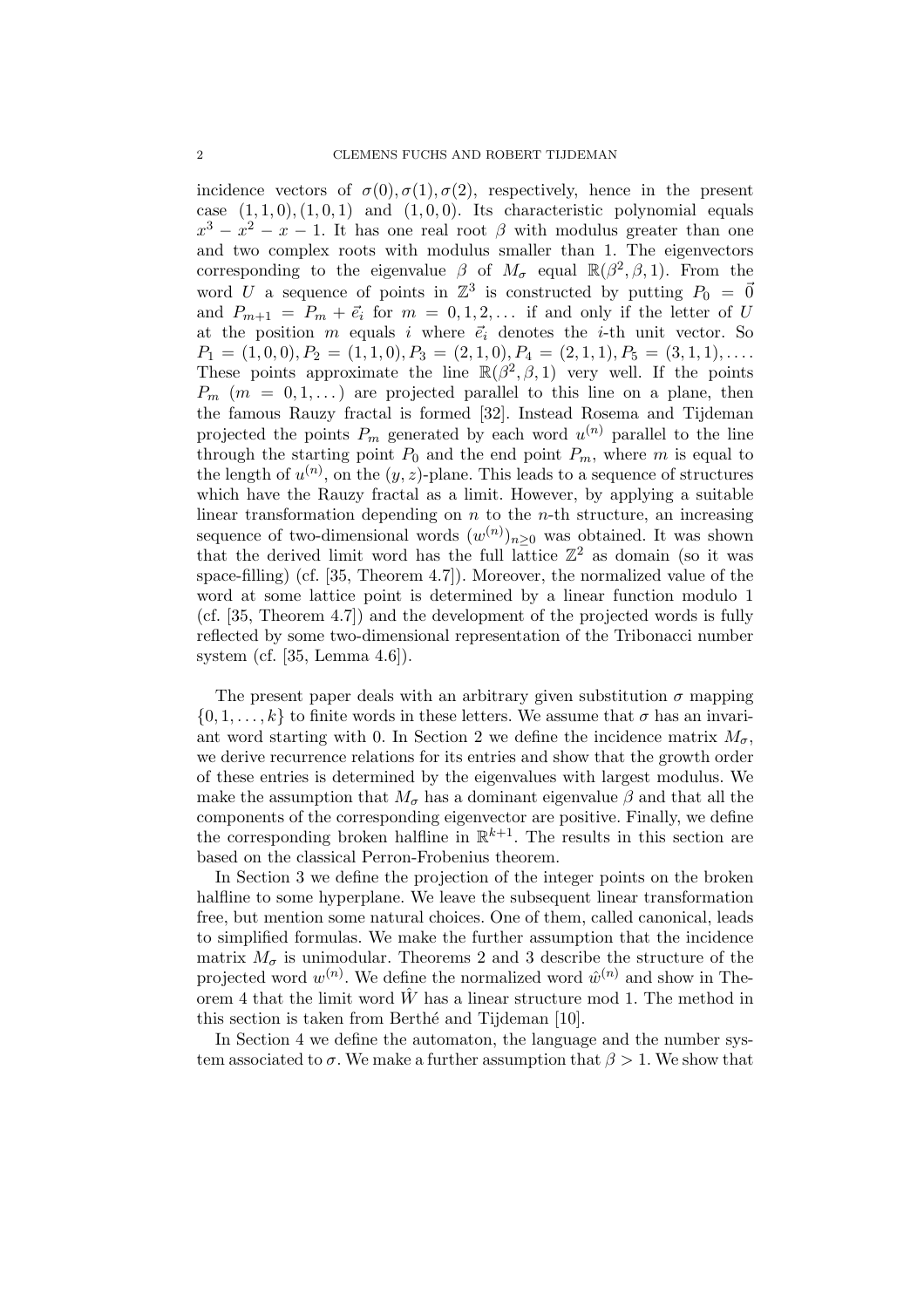the corresponding eigenvector plays a fundamental role in the description of the number system. We present an algorithm to compute the representation of an arbitrary number from  $[0, 1)$  in this number system. Theorem 4 shows that we have a bijection between the half-open interval  $[0, 1)$  and the infinite words in the associated language. Theorem 5 gives a certain finiteness criterion, provided that  $\beta$  is a Pisot number and states on the other hand that if all elements in  $\mathbb{Z}[\beta^{-1}] \cap [0,1)$  have a finite expansion, then  $\beta$  is a Pisot number or a Salem number. It is remarkable that this criterion (in the Pisot case) is finite and can be checked effectively. In our analysis of associated number systems we rely on results of Frougny and Solomyak [20] and Akiyama [1].

The results from Sections 2, 3 and 4 are combined in Section 5. Theorem 6 describes the relation between the word  $w^{(n)}$  and the number system associated with  $\sigma$ . It turns out that  $w^{(n)}$  consists exactly of the words in the associated language of length at most  $n$ . Theorem 7 gives a criterion for the limit word  $\hat{W}$  to be space filling. As before the criterion is decidable if  $\beta$  is a Pisot number. If  $W$  is space filling, then the dimension of the space filling word  $\hat{W}$  equals deg $\beta - 1$ .

In the final Section 6, we give five examples. Example 1 concerns a substitution on three letters leading to a two-dimensional space filling word. Example 2 deals with the flipped Tribonacci substitution which yields a word which is not space filling. Example 3 treats a substitution on three letters with a dominant root of degree 2 and a resulting space filling word of dimension 1. Example 4 shows how a substitution on five letters with a dominant root of degree 3 and two roots of modulus 1 generates a space filling word of dimension 2. Finally, Example 5 is concerned with a substitution on four letters with a dominant Pisot root of degree 2 and two other roots, one outside and one inside the unit circle, that generates a one-dimensional word which is not space filling.

Finally we note that some of the made assumptions are just for convenience, but that this is not the case for the assumptions that  $M_{\sigma}$  is unimodular and has a dominant root  $\beta > 1$  and that all components of the corresponding eigenvector are positive.

## 2. Limit word and discretisation of the hyperplane

Let  $\Sigma$  be a finite set. By  $\Sigma^*$  we denote the set of finite words over the alphabet  $\Sigma$  including the empty word  $\varepsilon$ . A substitution is a map  $\sigma : \Sigma \to$  $\Sigma^* \backslash \{\varepsilon\}$ . This map can be extended to a map  $\sigma : \Sigma^* \to \Sigma^*$  by letting  $\sigma(\varepsilon) = \varepsilon$ and  $\sigma(ws) = \sigma(w)\sigma(s)$  for  $w \in \Sigma^*, s \in \Sigma$  where as usual the operation is the concatenation of words. (With this operation the set  $\Sigma^*$  is a free monoid with identity  $\varepsilon$  generated by  $\Sigma$ .) We denote by |w| the length of the word  $w \in \Sigma^*$ , i.e.  $|w| = n$  if  $w \in \Sigma^n$ . Moreover, we set  $|w|_s$  for  $w \in \Sigma^*$ ,  $s \in \Sigma$  to be the number of occurrences of letter s in the word w. Hence  $\sum_{s\in\Sigma} |w|_s =$ |w|. The column vector  $\vec{w}$  whose components are the quantities  $|w|_s$  for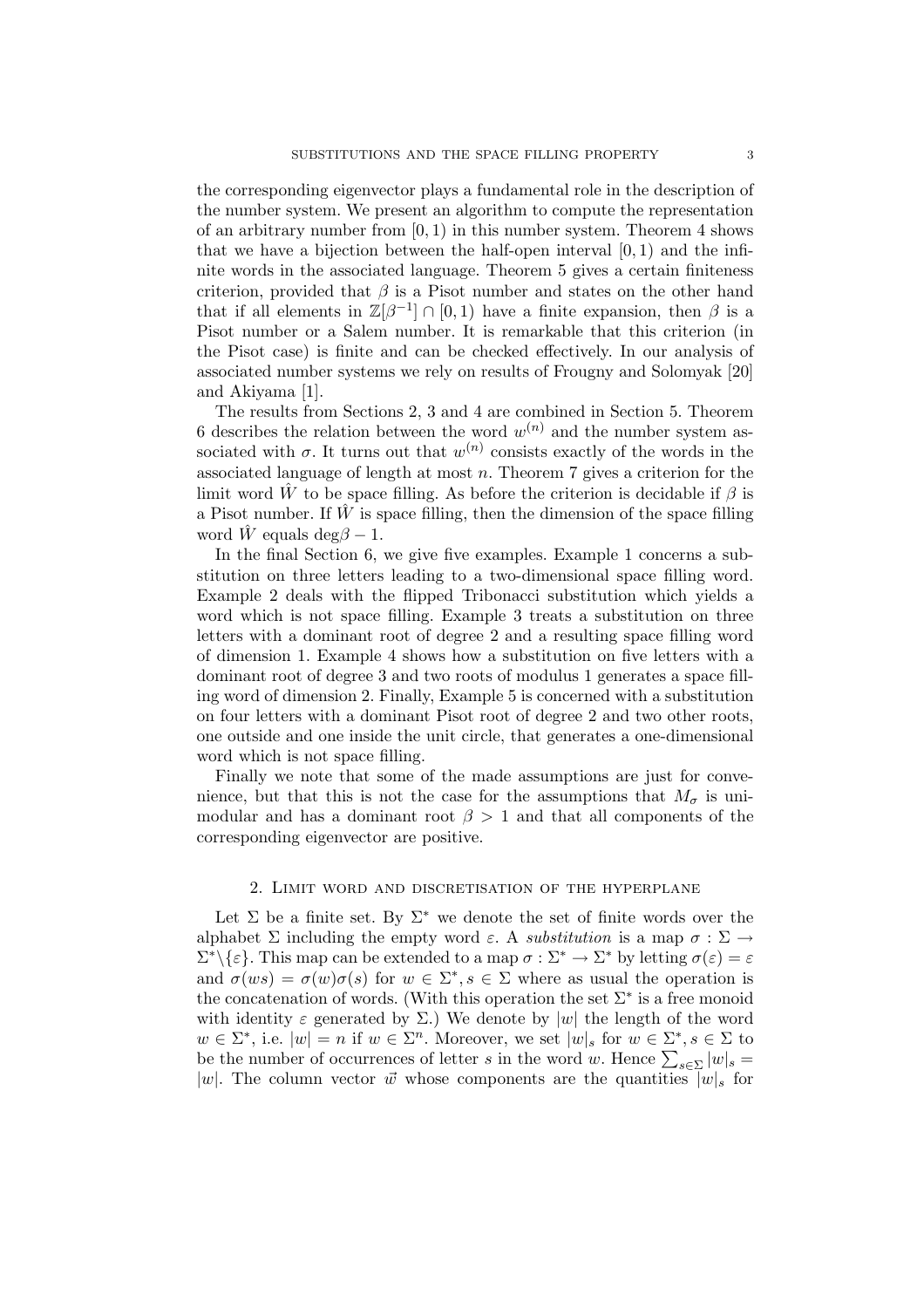$s \in \Sigma$  is called the *incidence vector* of the word w. In the paper the vectors are defined as column vectors and row vectors are presented as transposed vectors. Transposition is denoted by a left superscript  $t$ .

Let  $\mathbb N$  denote the non-negative integers and  $\Sigma^{\omega}$  the set of right-infinite words over the alphabet  $\Sigma$ , i.e. the set of sequences of letters from  $\Sigma$  indexed by non-negative integers. We equip  $\Sigma^{\omega}$  with the usual discrete product metric: for  $V, W \in \Sigma^{\omega}$  we set  $d(V, W) = 2^{-i}$ , where i is the smallest integer such that  $V_i \neq W_i$   $(V = (V_n)_{n \in \mathbb{N}}$ ,  $W = (W_n)_{n \in \mathbb{N}}$  if such an index exists and  $i = \infty$  if  $V = W$ . Convergence of sequences is considered with respect to this metric. Observe that any finite word  $w \in \Sigma^*$  can be viewed as an infinite word  $w\zeta^{\omega} \in (\Sigma \cup \{\zeta\})^{\omega}$  for some  $\zeta \notin \Sigma$ . So a sequence  $(w^{(n)})_{n \geq 0}$  of finite words converges to an infinite word W if and only if for every  $\overline{l} \in \mathbb{N}$ there exists an  $N_l \in \mathbb{N}$  such that the first l letters of W and  $w^{(n)}$  coincide for every  $n \geq N_l$ . We denote by  $(w)_i$  the letter at position i in the finite or infinite word w.

We can extend  $\sigma$  to  $W = (W_n)_{n \in \mathbb{N}}$  in  $\Sigma^{\omega}$  by putting  $\sigma(W) = (\sigma(W_n))_{n \in \mathbb{N}}$ and applying infinite concatenation. Observe that if  $(w^{(n)})_{n\geq 0}$  converges to  $W \in \Sigma^{\omega}$  then  $(\sigma(w^{(n)}))_{n \geq 0}$  converges to  $\sigma(W)$ . We say that a finite or infinite word w is a fixed point of the substitution  $\sigma$  if  $\sigma(w) = w$ .

In the sequel we will always assume  $\Sigma = \{0, 1, \ldots, k\}$  and consider the sequence  $(u^{(n)})_{n\geq 0}$  given by

$$
u^{(n)} = \sigma^n(0)
$$
  $(n = 0, 1, ...).$ 

Suppose the sequence  $u = (u^{(n)})_{n \geq 0}$  converges to a limit word  $U = (U_n)_{n \in \mathbb{N}}$ which is a fixed point of the substitution  $\sigma$ . By relabeling the alphabet  $\Sigma$ we may assume that  $U_0 = 0$ . Since by definition there exists a  $N_1$  such that  $U_0 = (u^{(n)})_0$  for all  $n \ge N_1$ , it follows that  $(\sigma((u^{(n)})_0))_0 = (u^{(n+1)})_0$ . Therefore, we have that

(A1) 
$$
\sigma(0) = 0v, \ v \in \Sigma^*.
$$

For the sake of simplicity we will always assume that the substitution  $\sigma$ satisfies (A1). Therefore  $U := \lim_{n \to \infty} u^{(n)}$  is a well-defined infinite word  $U_0U_1U_2\cdots$  with  $U_0=0$ .

Let

$$
\vec{u}_n = {}^t(|\sigma^n(0)|_0, \ldots, |\sigma^n(0)|_k)
$$

be the so-called incidence vector of  $u^{(n)} = \sigma^n(0)$  and

$$
\vec{v}_n = {}^t(|\sigma^n(0)|, \ldots, |\sigma^n(k)|).
$$

Of special interest is the first coordinate of  $\vec{v}_n$ , which generates the sequence of lengths  $(|u^{(n)}|)_{n\in\mathbb{N}}$  of the sequence  $(u^{(n)})_{n\geq 0}$ . Put  $s^{(n)} = |u_n|$  for  $n \in \mathbb{N}$ . We will discuss the convergence of the vectors  $\vec{u}_n/|u^{(n)}|$ . Define the *incidence*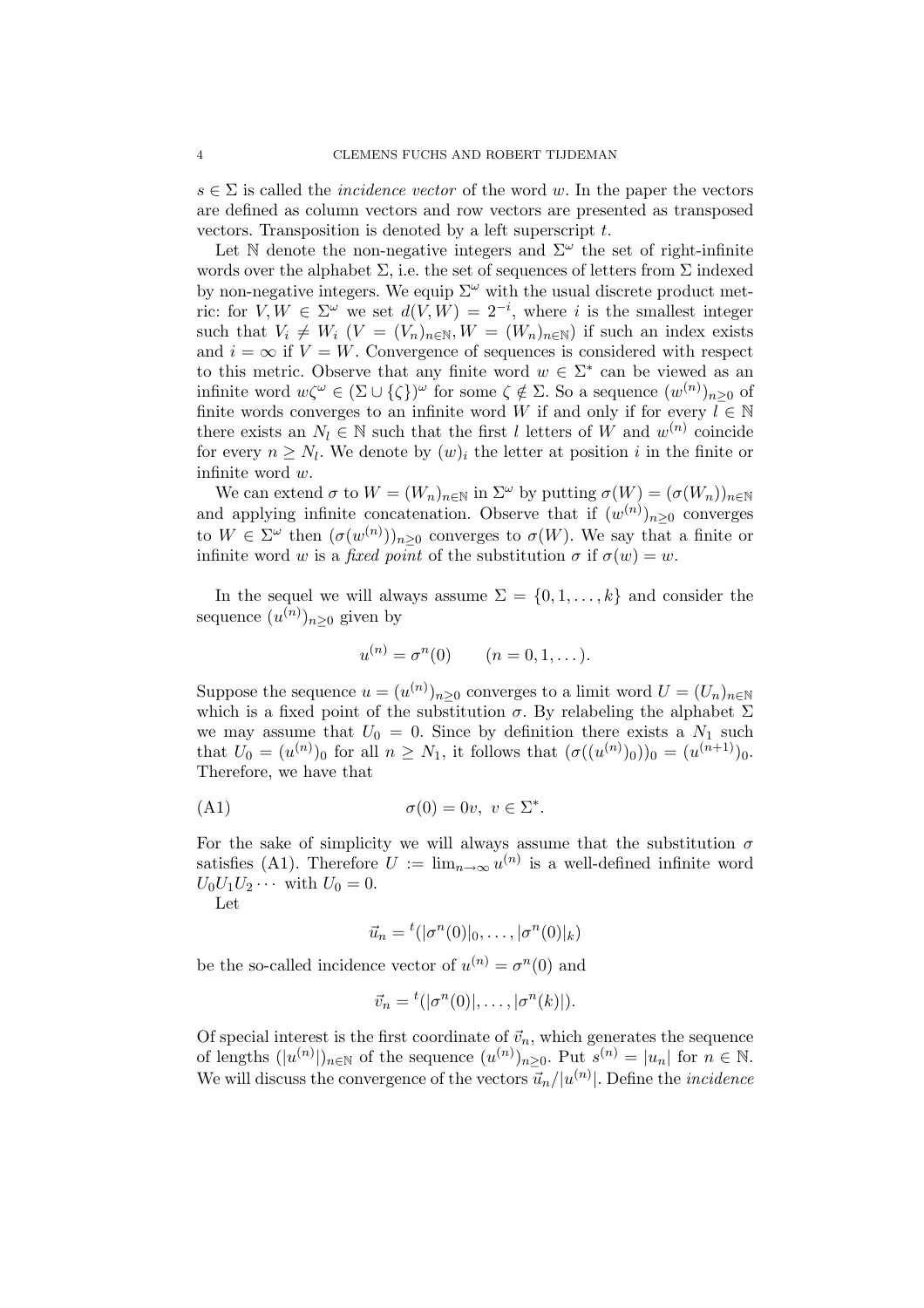*matrix*  $M_{\sigma}$  of the substitution  $\sigma$  by

$$
M_{\sigma} = \left( |\sigma(i)|_j \right)_{i=0,\ldots,k; j=0,\ldots,k} \in \mathbb{N}^{(k+1)\times (k+1)}.
$$

The incidence matrix contains the global information (the numbers of each letter) of the substitution  $\sigma$ , but not the local information (the precise order). Let  $x^{k+1} - g_k x^k - \cdots - g_0$  be the characteristic equation of  $M_{\sigma}$ . Then  $M_{\sigma}^{k+1} = g_k M_{\sigma}^k + \cdots + g_0 M_{\sigma}^0$  where  $g_k, \ldots, g_0$  are rational integers.

It is easy to see that both sequences  $\vec{u}_n$  and  $\vec{v}_n$  satisfy a linear recurrence relation where  $M_{\sigma}$  is involved. We have

(1) 
$$
{}^t\vec{u}_n M_\sigma = {}^t\vec{u}_{n+1} \text{ and } M_\sigma \vec{v}_n = \vec{v}_{n+1},
$$

respectively. Hence

$$
\vec{u}_{n+k+1} = g_k \vec{u}_{n+k} + \cdots + g_0 \vec{u}_n
$$

and similarly for  $\vec{v}_n$ . Therefore the components of the vectors  $\vec{u}_n, \vec{v}_n$  satisfy the linear recurrence relation. In particular,  $s^{(n+k+1)} = g_k s^{(n+k)} + \cdots$  $g_0s^{(n)}$   $(n = 0, 1, \ldots)$ . Denoting by  $\bar{e}_0^{(k+1)}, \ldots, \bar{e}_k^{(k+1)}$  the unit column vectors in  $\mathbb{R}^{k+1}$ , it follows by induction on n that  ${}^t M_{\sigma}^n \bar{e}_0^{(k+1)}$  is the incidence vector of  $u^{(n)}$ , hence  $s^{(n)}$  is the sum of the entries in the row with index 0 of  $M_{\sigma}^{n}$ . More generally we have

**Lemma 1.** Let  $n \geq 0$  and  $i \in \{0, 1, \ldots, k\}$ . Then the *i*-th row vector of  $M_{\sigma}^{n}$ equals

$$
(|\sigma^n(i)|_0, |\sigma^n(i)|_1, \ldots, |\sigma^n(i)|_k)
$$

and the vector of the row sums of  $M_{\sigma}^n$  equals  $\vec{v}_n$ .

*Proof.* The assertion holds by definition for  $n = 0$ . Suppose the statement holds for *n*. Then the *i*-th row vector of  $M_{\sigma}^{n+1}$  equals

$$
{}^{t}\bar{e}_{i}^{(k+1)}M_{\sigma}^{n+1} = {}^{t}\bar{e}_{i}^{(k+1)}M_{\sigma}^{n}M_{\sigma} = \sum_{j=0}^{k} |\sigma^{n}(i)|_{j} {}^{t}\bar{e}_{j}^{(k+1)}M_{\sigma}
$$
  

$$
= \left(\sum_{j=0}^{k} |\sigma^{n}(i)|_{j} |\sigma(j)|_{0}, \dots, \sum_{j=0}^{k} |\sigma^{n}(i)|_{j} |\sigma(j)|_{k}\right)
$$
  

$$
= (|\sigma^{n+1}(i)|_{0}, \dots, |\sigma^{n+1}(i)|_{k}).
$$

A similar argument proves the second part of the lemma.  $\Box$ 

Furthermore, we have the following lemma (where as usual we use the notation  $f(x) = o(g(x))$  for  $f(x)/g(x) \to 0$  if  $x \to \infty$ ).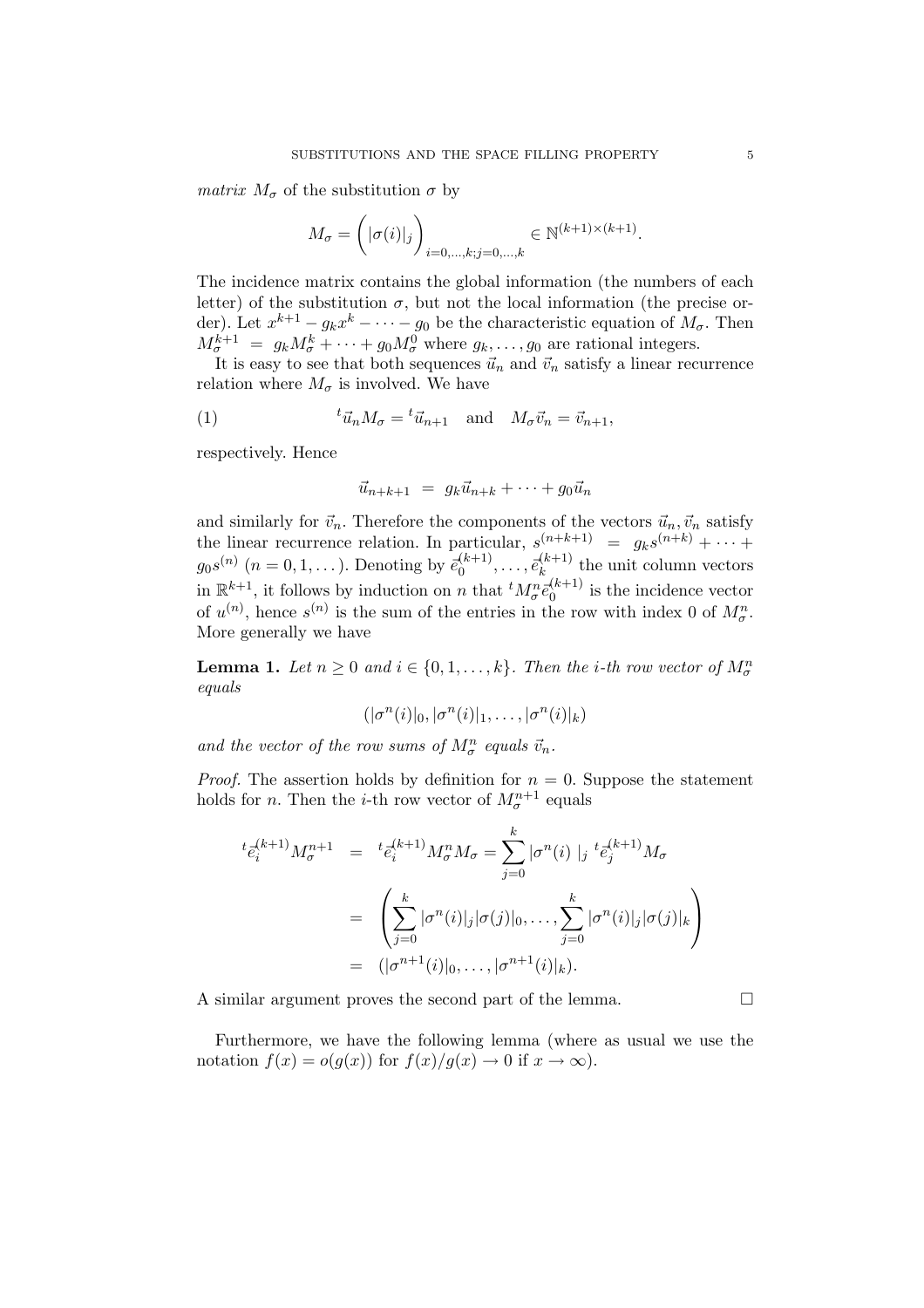**Lemma 2.** There exist an algebraic integer  $\beta \geq 1$ , a  $p \in \mathbb{N}$  and vectors  $\vec{P}_j, \vec{Q}_j \ (j = 0, 1, \ldots, p - 1)$  with entries from  $\mathbb{Q}(\beta \xi_p)[x]$  such that

$$
\vec{u}_n = \sum_{j=0}^{p-1} \vec{P}_j(n) (\xi_p^j \beta)^n + o(\beta^n), \quad \vec{v}_n = \sum_{j=0}^{p-1} \vec{Q}_j(n) (\xi_p^j \beta)^n + o(\beta^n),
$$

where  $\xi_p$  denotes a primitive p-th root of unity.

Proof. The result follows immediately from the Perron-Frobenius Theorem [8, Theorem 1.4.4] if the incidence matrix  $M_{\sigma}$  is irreducible (cf. [8, p. 2]). If  $M_{\sigma}$  is not irreducible, we can write it (after a relabeling of the alphabet not involving 0) as an upper diagonal block matrix. We denote the square blocks along the diagonal by  $M_1, \ldots, M_r$  with  $M_1, \ldots, M_r$  irreducible. Since the characteristic polynomial of such a block matrix is given by the product of the characteristic polynomials of the  $M_k$ , it suffices to consider them. Observe that since all the matrices  $M_k$  have non-negative integral entries it follows that the characteristic roots are algebraic integers and therefore at least one of the characteristic roots is  $\geq$  1. Now by the Perron-Frobenius Theorem for irreducible non-negative matrices [8, Theorem 1.4.4] it follows that all the characteristic roots of maximum modulus of the matrices  $M_k$ are given by  $\xi_{p_k}^h \beta_k$   $(h = 0, \ldots, p_k - 1)$  for some  $p_k \in \mathbb{N}$  and real algebraic integers  $\beta_k \geq 1$ . By the theory on recurrences,  $\vec{u}_n$  and  $\vec{v}_n$  can be expressed as an exponential polynomial with the roots of the characteristic polynomial as base variables. Put  $\beta = \max\{\beta_k : k = 1, ..., r\}$  and  $p = \prod_{|\beta_k| = \beta} p_k$ . Then all the terms in the expressions for  $\vec{u}_n$  and  $\vec{v}_n$  are absorbed in the error term  $o(\beta^n)$  except for the base values of the form  $\xi_p^h\beta$ . The fact that the components of the coefficient-vectors  $\vec{P}_j, \vec{Q}_j$  are in the field generated by  $\beta \xi_p$  over Q follows by considering the generating functions of the components, which leads to rational functions with integer coefficients since the vectors  $\vec{u}_n$  and  $\vec{v}_n$  have integral components, and by using the partial fractal decomposition afterwards.

Observe that the result recovers part of a result of Lind [24, 25] who characterized for which matrices with entries in N the spectral radii are Perron numbers. (A Perron number is a real algebraic integer which is larger than all its conjugates.)

From the lemma it follows that if we split the sequence  $(u^{(n)})_{n\geq 0}$  according to the arithmetic progressions  $n = mp + j$  with  $j = 0, \ldots, p - 1$ , then the incidence matrix  $M_{\sigma}$  for each progression has a dominant root  $\beta^p \geq 1$ . Moreover, there exists a monic polynomial  $P(x) \in \mathbb{Q}(\beta)[x]$  such that the limits

(2) 
$$
\lim_{n \to \infty} \frac{|\sigma^{np+i}(j)|}{P(np+i)\beta^{np+i}} =: a_j(i)
$$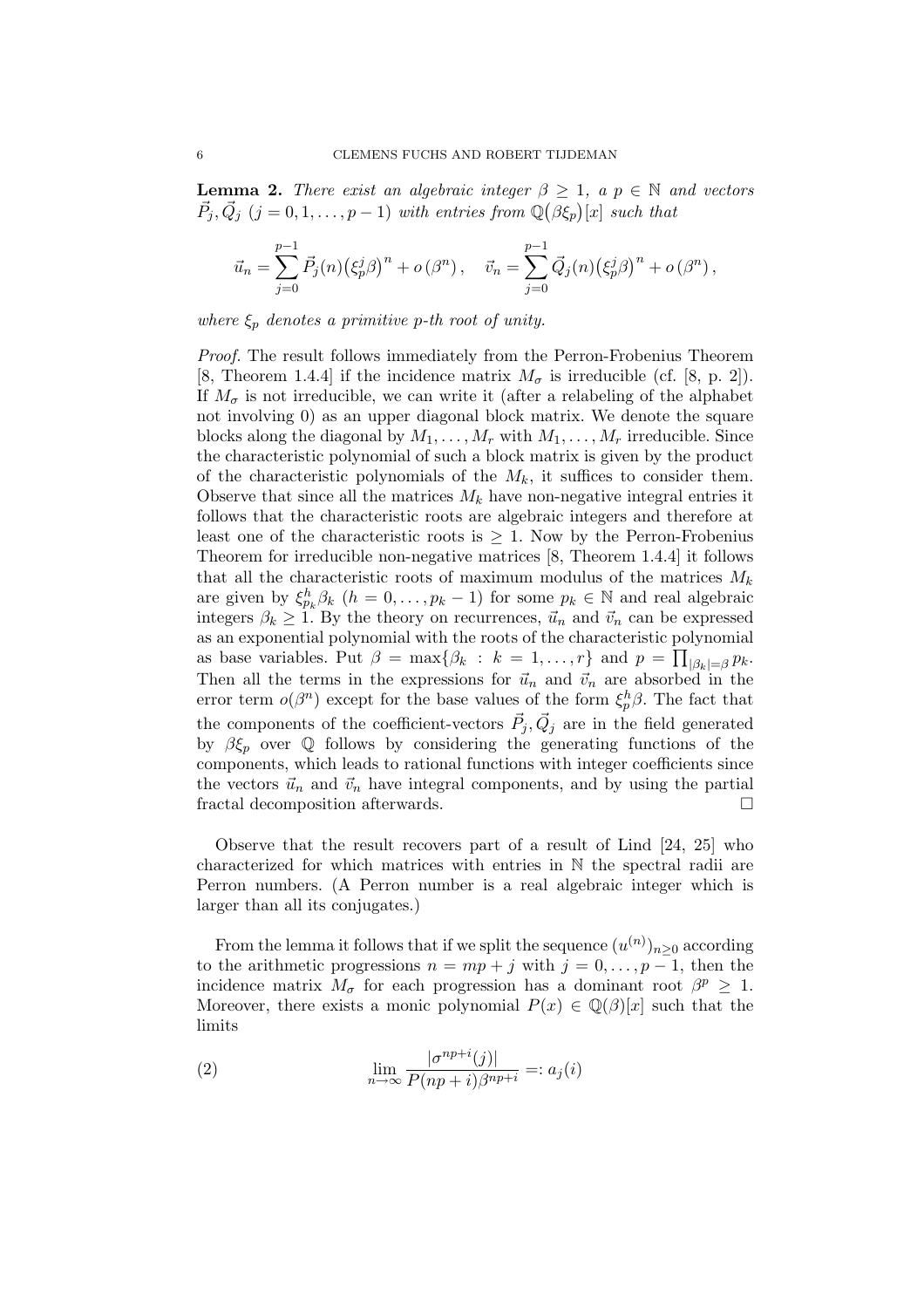exist for all  $j = 0, \ldots, k; i = 0, \ldots, p - 1$ . Furthermore, we get that

$$
\lim_{n \to \infty} \frac{\vec{u}_{np+i}}{|u_{np+i}|} =: \vec{b}(i)
$$

exist for all  $i = 0, \ldots, p - 1$ . Observe that this need not hold if we replace p with 1, e.g. it does not for a substitution with incidence matrix

$$
\left(\begin{array}{cccc}1&1&0&0&0\\0&0&1&0&1\\0&0&0&1&0\\0&0&0&0&1\\0&1&0&0&0\end{array}\right)
$$

,

which has the characteristic equation

$$
\beta^5 - \beta^4 - \beta^3 + \beta^2 - \beta + 1 = (\beta - 1)(\beta^2 - \beta^2)(\beta^2 - \beta^{-2}) = 0
$$

where  $\rho = (1 + \sqrt{5})/2$ .

We simplify the formulas by studying the arithmetic progressions with difference  $p$  separately. In the sequel we will assume that

(A2)  $M_{\sigma}$  has a dominant eigenvalue  $\beta$ ,

so  $p = 1$ . We denote  $a_j(0), \vec{b}(0)$  by  $a_j, \vec{b}$ , respectively.



Fig. 1: Broken halfline segment associated to  $u^{(4)} = 0120001010120$ for the flipped Tribonacci substitution  $\sigma(0) = 0.0, \sigma(1) = 20$ ,  $\sigma(2)=0.$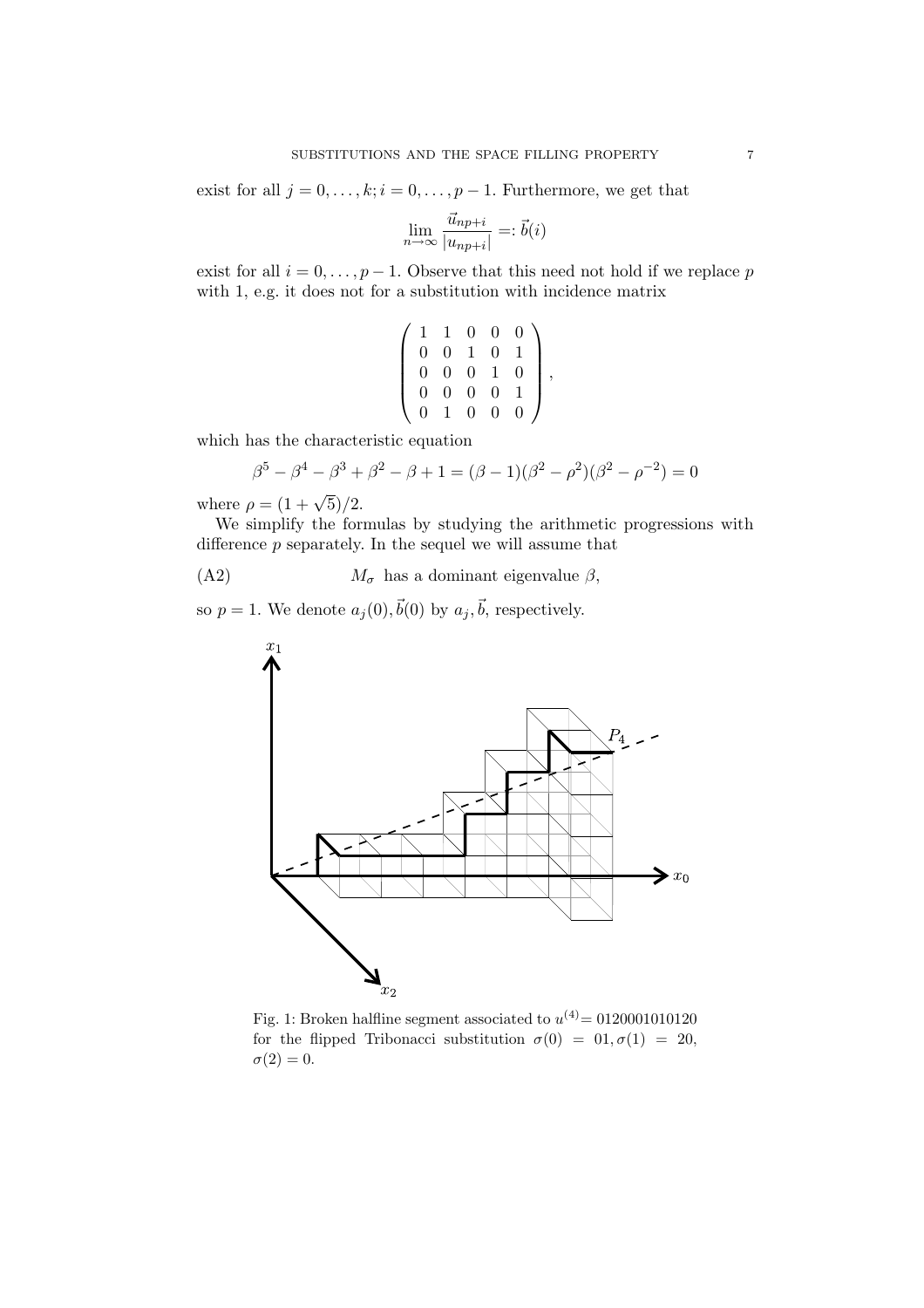It is clear that the vector  $\vec{a} := {}^t(a_0, \ldots, a_k)$  is an eigenvector of  $M_{\sigma}$  and the vector  $\vec{b}$  is an eigenvector of  ${}^tM_{\sigma}$ , both to the eigenvalue  $\beta$ . In particular the sequence  $u^{(n)}/|u^{(n)}|$  of normed incidence vectors converges to  $\vec{b}$ .

We remove all letters from  $\Sigma$  which do not appear in the limit word U, since they do not play a role in the further investigations. (This will lead to a trim automaton associated to  $\sigma$  in Section 4.) Moreover, we remove all letters j for which  $a_i = 0$ . Observe that such letters can appear infinitely often in U, as e.g. the letter 2 in  $\sigma(0) = 0.12, \sigma(1) = 1.11, \sigma(2) = 2$ . We assume that

$$
(A3) \t a_j > 0 \t for all \t j = 0, ..., k.
$$

This implies that all sequences  $(|\sigma^n(j)|)_{n \geq 0}$  have the same growth order.

The limit word U of the sequence  $(u^{(n)})_{n\geq 0} = (\sigma^n(0))_{n\geq 0}$  generates a broken halfline in  $\mathbb{R}^{k+1}$  in the following way: we start in  $\vec{0}$  and for  $n = 0, 1, ...$ go 1 in the direction of the  $x_i$ -axis when  $U_n = i$ . (See Fig. 1.) It follows from the convergence of the incidence vectors of  $u^{(n)}$  that the broken halfline approximates the halfline  $\mathbb{R}_{\geq 0}$ .

We will study the projection of the integer points on the broken halfline to some hyperplane not containing  $\mathbb{R}\bar{b}$ . (Since we ignore linear transformations, we are free in our choice.) The integer points  $P_m$  for  $m \in \mathbb{N}$  on this line are given by

$$
P_0 = \vec{0}, \quad P_{m+1} = P_m + \vec{e}_{U_m}^{(k+1)},
$$

We project each integer point parallel to the halfline  $\mathbb{R}_{\geq 0}$  to the hyperplane and want to understand the structure of the projections. In general this problem is hard, because the projections form fractals (e.g. the Rauzy-fractal [32] in case we start with the Tribonacci substitution). As in [35] in the Tribonacci case we first investigate the local behaviour by considering for every  $n \in \mathbb{N}$  the projections along the broken line segment through  $\vec{0}$  and  $P_m = \vec{u}_n$  where  $m = s^{(n)}$ . In the next section we will show that if we use a suitable transformation after applying the projection, then the images lie in the lattice  $\mathbb{Z}^k$ .

#### 3. CONTINUED LATTICES

We start by defining a linear mapping  $\Phi_n$  which projects the integer points on the broken halfline segment associated to  $u^{(n)}$  to some hyperplane not containing the incidence vector  $\vec{u}_n$ . Recall that  $\vec{u}_n = {}^t M_{\sigma}^n \vec{e}_0^{(k+1)}$  by Lemma 1 (see the shaded line in Fig. 1). Hence

(3) 
$$
\Phi_n(P_{s^{(n)}}) = \Phi_n\left({}^t M_{\sigma}^n \bar{e}_0^{(k+1)}\right) := \vec{0}.
$$

Let  $\vec{c}_1, \ldots \vec{c}_k$  be such that the vectors  ${}^t M_{\sigma}^k \vec{e}_0^{(k+1)}, \vec{c}_1, \ldots, \vec{c}_k$  form a basis of the lattice  $\mathbb{Z}^{k+1}$ . Then we define, for  $n \geq k$ ,

(4) 
$$
\Phi_n\left({}^t M^{n-k}_{\sigma} \vec{c}_i\right) := \vec{e}_i^{(k)} \quad (i = 1, \ldots, k),
$$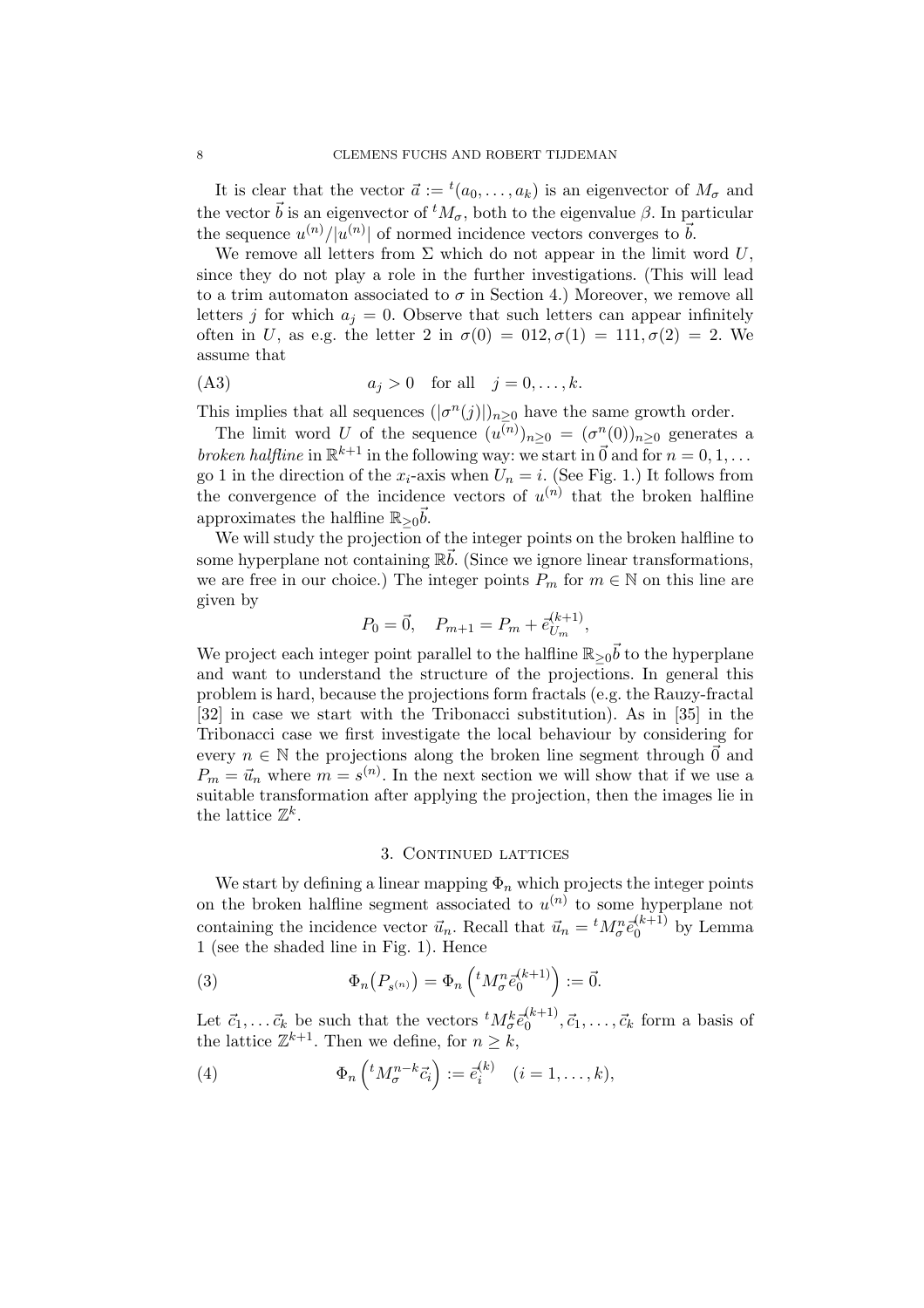where  $\vec{e}_i^{(k)}$  denotes the *i*-th *k*-dimensional unit vector.

By assuming that

$$
(A4) \t M_{\sigma} \t is unimodular,
$$

we secure that  ${}^t M_{\sigma}^n \bar{e}_0^{(k+1)}, {}^t M_{\sigma}^{n-k} \bar{c}_1, \ldots, {}^t M_{\sigma}^{n-k} \bar{c}_k$  form a basis of  $\mathbb{Z}^{k+1}$  for every  $n \in \mathbb{N}$ . We will hold on this assumption for the rest of the paper.



Fig. 2: Result of the projection of the integer points on the broken halfline segment along  $u^{(4)}$  to the  $(x_1, x_2)$ -plane for the flipped Tribonacci substitution  $\sigma(0) = 0.0, \sigma(1) = 20, \sigma(2) = 0$ on the left-hand side and the image in  $\mathbb{Z}^2$  after applying  $\Phi_4$ with  $\vec{c}_1 = \vec{u}_0 = {}^t(1,0,0), \vec{c}_2 = \vec{u}_1 = {}^t(1,1,0)$  on the right-hand side.

Since we have determined the images of  $\Phi_n$  on a basis of the lattice  $\mathbb{Z}^{k+1}$ and  $\Phi_n$  is linear, it is defined everywhere and the definition for  $\Phi_n$  makes sense for all  $n \geq 0$ . For short, we will call  $\Phi_n$  itself a projection.

We may take the vectors  $\vec{c}_i$  from the points of the broken halfline corresponding to  $u^{(k)}$ . In fact we can take  $\vec{c}_1 = \vec{e}_0^{(k+1)}$ ,  $\vec{c}_2$  the first point on the broken halfline, which corresponds to the place where the first letter different from 0 in  $u^{(k)}$  appears, and so forth. This is clearly valid as all  $k+1$ letters have to appear in  $u^{(k)}$ , since we have removed all letters which do not appear in the limit word from our alphabet. So it is possible to choose the vectors  $\vec{c}_i$  such that they are linearly independent over  $\mathbb{Z}$ . The image of the broken halfline segment associated with  $u^{(n)}$  is now a subset of  $\mathbb{Z}^k$  (cf. Fig. 2).

Observe that in general it is not possible to take

$$
\vec{c}_i = {}^t M_{\sigma}^{i-1} \vec{e}_0^{(k+1)} = \vec{u}_{i-1}
$$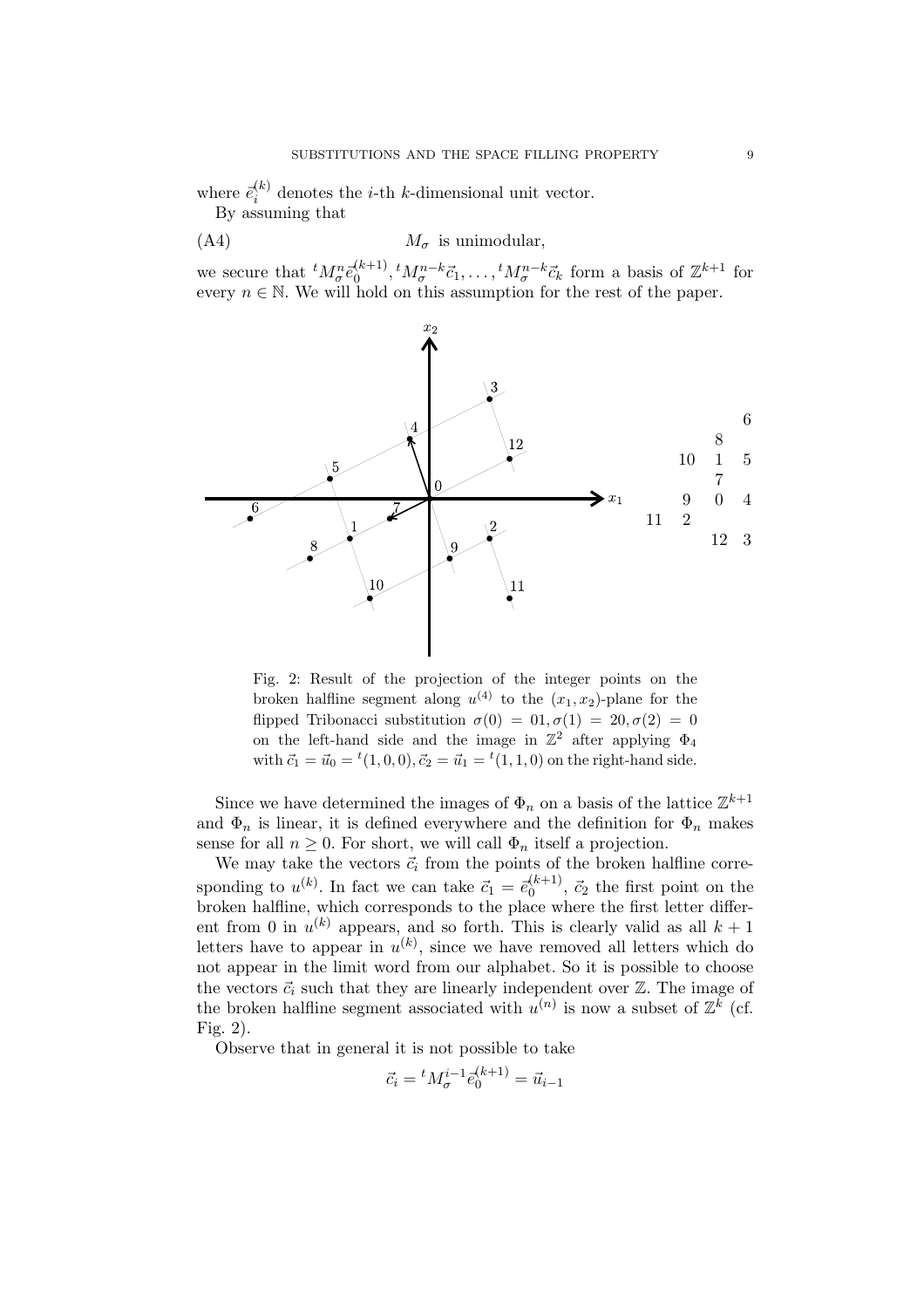for  $i = 1, ..., k$ , even if  $M_{\sigma}$  is unimodular. E.g. the substitution  $\sigma(0) = 0112$ ,  $\sigma(1) = 1, \sigma(2) = 2$  has a unimodular incidence matrix, but no three consecutive vectors in the sequence  $\vec{u}_n$  are a basis of  $\mathbb{Z}^3$ .



Fig. 3: Result of the projection of the broken halfline segment associated to  $u^{(4)}$  in the canonical case for the flipped Tribonacci substitution  $\sigma(0) = 0.1, \sigma(1) = 20, \sigma(2) = 0.$ 

Another useful choice is

(5) 
$$
\vec{c}_i = {}^t M^k_{\sigma} \vec{e}_i^{(k+1)} \quad (i = 0, 1, ..., k).
$$

In this case we can explicitly describe the corresponding projection which we will call the *canonical* projection  $\Phi_n^*$ . For  $\vec{x} \in \mathbb{Z}^{k+1}$  we have

(6) 
$$
\Phi_n^*(\vec{x}) := \Pi({}^t M_{\sigma}^{-n} \vec{x}),
$$

where  $\Pi$  is the projection along  $\bar{e}_0^{(k+1)}$  and therefore means deletion of the zeroth entry. When we use this special basis, we say that we are in the canonical case. We remark that the map  $\Phi_n^*$  can be seen as a result of changing the order of projection and transformation: we can as well first apply a linear transformation and then project; as the transformation we choose left multiplication by  ${}^t M_{\sigma}^{-n}$  and we project along the unit vector  $\bar{e}_0^{(k+1)}$ .

We define

(7) 
$$
\vec{a}_i^{(n)} := \Phi_n\left(\vec{e}_i^{(k+1)}\right)
$$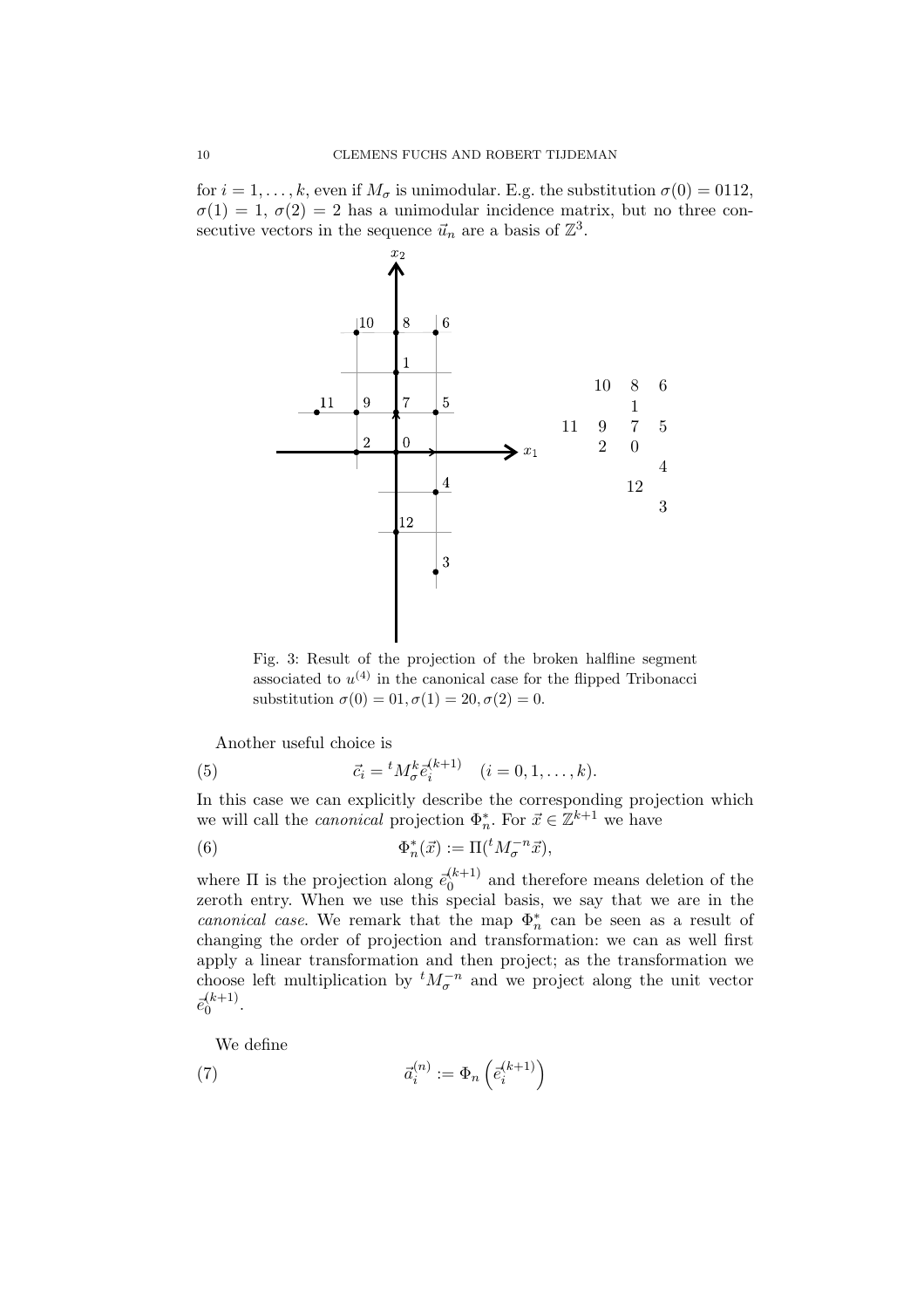for  $i = 0, 1, ..., k$  and call them transition vectors corresponding to  $u^{(n)}$ . Observe that these vectors tell which step we have to make in  $\mathbb{Z}^k$  to get to the next projected point.

In the canonical case we have

(8) 
$$
\vec{a}_i^{(n)} = \Phi_n^* \left( \vec{e}_i^{(k+1)} \right) = \Pi \left( {}^t M^{-n}_{\sigma} \vec{e}_i^{(k+1)} \right)
$$

and therefore the transition vectors in this case are obtained as the row vectors of  $M_{\sigma}^{-n}$  after deletion of their zeroth entries. In general we have the following formula to calculate them.

Lemma 3. We have

$$
\left(\vec{a}_0^{(n+1)},\ldots,\vec{a}_k^{(n+1)}\right) = \left(\vec{a}_0^{(n)},\ldots,\vec{a}_k^{(n)}\right) {}^{t}M_{\sigma}^{-1}
$$

for all  $n > 0$ .

*Proof.* By the substitution  $\sigma$  each jump  $a_q^{(n)}$  in  $w^{(n)}$  is replaced by a series of jumps  $a^{(n+1)}_{(\sigma(a))}$  $\frac{(n+1)}{(\sigma(q))_i}$  according to the word  $\sigma(q)$ . Therefore we get

$$
\vec{a}_q^{(n)} = \sum_{i=0}^{|\sigma(q)|-1} \vec{a}_{(\sigma(q))_i}^{(n+1)} = \vec{a}_0^{(n+1)}(\sigma(q))_0 + \vec{a}_1^{(n+1)}(\sigma(q))_1 + \cdots + \vec{a}_k^{(n+1)}(\sigma(q))_k.
$$

Thus, the recurrence follows from Lemma 1.

$$
\qquad \qquad \Box
$$

Let  $P_1, \ldots, P_m$  with  $m = s^{(n)}$  be the integer points on the broken halfline segment. We will define a new k-dimensional word using the projections of these points.

A k-dimensional word is a map from a subset of  $\mathbb{Z}^k$  to some alphabet. If we have a sequence  $(w^{(n)})_{n\geq 0}$  of k-dimensional words, then we say that this sequence converges on A to a k-dimensional word W if for every  $\vec{x} \in A$  there exists an integer N such that  $w^{(n)}(\vec{x}) = W(\vec{x})$  for all  $n \geq N$ . Observe, that words used up to now are 1-dimensional words defined on  $\{0, 1, \ldots, n-1\}$ if the word is of length  $n$ , and on the non-negative integers if it is infinite.

Now, we define  $w^{(n)}$  by setting its value at position  $\Phi_n(P_i)$  equal to i for  $i = 0, \ldots, m-1$ . Hence  $w^{(n)}$  is a k-dimensional word with letters from N, i.e.

$$
w^{(n)}: \Phi_n(A_n) \longrightarrow \mathbb{N}
$$

$$
\Phi_n(P_i) \longmapsto i
$$

for  $i = 0, \ldots, s^{(n)} - 1$  where  $A_n$  consists of the integer points on the broken line segment from  $\vec{0}$  to  $\vec{u}_n$ . Put  $L = \sum_{q \in \Sigma} {\{| \sigma(q) | -1 \}}$ . We have the following

**Theorem 1.** The sequence of words  $w = (w^{(n)})_{n \in \mathbb{N}}$  is well-defined.

The domain of  $w^{(n+1)}$  is contained in the union of the domain of  $w^{(n)}$  and at most L translates of the domain of  $w^{(n)}$ .

Moreover, in the canonical case the projections of  $P_m$  in  $w^{(n)}$  will be the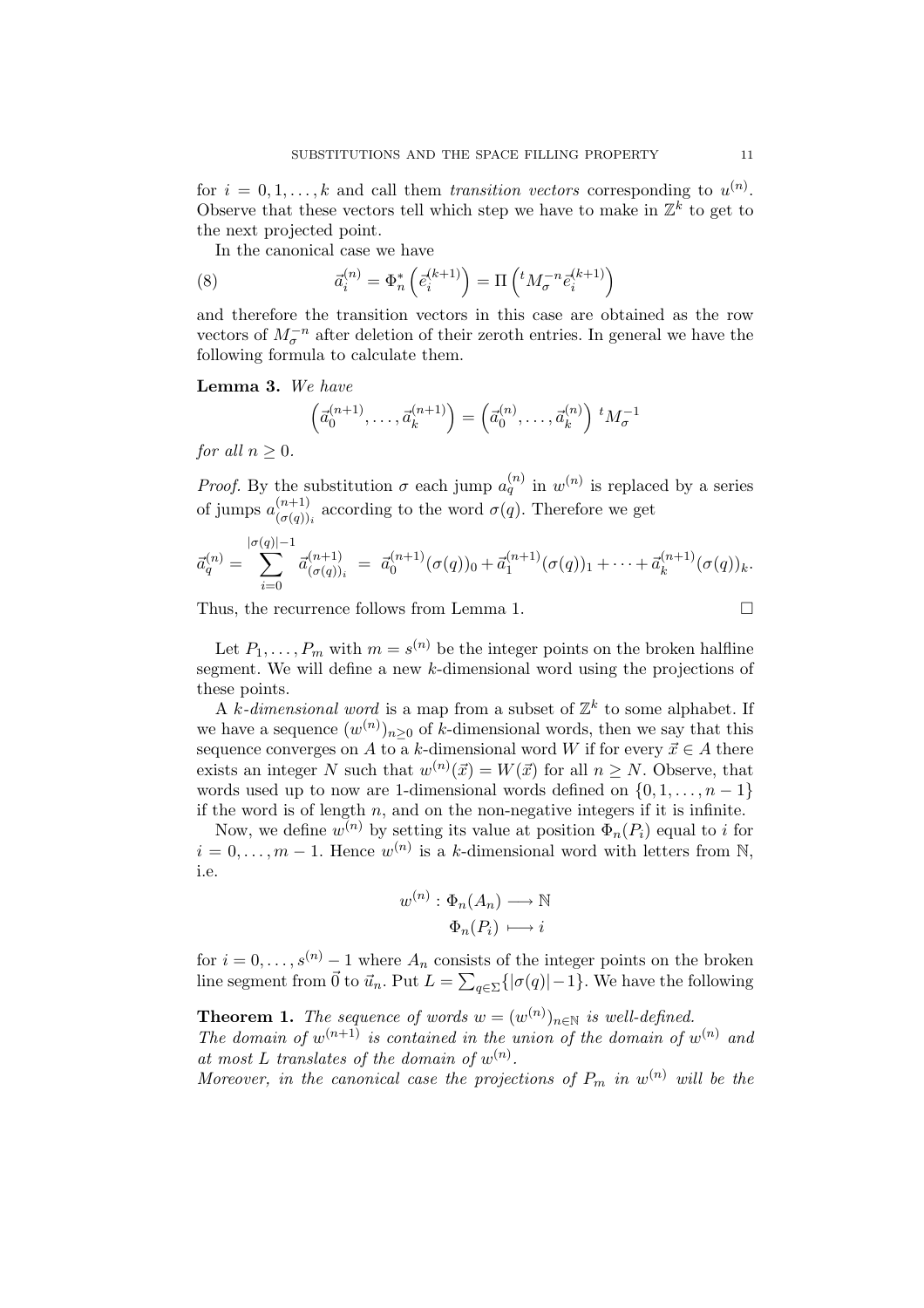projections of <sup>t</sup> $M_{\sigma}P_m$  in  $w^{(n+1)}$  for  $m = 0, 1, ..., s^{(n)}-1$  and  $\sigma^{n+1}(0) - \sigma^n(0)$ new points are added.

*Proof.* Suppose  $\Phi_n(P_i) = \Phi_n(P_j)$ . By the linearity of  $\Phi_n$  it follows that  $P_i - P_j \in \mathbb{R} \vec{u}_n$ . Recall that  $\vec{u}_0 = \vec{e}_0^{(k+1)}$  and  $M_\sigma$  is unimodular. By induction on *n* it follows from (1) that the entries of  $\vec{u}_n$  are relatively prime. Since  $P_i$ and  $P_j$  have integral coordinates, we obtain that  $P_i - P_j \in \mathbb{Z} \vec{u}_n$ . But this implies  $i = j$ , since  $i, j \in \{0, 1, \ldots, s^{(n)} - 1\}$ , whence  $|P_i - P_j| < |\vec{u}_n|$ .

If  $\vec{x} = (x_1, \ldots, x_k) \in \mathbb{Z}^k$  is in the domain of  $w^{(n)}$ , then, by (4),

$$
\vec{x} = \sum_{i=1}^{k} x_i \Phi_n({}^t M^{n-k} \vec{c}_i).
$$

When applying  $\sigma$  to the word  $u^{(n)}$  to obtain  $u^{(n+1)}$ , we apply  ${}^tM_{\sigma}$  to the broken line segment corresponding to  $u^{(n)}$  to obtain the broken line segment corresponding to  $u^{(n+1)}$  and therefore  $\Phi_{n+1}{}^t M_{\sigma}$  to get the projections. If P is the integer point on the broken halfline corresponding to  $u^{(n)}$  which is projected to  $\vec{x}$ , then

$$
P \in \sum_{i=1}^k x_i \ {}^t M_{\sigma}^{n-k} \vec{c}_i + \mathbb{R} \ {}^t M_{\sigma}^n \vec{e}_0^{(k+1)}.
$$

Applying  ${}^tM_{\sigma}$  on the left we obtain

$$
{}^{t}M_{\sigma}P \in \sum_{i=1}^{k} x_{i} {}^{t}M_{\sigma}^{n+1-k} \vec{c}_{i} + \mathbb{R} \ {}^{t}M_{\sigma}^{n+1} \vec{e}_{0}^{(k+1)}.
$$

If we apply  $\Phi_{n+1}$ , we get that the image of  $\vec{x}$  equals

$$
\sum_{i=1}^k x_i \Phi_{n+1}({}^t M_{\sigma}^{n+1-k} \vec{c}_i).
$$

Thus the vector  $\vec{x}$  is also in the domain of  $w^{(n+1)}$ . Suppose that the broken halfline leaves  $\vec{x}$  by a step  $\vec{e}_q^{(k+1)}$ . Then the subsequent integer points on the broken halfline associated with  $u^{(n+1)}$  are obtained by following the letters of the word  $\sigma(q)$  and thus by the projections

$$
\vec{y}_{s_q} = \vec{x} + \sum_{i=1}^{s_q} \vec{a}_{(\sigma(q))_i}^{(n+1)},
$$

where  $s_q \in \{1, \ldots, |\sigma(q)| - 1\}$ . It follows that the projections are contained in the union of the domain of  $w^{(n)}$  and  $s_q$  translates of it. This argument is valid for  $q = 0, 1, \ldots, k$ . Thus we have proved the second assertion.

Now assume that we are in the canonical case. Since  $P_m$  =  $t(|u_0 \cdots u_{m-1}|_0, \ldots, |u_0 \cdots u_{m-1}|_k)$  and by  $\sigma$  each letter j is replaced with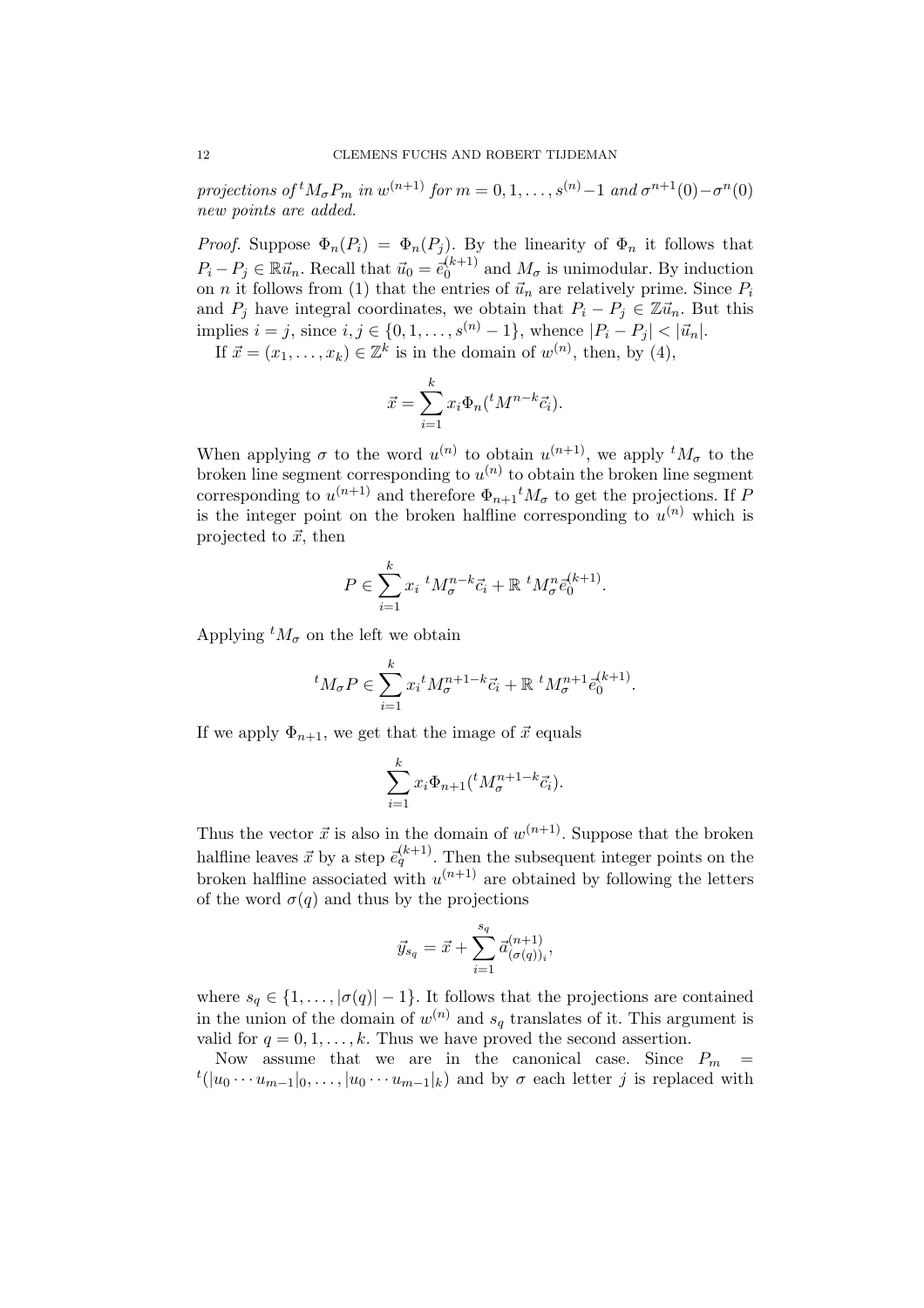$|\sigma(j)|_0$  zeros,  $|\sigma(j)|_1$  ones, and so forth up to  $|\sigma(j)|_k$  letters k,  $P_m$  is mapped to  $P_l$  where

$$
P_l = \sum_{j=0}^k |u_0 \cdots u_{m-1}|_j^{t} (|\sigma(j)|_0, \ldots, |\sigma(j)|_k).
$$

Observe that

$$
{}^{t}M_{\sigma}P_{m} = \sum_{j=0}^{k} |u_{0} \cdots u_{m-1}|_{j} {}^{t}(|\sigma(j)|_{0}, \ldots, |\sigma(j)|_{k}) = P_{l}.
$$

Hence  $\Phi_n^*(P_m) = \Pi({}^t M_{\sigma}^{-n} P_m) = \Pi({}^t M_{\sigma}^{-(n+1)} P_l) = \Phi_{n+1}^*(P_l)$ . Consequently, when going from  $\sigma^{n}(0)$  to  $\sigma^{n+1}(0)$ , the projections of the transformations of  $P_0, \ldots, P_{s(n)}$  remain in the domain of  $w^{(n)}$  and  $\sigma^{n+1}(0) - \sigma^n(0)$  new projected points are added. This proves the third statement.  $\Box$ 

Observe that the projected points  $\vec{0}, \Phi_n(P_1), \ldots, \Phi_n(P_{m-1}), \Phi_n(P_m) = \vec{0}$ with  $m = s^{(n)}$ , which make up the domain of  $w^{(n)}$ , set up a *roundwalk* (see [10] for a more general setting of this topic), that is a sequence of vectors from  $\mathbb{Z}^k$  with starting point equal to endpoint and with the property that  $\Phi_n(P_{i+1}) - \Phi_n(P_i) \in \{ \vec{a}_0^{(n)}, \dots, \vec{a}_k^{(n)} \}$  for  $i = 0, \dots, m-1$ . Moreover, the coding of this roundwalk, that is the finite word  $w_0 \cdots w_m$  over the alphabet  $\{0, 1, \ldots, k\}$  defined by  $w_i = j$  if  $\Phi_n(P_{i+1}) - \Phi_n(P_i) = \vec{a}_j^{(n)}$  for  $0 \le i \le m-1$ , is exactly the word  $u^{(n)}$ . Clearly, given the transition vectors, the roundwalk is perfectly determined by its coding.

We define, for  $i = 1, \ldots, k$ ,

(9) 
$$
b_i^{(n)} := {}^t \vec{c}_i \vec{v}_{n-k} = \sum_{j=0}^k c_{i,j} |\sigma^{n-k}(j)|
$$

where  $\vec{c}_i = {}^t(c_{i,0}, \ldots, c_{i,k})$  are the vectors in the definition of  $\Phi_n$ . Observe that if we divide through by  $s^{(n)} = |u^{(n)}|$  and let n go to infinity, then, by (2) and the convention after (A2),

(10) 
$$
\frac{b_i^{(n)}}{s^{(n)}} = \sum_{j=0}^k c_{i,j} \frac{\frac{|\sigma^{n-k}(j)|}{P(n-k)\beta^{n-k}}}{\frac{|\sigma^n(0)|}{P(n)\beta^n}} \frac{P(n-k)\beta^{n-k}}{P(n)\beta^n} \longrightarrow \sum_{j=0}^k c_{i,j} \frac{a_j}{a_0} \beta^{-k} =: b_i,
$$

for  $n \to \infty$ , which will be important later. We remark that by (5) in the canonical case

$$
b_i^{(n)} = {}^t\bar{e}_i^{(k+1)} M^k_{\sigma} \vec{v}_{n-k} = {}^t\bar{e}_i^{(k+1)} \vec{v}_n = |\sigma^n(i)|
$$

and therefore  $b_i = \frac{a_i}{a_0}$  $\frac{a_i}{a_0}$ . Put  $b_0 = 1$ .

We now use the general theory of roundwalks developed in [40] and [10]. The following result displays some properties of  $a_i^{(n)}$  $i^{(n)}$  and  $b_i^{(n)}$  $\binom{n}{i}$ .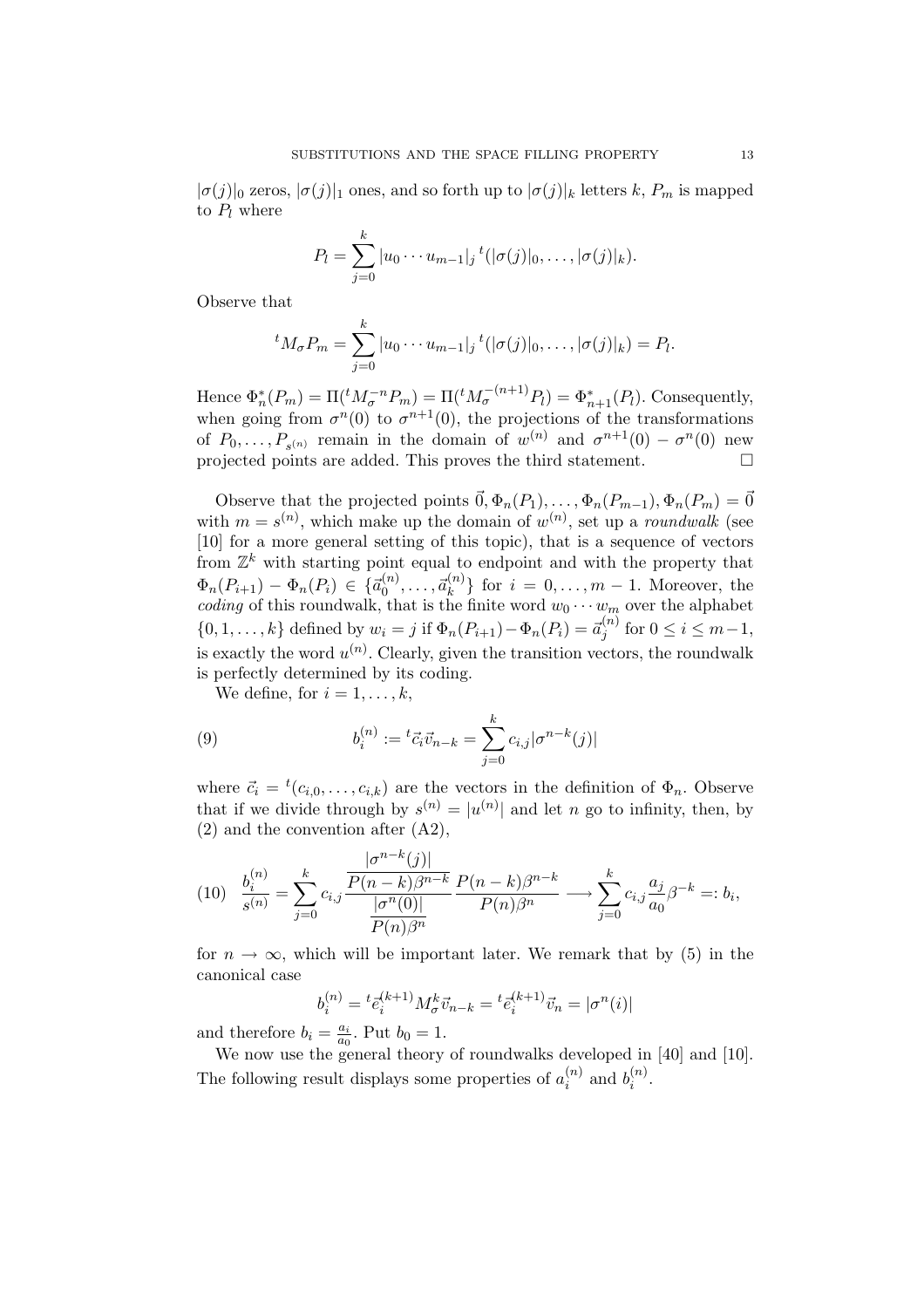**Theorem 2.** The domain of  $w^{(n)}$  is a fundamental domain of the lattice

$$
\Lambda^{(n)} := \mathbb{Z} \left( \vec{a}_1^{(n)} - \vec{a}_0^{(n)} \right) + \ldots + \mathbb{Z} \left( \vec{a}_k^{(n)} - \vec{a}_0^{(n)} \right)
$$

.

$$
If d_0\vec{a}_0^{(n)} + d_1\vec{a}_1^{(n)} + \dots + d_k\vec{a}_k^{(n)} = \vec{0} \text{ for integers } d_0, d_1, \dots, d_k \in \mathbb{Z}, \text{ then}
$$

$$
d_0 = t \cdot \left| \det \left( \vec{a}_1^{(n)}, \dots, \vec{a}_k^{(n)} \right) \right| \text{ and}
$$

$$
d_i = t \cdot \left| \det \left( \vec{a}_1^{(n)}, \dots, \vec{a}_{i-1}^{(n)}, -\vec{a}_0^{(n)}, \vec{a}_{i+1}^{(n)}, \dots, \vec{a}_k^{(n)} \right) \right|
$$

for  $i = 1, \ldots, k$  and some integer t. Moreover, the number m at position  $\vec{x} = (x_1, \ldots, x_k) \in \mathbb{Z}^k$  in  $w^{(n)}$  is congruent to

$$
\sum_{i=1}^{k} x_i b_i^{(n)} \pmod{s^{(n)}}
$$

and  $\vec{x}$  is congruent to  $m\vec{a}_0^{(n)}$  (mod  $\Lambda^{(n)}$ ).

Proof. The first and second part of the theorem follow immediately from the much more general theory in [10] (cf. also [35, Lemma 4.2]). For the last part we only have to show that the value of the unit vectors  $\vec{e}_i^{(k)}$   $(i = 1, \ldots, k)$  in i  $w^{(n)}$  are given by  $b_i^{(n)}$  $\binom{n}{i}$  for every  $n \in \mathbb{N}$ . The rest follows immediately from the fact that  $g^{(n)}$ , which extends  $w^{(n)}$  to  $\mathbb{Z}^k$  by being constant on cosets of  $\Lambda^{(n)}$ , is a linear function (see [10, p. 181]).

By (4) the value at  $\vec{e}_i^{(k)}$  is equal to  $||^t M_{\sigma}^{n-k} \vec{c}_i||_1$  where  $|| \cdot ||_1$  denotes as usual the sum of the components of the vector. We have, by Lemma 1 and (9),

$$
\| {}^{t} M_{\sigma}^{n-k} \vec{c}_{i} \|_{1} = \left\| \sum_{j=0}^{k} c_{i,j} {}^{t} M_{\sigma}^{n-k} \vec{e}_{j}^{(k)} \right\|_{1} = \sum_{j=0}^{k} c_{i,j} \left\| {}^{t} M_{\sigma}^{n-k} \vec{e}_{j}^{(k)} \right\|_{1}
$$

$$
= \sum_{j=0}^{k} c_{i,j} |\sigma^{n-k}(j)| = b_{i}^{(n)}.
$$

Observe that the same calculation with  ${}^t M_{\sigma}^n \bar{e}_0^{(k+1)}$  instead of  ${}^t M_{\sigma}^{n-k} \bar{e}_i$  gives the identity  $s^{(n)} = |u^{(n)}|$  $\Box$ 

The sequence of lattices  $\Lambda^{(n)}$  from the last theorem is called a *continued* lattice (they first appeared in [40] by generalising the continued fraction algorithm). In the canonical case we have some additional properties:

**Theorem 3.** Assume that we are in the canonical case and let  $n \geq 0$ . Then

- (i)  $\Lambda^{(n)}$  is a lattice with lattice determinant  $s^{(n)}$ .
- (ii) For  $i = 1, ..., k$  the vector  $\bar{e}_i^{(k)}$  is in the same coset of  $\Lambda^{(n)}$  as  $|\sigma^n(i)| \, \vec{a}_0^{(n)}$ .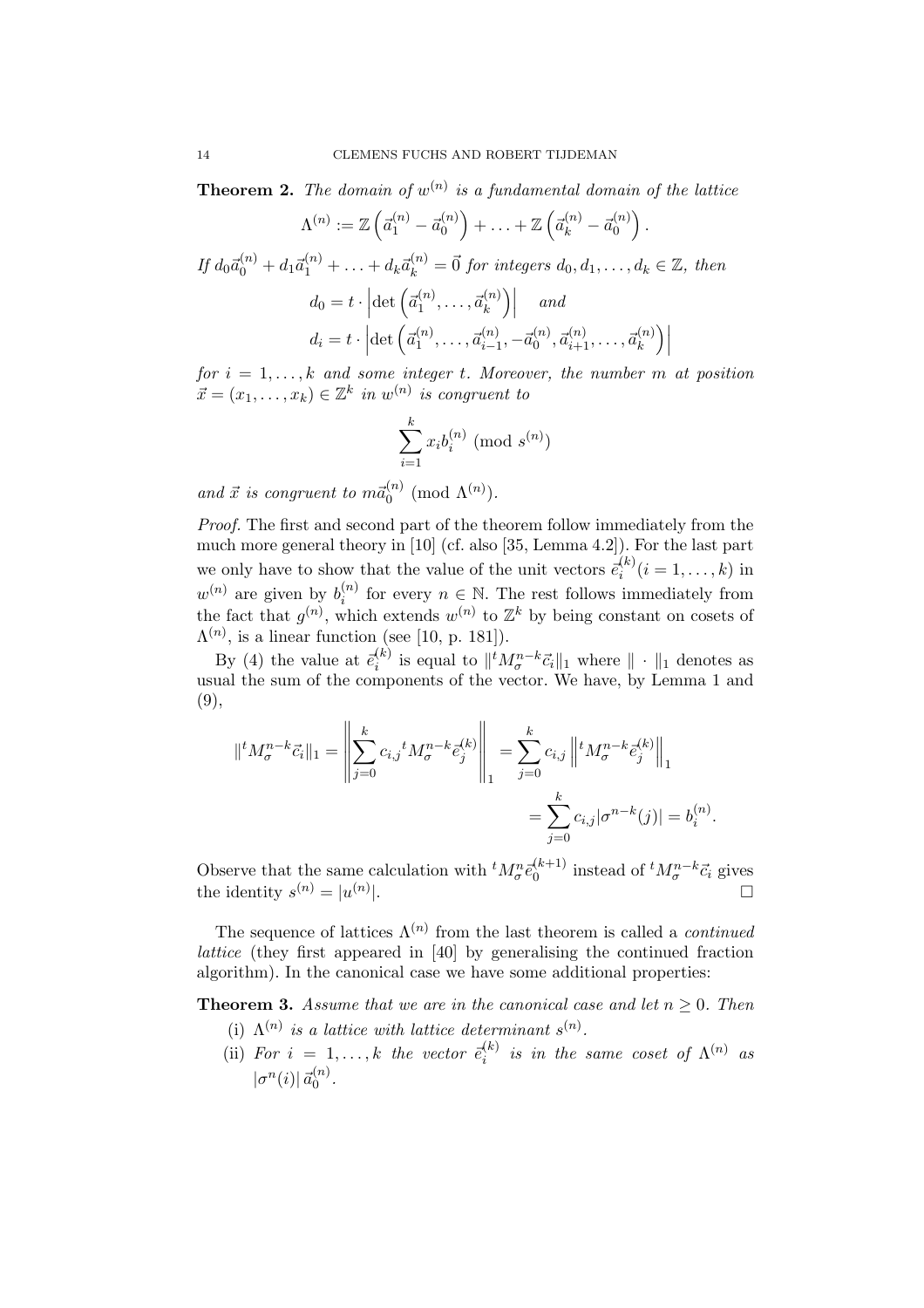(iii) For  $m = 1, \ldots, s^{(n)}$  we have

$$
\Phi_n^*(P_m) \equiv m\vec{a}_0^{(n)} \pmod{\Lambda^{(n)}}.
$$

Proof. We start with (i). It follows from (8) that

$$
\left(\vec{a}_0^{(n)}, \vec{a}_1^{(n)}, \ldots, (i), \ldots, \vec{a}_k^{(n)}\right),
$$

where (i) indicates that  $\vec{a}_i^{(n)}$  is omitted, is the minor of  $M_{\sigma}^{-n}$  corresponding with the entry  $|\sigma^n(0)|_i$  of  $M_{\sigma}^n$ . Since  $\det(M_{\sigma}) = \pm 1$  by (A4), we obtain from linear algebra and Lemma 1 that, for a fixed choice of the  $\pm$ -sign,

$$
(-1)^i \det \left( \vec{a}_0^{(n)}, \vec{a}_1^{(n)}, \dots, (i), \dots, \vec{a}_k^{(n)} \right) = \pm |\sigma^n(0)|_i
$$

for  $i = 0, 1, \ldots, k$ . Hence

$$
\left| \det \left( \Lambda^{(n)} \right) \right| = \left| \sum_{i=0}^{k} (-1)^i \det \left( \vec{a}_0^{(n)}, \vec{a}_1^{(n)}, \dots, (i), \dots, \vec{a}_k^{(n)} \right) \right|
$$

$$
= \sum_{i=0}^{k} |\sigma^n(0)|_i = |\sigma^n(0)| = s^{(n)}
$$

and therefore (i) holds.

Next (ii). Let  $i \in \{1,\ldots,k\}$ . The vector  ${}^t M^n_{\sigma} \bar{e}_i^{(k+1)}$  in  $\mathbb{Z}^{k+1}$  is transformed to the vector  $\vec{e}_i^{(k+1)}$  in  $\mathbb{Z}^{k+1}$  and then projected to  $\vec{e}_i^{(k)}$  in  $\mathbb{Z}^k$ . By Lemma 1 we have  ${}^{t}\bar{e}_{i}^{(k+1)}M_{\sigma}^{n} = (|\sigma^{n}(i)|_{0}, \ldots, |\sigma^{n}(i)|_{k})$ . Hence the point  $(|\sigma^n(i)|_0, \ldots, |\sigma^n(i)|_k)$  is transformed and subsequently projected to  $\sum_{j=0}^{k} |\sigma^n(i)|_j \vec{a}_j^{(n)}$ . Thus, by the definition of  $\Lambda^{(n)}$ ,

$$
\bar{e}_i^{(k)} = \sum_{j=0}^k |\sigma^n(i)|_j \vec{a}_j^{(n)} \equiv \sum_{j=0}^k |\sigma^n(i)|_j \vec{a}_0^{(n)} = |\sigma^n(i)| \vec{a}_0^{(n)} \pmod{\Lambda^{(n)}}.
$$

Finally (iii). We know that  $P_m$  is the sum of m unit vectors, the unit vector  $\vec{e}_i^{(k+1)}$  is mapped to  $\vec{a}_i^{(n)}$  and  $\vec{a}_i^{(n)} \equiv \vec{a}_0^{(n)} \pmod{\Lambda^{(n)}}$  for  $i = 0, 1, \ldots, k$ . Therefore the statement is valid.  $\Box$ 

We now define a sequence of new words  $\hat{w} = (\hat{w}^{(n)})_{n \geq 0}$ , which is closely related to the original sequence. In contrast to  $w^{(n)}$  the word  $\hat{w}^{(n)}$  will be a  $k$ -dimensional word defined over the (infinite) alphabet  $[0, 1)$ . The domain of  $\hat{w}^{(n)}$  is the same as the domain of  $w^{(n)}$ , i.e. equal to  $\Phi_n(A_n)$ . For  $\vec{x}$  in the domain of  $w^{(n)}$  we define

(11) 
$$
\hat{w}^{(n)}(\vec{x}) := \left\{ \sum_{i=1}^{k} x_i \frac{b_i^{(n)}}{s^{(n)}} \right\},
$$

where  $\{z\}$  denotes the fractional part of z, i.e.  $\{z\} = z \mod 1$  (see Fig. 4) and observe that Theorem 2 is the motivation for this definition).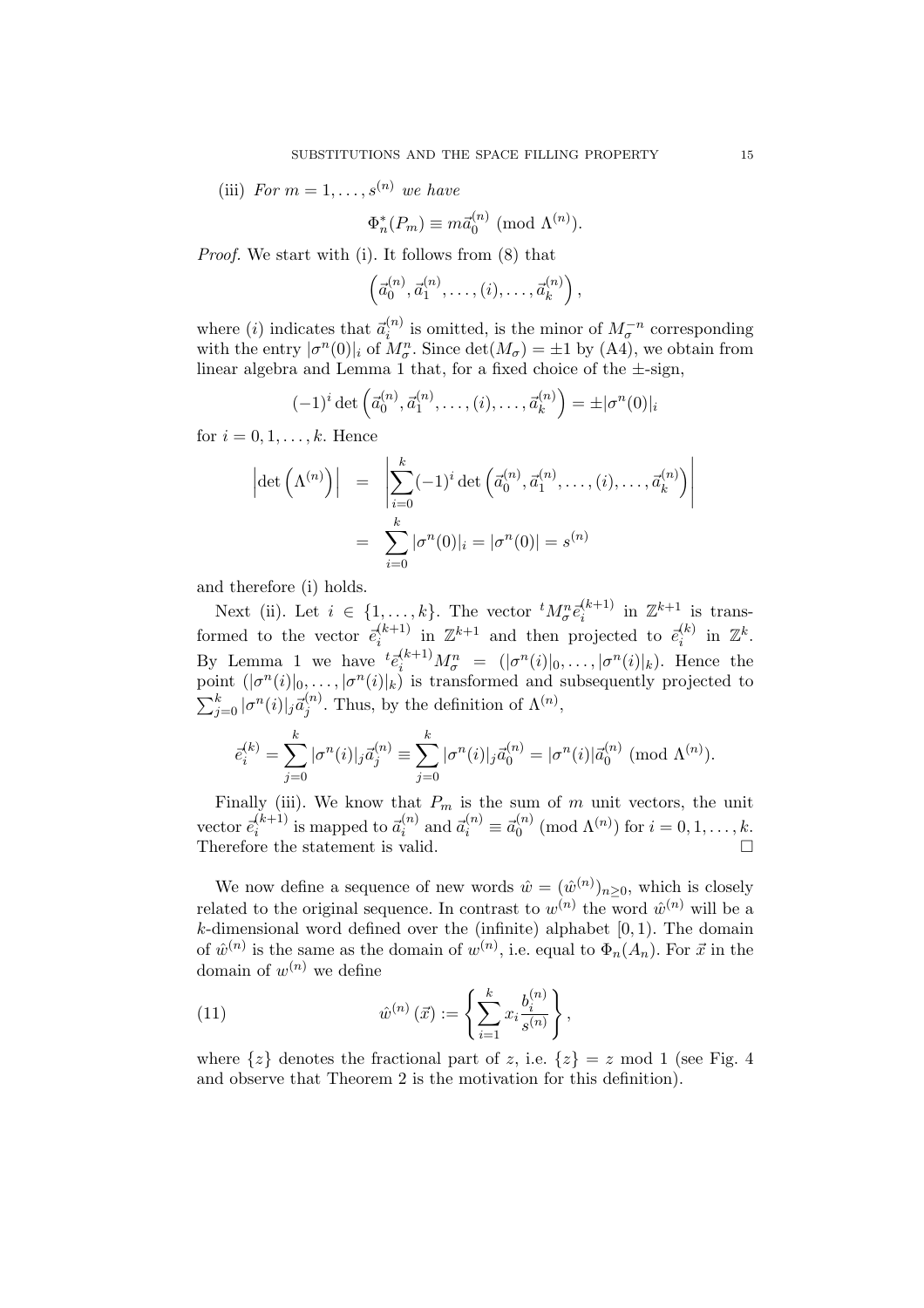

Fig. 4: The roundwalk  $w^{(4)}$  (the subscript indicates the next jump) and its normalization  $\hat{w}^{(4)}$  for the flipped Tribonacci substitution  $\sigma(0) = 0. \sigma(1) = 20, \sigma(2) = 0.$ 

The sequence  $\hat{w}^{(n)}$  converges to some k-dimensional limit word  $\hat{W}$  :=  $\lim_{n\to\infty} \hat{w}^{(n)}$  over the alphabet  $[0,1)$  defined on a certain subset of  $\mathbb{Z}^k$  in the following way: the domain of  $\hat{W}$  is the union of all domains  $\Phi_n(A_n)$  of  $\hat{w}^{(n)}$ , i.e. dom $\hat{W} := \bigcup_{n=0}^{\infty} \Phi_n(A_n) = \lim_{n \to \infty} \Phi_n(A_n)$ , and if  $\vec{x} \in \text{dom}\hat{W}$  then

$$
\hat{W}(\vec{x}) := \lim_{n \to \infty} \hat{w}^{(n)}(\vec{x}).
$$

We have the following result:

**Theorem 4.** The word  $\hat{W}$  is well-defined on dom $\hat{W}$  and

(12) 
$$
\hat{W}(\vec{x}) = \left\{ \sum_{i=1}^{k} x_i b_i \right\}.
$$

*Proof.* The statement is trivially true for  $\vec{x} = \vec{0}$ . Since  $\hat{w}^{(n)}$  is defined by (11) the existence of  $\lim_{n\to\infty} \hat{w}^{(n)}(\vec{x})$  follows at once from (10). For the second part we have to show that  $\hat{W}(\vec{x}) < 1$ ; the result then follows from the definition and (10). For  $\vec{x} \in \text{dom}\hat{W}$  there exists  $n_0 \in \mathbb{N}$  such that  $\vec{x} \in$ dom $\hat{w}^{(n)}$  for all  $n \geq n_0$ . By Theorem 1 it follows that  $1 - \hat{w}^{(n)}(\vec{x})$  can be bounded from below by

$$
\frac{|\sigma^k(l)|}{s^{(n_0+k)}} = \frac{\frac{|\sigma^k(l)|}{P(k)\beta^k}}{\frac{|\sigma^{n_0+k}(0)|}{P(n_0+k)\beta^{n_0+k}}} \frac{P(k)}{P(n_0+k)\beta^{n_0}} \longrightarrow \frac{a_l}{a_0\beta^{n_0}} > 0,
$$

for  $k = n - n_0 \rightarrow \infty$ , where l is the jump to get from  $w^{(n_0)}(\vec{x})$  to  $w^{(n_0)}(\vec{x}) + 1$ and where we have used that all  $a_j > 0$ , i.e. assumption (A3).

Thus the limit word is the restriction of the linear function  $\mathbb{Z}_{\zeta}^{k} \longrightarrow [0,1)$ defined by  $\vec{x} = {}^{t}(x_1, \ldots, x_k) \mapsto x_1b_1 + \ldots + x_kb_k \mod 1$  to dom $\hat{W}$ .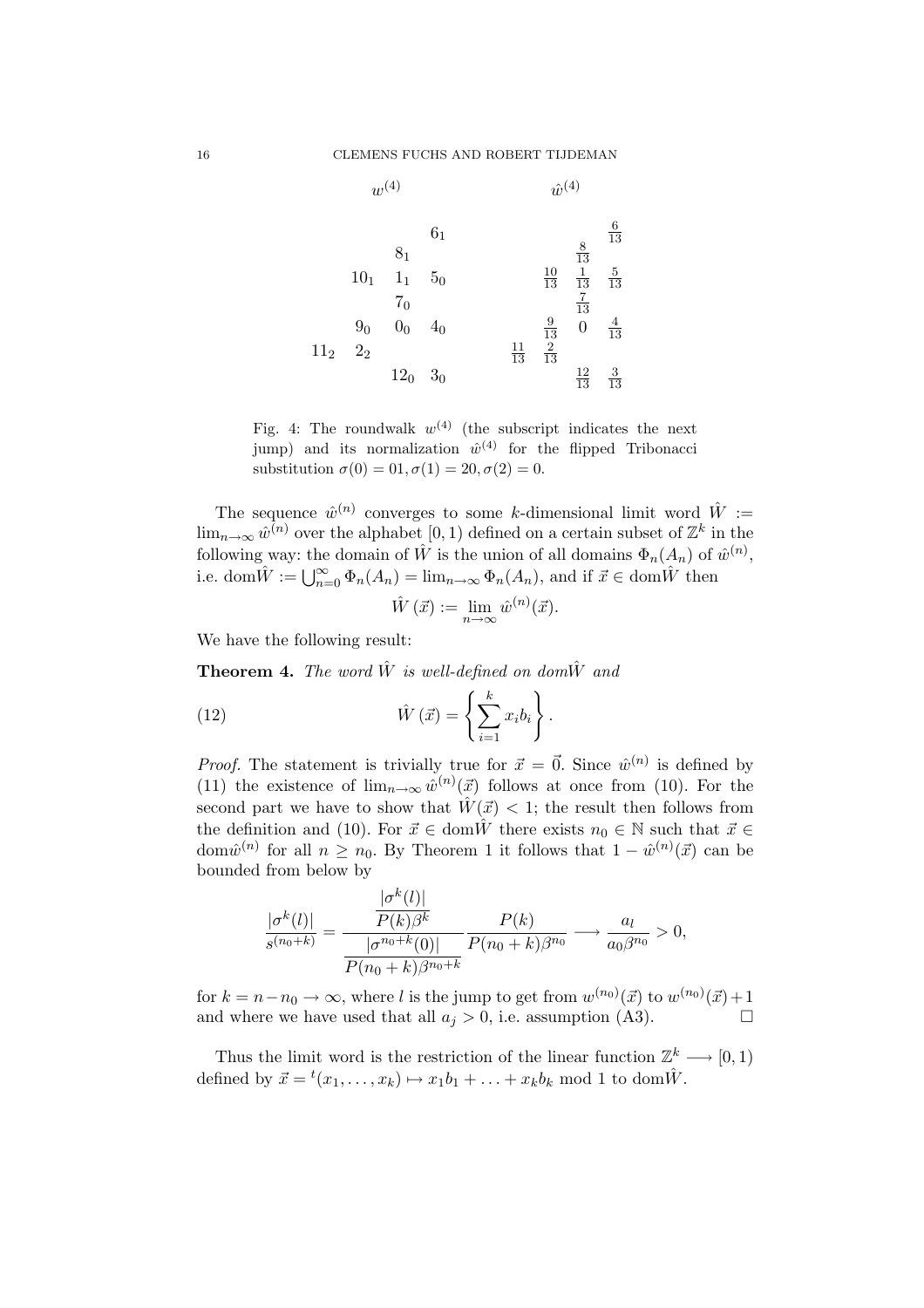Observe that if  $\vec{x} \in \text{dom}\hat{W}$ , then there is a minimal  $n_0$  such that  $\vec{x}$  is in dom $\hat{w}^{(n_0)}$  and it follows that

$$
w^{(n)}(\vec{x}) = \sum_{i=1}^{k} x_i b_i^{(n)} \pmod{s^{(n)}}
$$

for all  $n \geq n_0$ .

It is easy to show that it may happen that the domain of  $\hat{W}$  is not  $\mathbb{Z}^k$ (see Example 2 in Section 6). Our aim is (and that will be the main result of this paper) to clarify where the limit  $\hat{W}$  exists and, especially, when it is defined everywhere on some submodule of  $\mathbb{Z}^k$ . If the latter is the case, we will say that  $\hat{W}$  is *space filling* (has the space filling property).

# 4. Abstract number systems

In this section we describe how to a given substitution  $\sigma : \Sigma \to \Sigma^*$ , where  $\Sigma = \{0, 1, \ldots, k\},$  a number system can be associated. It is well-known (cf. [26]) that a substitution  $\sigma$  defines an *automaton* in the following way:

- (i) the set of states Q is equal to letters of the alphabet  $\Sigma$ ,
- (ii) a transition from state a to state b  $(a, b \in \Sigma)$  labeled i is added if b occurs in  $\sigma(a)$  at position i,
- (iv)  $q_0 = 0$  is the initial state and finally
- (v) all states are final states.

So, the associated automaton is given by  $\mathcal{M} = (Q, q_0, \Delta, \delta, F)$ , where  $\Delta = \{0, 1, \ldots, l\}$  with  $l := \max\{|\sigma(q)| - 1 : q \in Q\}$  is the set of labels,  $\delta: Q \times \Delta \to \Delta$  is the transition function and  $F = Q$  denotes the set of final states. As above we denote by  $\Delta^*$  the free monoid generated by  $\Delta$  for the concatenation product. The neutral element is  $\varepsilon$  and the the length of a word  $w \in \Delta^*$  is denoted by |w|. The function  $\delta$  is naturally extended to  $Q \times \Delta^*$  by  $\delta(q, \varepsilon) = q$  and  $\delta(q, dw) = \delta(\delta(q, d), w)$  where  $q \in Q, d \in \Delta$  and  $w \in \Delta^*$ .



Fig. 5: Automaton associated to the flipped Tribonacci substitution  $\sigma(0) = 0.1, \sigma(1) = 20, \sigma(2) = 0.$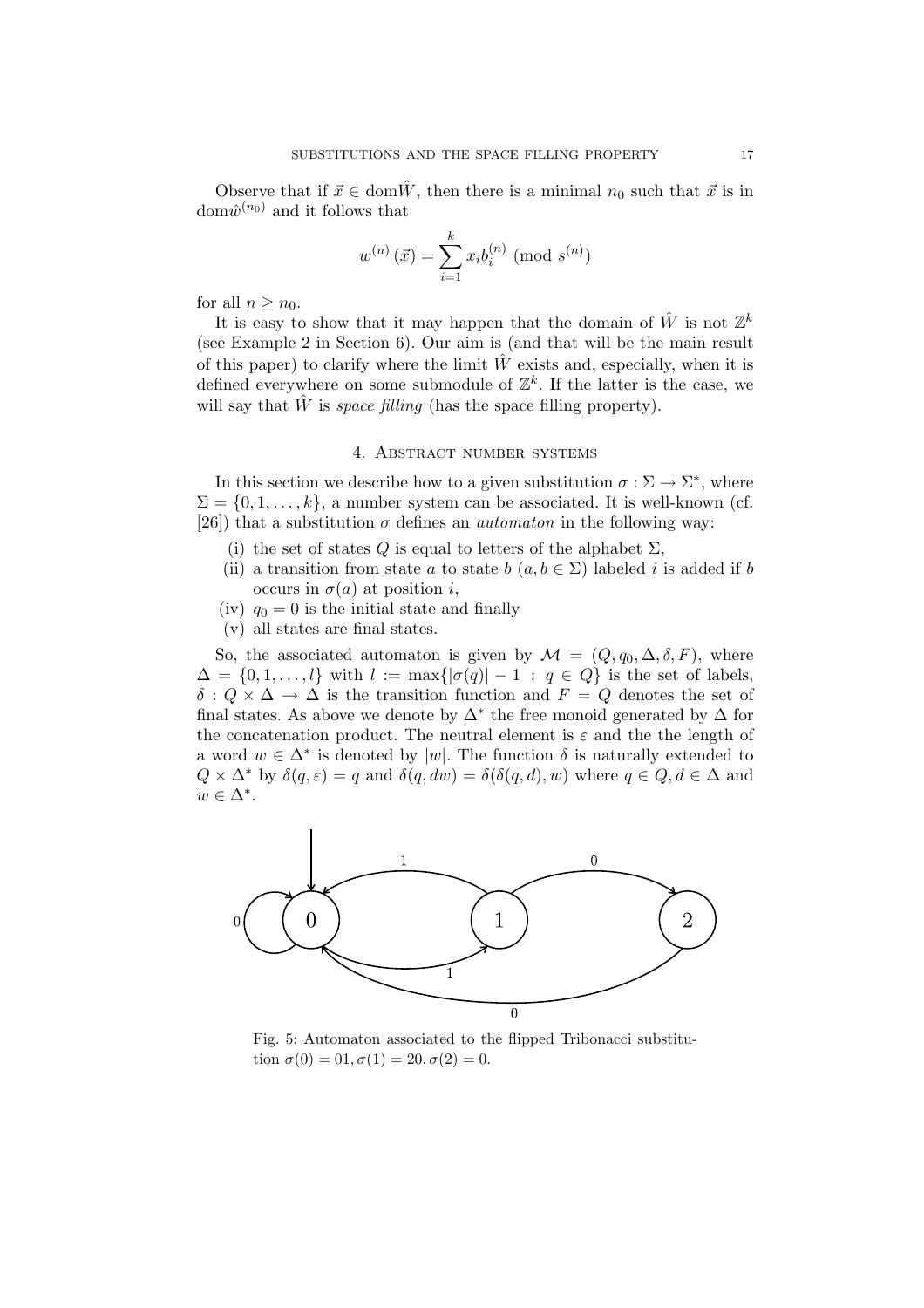The *language*  $\mathcal L$  associated to the substitution is the language of the associated automaton  $M$ , that is the collection of strings accepted by the automaton (all paths in the automaton from the initial state to a final state), i.e.

$$
\mathcal{L} = \{ w \in \Delta^* \, : \, \delta(q_0, w) \in F \}.
$$

Moreover, if  $q \in Q$ , we denote by  $\mathcal{L}_q$  the language accepted in  $\mathcal M$  in case  $q$ is the initial state, i.e.

$$
\mathcal{L}_q = \{ w \in \Delta^* \, : \, \delta(q, w) \in F \}.
$$

In particular,  $\mathcal{L}_{q_0} = \mathcal{L}_0 = \mathcal{L}$ . Observe that from our conditions on the substitution  $\sigma$  the automaton is trim, i.e. accessible and coaccessible, finite and deterministic (for more information on automata we refer to [18]) and therefore the languages  $\mathcal{L}_q$  are regular languages. For  $q \in Q$  and  $n \in \mathbb{N}$ , we denote by  $\mathbf{u}_q(n)$  the number of words of length n accepted from q in  $\mathcal{M}$ , i.e.

$$
\mathbf{u}_q(n) = \# \{ w \in \Delta^n \, : \, \delta(q, w) \in F \}.
$$

The genealogical ordering (also known as radix ordering or military ordering) is defined as follows: if u and v are words over  $\Delta$ , then we define  $u < v$ , if either  $|u| < |v|$  or  $|u| = |v|$  and there exist  $p, u', v' \in \Delta^*, d, e \in \Delta$ such that  $u = pdu', v = pev'$  and  $d < e$ . This ordering is naturally extended to the set  $\Delta^{\omega}$  of all the infinite words over  $\Delta$  according to the lexicographical ordering. The triple  $S = (\mathcal{L}, \Delta, \langle)$  is called an *abstract* number system (or abstract numeration system), since the words of  $\mathcal L$  can be enumerated by increasing genealogical ordering leading to a one-to-one correspondence between  $\mathbb N$  and  $\mathcal L$  (cf. [27]). It is well-known (and easy to prove) that the *i*-th letter in  $\sigma^n(0)$  is the state the automaton M will be in after it is fed with the *i*-th word of length  $n$  of its ordered input language L. Thus we have for the limit word  $U = (U_n)_{n \in \mathbb{N}} = \lim_{n \to \infty} \sigma^n(0)$  that  $U_i$ is the state the automaton  $M$  will be in after it is fed with the *i*-th word of the language  $\mathcal L$  if we ignore the words with leading zeroes. For details we refer to [26, Chapter 7].

Next we show that under suitable conditions every real number in the interval [0, 1) can be represented by a unique word from  $\mathcal{L}_{\infty}$  where  $\mathcal{L}_{\infty}$  is the set of infinite words which are limit of a converging sequence of words in  $\mathcal L$  using the usual infinite product topology on  $\Delta^\omega$ .

Let  $\beta$  be the dominant root of the incidence matrix  $M_{\sigma}$  of  $\sigma$  (cf. assumption (A2)) and assume additionally that

(A5) the dominant root 
$$
\beta
$$
 is > 1.

Put  $\tau = \beta^{-1}$ . We remark that under the made conditions  $\beta$  has to be irrational: if  $\beta \in \mathbb{Q}$ , then it would be a rational integer, because  $\beta$  is an algebraic integer, and consequently, we would have  $\beta = 1$ , since  $M_{\sigma}$  is unimodular. Thus  $\beta \notin \mathbb{Q}$  by (A5).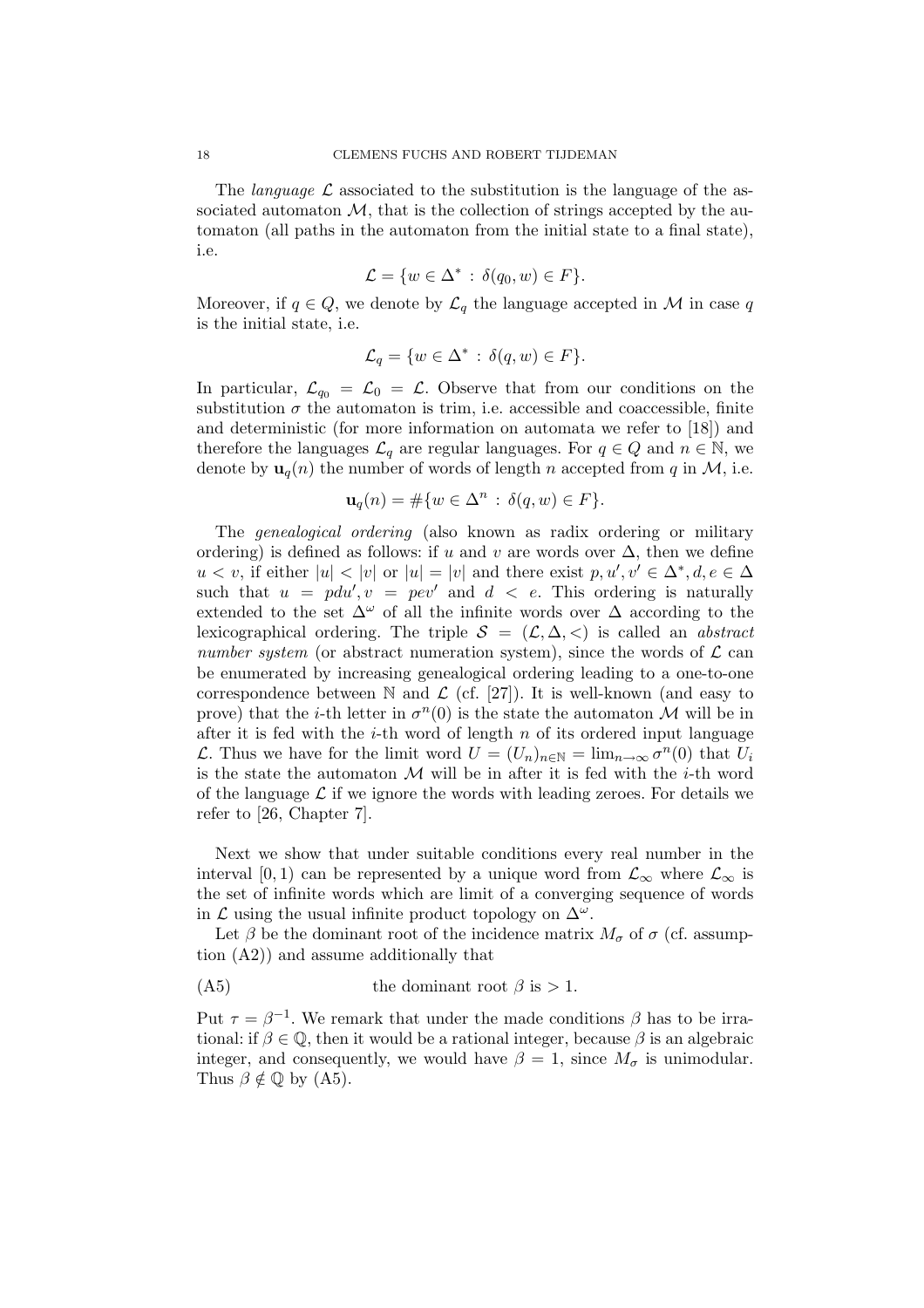Observe that, by remarks made above,  $M_{\sigma}$  is the adjacency matrix of the automaton, i.e.  $M_{\sigma} = (\# \{d \in \Delta : \delta(p, d) = q\})_{p,q \in Q}$ . We have the following simple lemma (cf.  $(2)$ ).

**Lemma 4.** There is a monic polynomial  $P(x) \in \mathbb{Q}(\beta)[x]$  such that the limit

$$
a_q := \lim_{n \to \infty} \frac{\mathbf{u}_q(n)}{P(n)\beta^n}
$$

exists for every  $q \in Q$ . Moreover,  $a_q \in \mathbb{Q}[\tau], a_q \geq 0$ .

*Proof.* We just have to observe that  $\mathbf{u}_q(n) = |\sigma^n(q)|$ . This follows by induction on *n*. Trivially,  $\mathbf{u}_q(1) = |\sigma(q)|$ . Clearly, we have that

(13) 
$$
\mathbf{u}_p(n) = \sum_{q \in Q} \# \{ d \in \Delta : \delta(p, d) = q \} \mathbf{u}_q(n-1)
$$

for all  $n \geq 1$  and  $p \in Q$ . Hence the vector  $\mathbf{u}(n) = {}^{t}(\mathbf{u}_{q_0}(n), \ldots, \mathbf{u}_{q_l}(n))$ satisfies the linear recurrence relation  $\mathbf{u}(n) = M_{\sigma} \mathbf{u}(n-1)$  and therefore the same as the vector  $\vec{v}_n = {}^t(|\sigma^n(0)|, \ldots, |\sigma^n(k)|)$  considered in Section 2. Since  $\beta$  is the dominant root of  $M_{\sigma}$ , Lemma 4 follows from Lemma 2 with  $p = 1$ . Here we use that the minimal polynomial of  $\beta$  is monic and has constant  $\pm 1$  so that  $\beta \in \mathbb{Q}[\tau]$ . (For  $a_q \in \mathbb{Q}[\tau]$  compare with [34, Lemma 4.1].)  $4.1$ .)

The monicity of  $P$  in Lemma 4 is rather arbitrary. In fact, if we replace  $P(n)$  by  $\frac{\tau}{a_{q_0}}P(n)$ , the limits also exist and lie in  $\mathbb{Q}[\tau]$ . Thus, dropping the monicity of  $P$ , we may assume that

$$
(A6) \t\t\t a_{q_0} = \tau
$$

and we will do so for the rest of the paper. Observe that

(14) 
$$
\beta a_q = \sum_{\substack{d \in \Delta \\ (q,d) \in \text{dom}\delta}} a_{\delta(q,d)},
$$

where dom $\delta$  denotes the domain of the partial function  $\delta$ . This means that the vector  $\vec{a} = {}^t(a_{q_0}, \ldots, a_{q_k})$  is an eigenvector of  $M_{\sigma}$  to the eigenvalue  $\beta$ , i.e. the above relation can be rewritten as

(15) 
$$
M_{\sigma}\vec{a} = \beta\vec{a}.
$$

For  $q \in Q, t \in \Delta$  we define

$$
\alpha_q(t) := \sum_{q' \in Q} \left( a_{q'} \cdot \# \{ d < t \, : \, \delta(q, d) = q' \} \right).
$$

Moreover, we set

$$
\alpha_q := \alpha_q(l+1) = \sum_{q' \in Q} \left( a_{q'} \cdot \# \{ d \in \Delta \, : \, \delta(q, d) = q' \} \right).
$$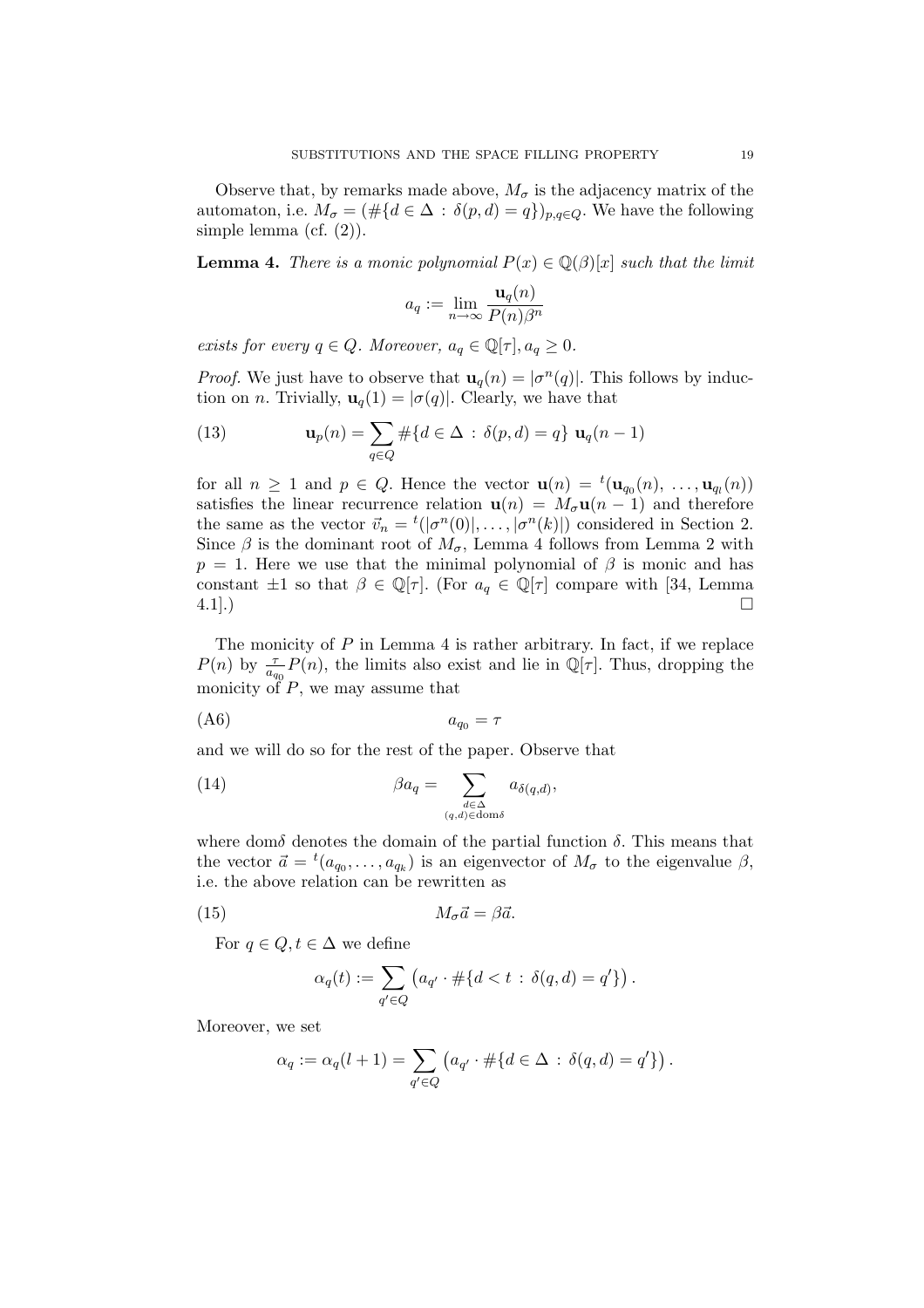We remark that  $\alpha_q = (M_\sigma \vec{a})_q = \beta a_q$  and in particular  $\alpha_0 := \alpha_{q_0} = \beta a_{q_0} = 1$ . Set

$$
A_q := [0, \alpha_q) = \bigcup_{d=0}^l \underbrace{[\alpha_q(d), \alpha_q(d+1)]}_{=: A_{q,d}}.
$$

We have  $A_{q_0} = [0, 1)$ . We will use the following algorithm: Let  $x \in (0,1)$  and set  $w \leftarrow \varepsilon, q \leftarrow q_0$ . Then iterate the operations

- 1. Find  $d \in \Delta$  such that  $x \in A_{q,d}$
- 2.  $w \leftarrow wd$
- 3.  $x \leftarrow \beta(x \alpha_q(d))$
- 4.  $q \leftarrow (\sigma(q))_d$

The output of the algorithm is the word w which we call the  $\sigma$ -representation of x. Conversely we say that x is the numerical value of w. If  $x = 0$  at some stage, then it remains 0 and we say that x has a finite  $\sigma$ -representation where we stop after the last non-zero value of q. The  $\sigma$ -representation of 0 is by definition 0. Observe that the length of  $A_{q,d}$  is  $a_{q'}$  for  $q' = (\sigma(q))_d$ . Hence, the new x is in  $A_{q'}$ . That is why the algorithm works correctly. The next theorem states that the algorithm induces a bijection between  $[0, 1)$  and the words in  $\mathcal{L}_{\infty}$ .

**Theorem 5.** Every number  $x \in [0, 1)$  has a unique  $\sigma$ -representation  $(d_j)_{j=1}^{\infty}$ in  $\mathcal{L}_{\infty}$  such that

$$
x = \sum_{j=1}^{\infty} \alpha_{\delta(q_0, d_0 \cdots d_{j-1})}(d_j) \tau^{j-1}
$$

with  $d_0 = \varepsilon$ . Conversely, for every  $(d_j)_{j=1}^{\infty}$  in  $\mathcal{L}_{\infty}$  the above equation gives a unique element x in  $[0, 1)$ .

Proof. This follows immediately from the construction above.

$$
\qquad \qquad \Box
$$

We remark that this result is not new. It can be found in [16, 3.2] Theoreme] in the context of substitutions with a primitive incidence matrix  $M_{\sigma}$ . Moreover, such number systems were studied extensively for arbitrary regular languages satisfying the conclusion of Lemma 4 in recent years in [28, 29, 21, 34]. To our knowledge our formulation is new, but we tried to be as close as possible to the notation of the mentioned papers.

We consider two important classes of numbers, namely those with periodic and those with finite  $\sigma$ -representations. We say that an element  $x \in \mathbb{Q}(\beta) \cap$  $[0, 1)$  has an ultimately periodic  $\sigma$ -representation if and only if when applying the algorithm we find  $(\omega, x, q)$  and  $(\omega', x', q')$  such that  $x = x'$  and  $q = q'$ (compare with [29, Theorem 27]). We call an algebraic integer  $\beta$  a *Pisot* number if all conjugates other than itself have modulus less than one and a Salem number if the modulus of all the conjugates other than itself is less than or equal to one and at least one is equal to one. Recently, Rigo and Steiner [34] showed that if  $\beta > 1$  is a Pisot number, then the set of real numbers in  $(0, 1)$  with finite or ultimately periodic  $\sigma$ -representation equals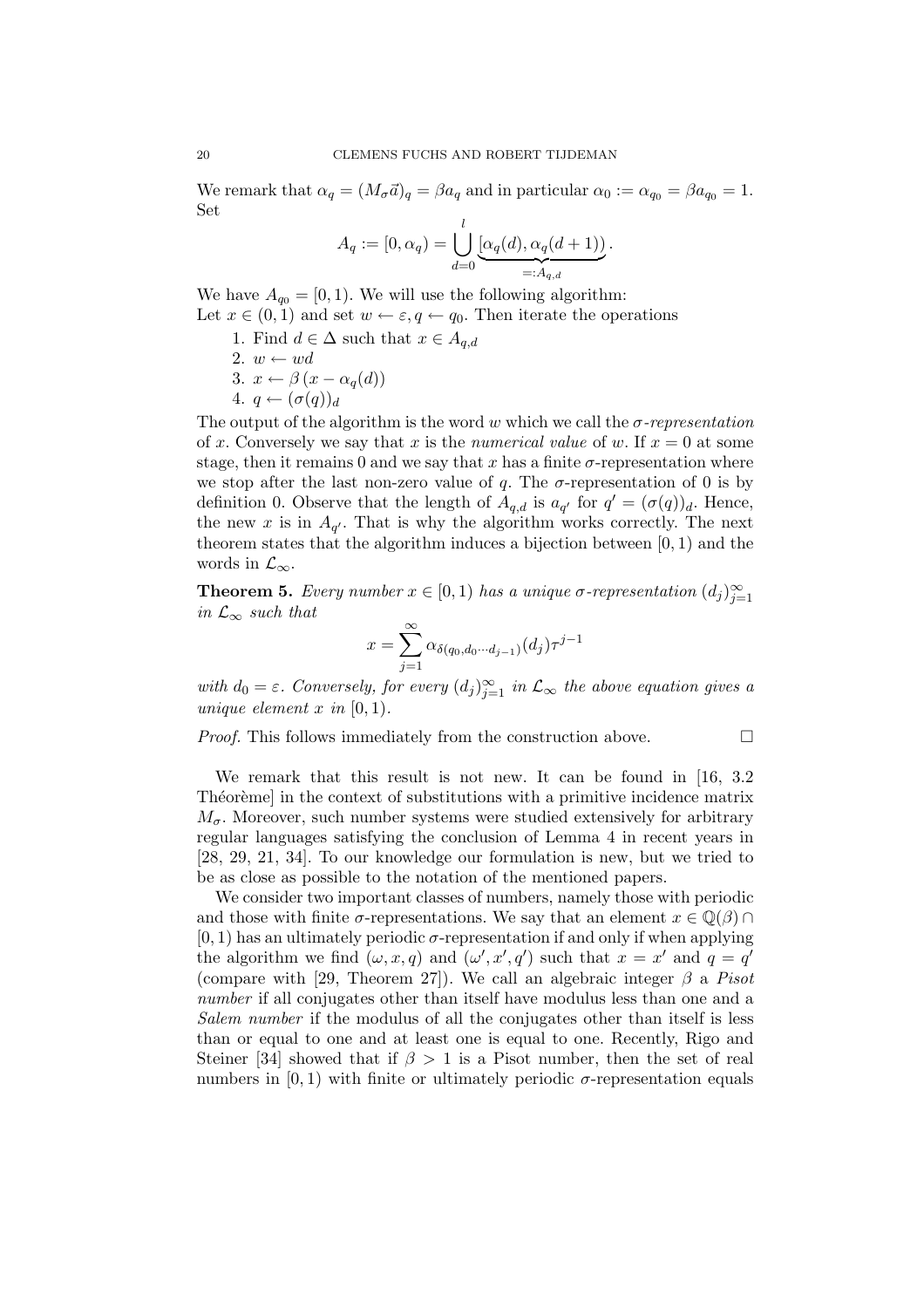$\mathbb{Q}(\beta) \cap [0,1)$ . This generalized the well-known result on Rényi's classical  $\beta$ expansion [33, 31] by Bertrand [14] and Schmidt [42] and a first attempt in [29] for abstract number systems. Moreover, they showed that if  $\beta$  is neither a Pisot nor a Salem number, then there exists at least one point in  $\mathbb{Q}(\beta) \cap [0,1)$  which has an infinite  $\sigma$ -representation which is not ultimately periodic.

We denote by  $\text{Fin}(\beta)$  the set of all numbers  $x \in [0,1)$  whose  $\sigma$ representation is finite. We claim that

(16) 
$$
\operatorname{Fin}(\beta) \subseteq \mathbb{Z}a_{q_0} + \mathbb{Z}a_{q_1} + \ldots + \mathbb{Z}a_{q_k}.
$$

Indeed, by the theorem every element in  $\text{Fin}(\beta)$  is a finite linear combination of terms of the form  $a_q\tau^{n-1}$ . Since this is one of the coordinates of the vector  $\tau^{n-1}\vec{a} = M_{\sigma}^{-k}\vec{a}$  and  $M_{\sigma}^{-1}$  has integral entries by (A4), it follows that  $a_q \tau^{n-1} \in \mathbb{Z}a_{q_0} + \mathbb{Z}a_{q_1} + \ldots + \mathbb{Z}a_{q_k}$ . This proves (16). By  $a_{q_0} = \tau$ , we especially have  $\mathbb{Z}[\tau] \subseteq \mathbb{Z}a_{q_0}^T + \mathbb{Z}a_{q_1} + \ldots + \mathbb{Z}a_{q_k} =: \Omega$ . The following lemma gives information about  $\Omega$ .

**Lemma 5.** Let  $\Omega = \mathbb{Z}a_{q_0} + \mathbb{Z}a_{q_1} + \ldots + \mathbb{Z}a_{q_k}$ . Then

- (i)  $\Omega$  is a  $\mathbb{Z}$ -module that is not necessarily free.
- (ii) If  $\Omega$  is free, then dim  $\Omega = \deg \beta$  and therefore

$$
\mathbb{Z}[\tau] \subseteq \Omega \cong \mathbb{Z}[\tau] \cong \mathbb{Z}^{\deg \beta}
$$

as  $\mathbb{Z}\text{-modules.}$  In this case we can choose a basis from  $a_{q_0}, \ldots, a_{q_k}$ . (iii) If  $\vec{u}_0, \ldots, \vec{u}_{k-1}$  are linearly independent over  $\mathbb{Z}$ , then  $\Omega = \mathbb{Z}[\tau]$ .

*Proof.* Clearly,  $\Omega$  is a Z-module. For a substitution with incidence matrix

$$
\left(\begin{array}{ccc} 1 & 3 & 2 \\ 0 & 2 & 5 \\ 0 & 1 & 3 \end{array}\right)
$$

we have

$$
(a_0, a_1, a_2) = \left(\tau, -\frac{19}{47}\tau + \frac{13}{47}, \frac{5}{47}\tau + \frac{4}{47}\right),
$$

where  $\tau^2 - 5\tau + 1 = 0$ . Hence  $\Omega$  is not necessarily free.

Next (ii). Since  $\mathbb{Z}[\tau] \subseteq \Omega$ , the dimension is at least deg  $\beta$ . On the other hand, from  $a_q \in \mathbb{Q}[\tau]$  it follows that  $a_i, 1, \tau, \ldots, \tau^{\deg \beta - 1}$  are linearly dependent over  $\mathbb Z$  for  $i = 0, 1, \ldots, k$ . If  $\Omega$  is free and therefore has a basis, its dimension is equal to deg  $\beta$ . Obviously, the basis can be chosen from the set of generators.

Finally (iii). We already observed above that  $\tau^n \in \Omega$  for every  $n \in \mathbb{N}$ , because of the zeroth coordinate in the equation  $\tau \vec{a} = M_{\sigma}^{-1} \vec{a}$ . Hence  $\Omega = \mathbb{Z}[\tau]$  if the zeroth row vectors of  $M_{\sigma}, M_{\sigma}^0, M_{\sigma}^{-1}, \ldots, M_{\sigma}^{2-k}$  are linearly independent over  $\mathbb{Z}$ . Since  $M_{\sigma}$  is unimodular, this is equivalent with the zeroth row vectors of  $M^{k-1}_{\sigma}, M^{k-2}_{\sigma}, \ldots, M_{\sigma}, M^{0}_{\sigma}$  being linearly independent over  $\mathbb{Z}$ , which is the same as  $\vec{u}_0, \ldots, \vec{u}_{k-1}$  being linearly independent over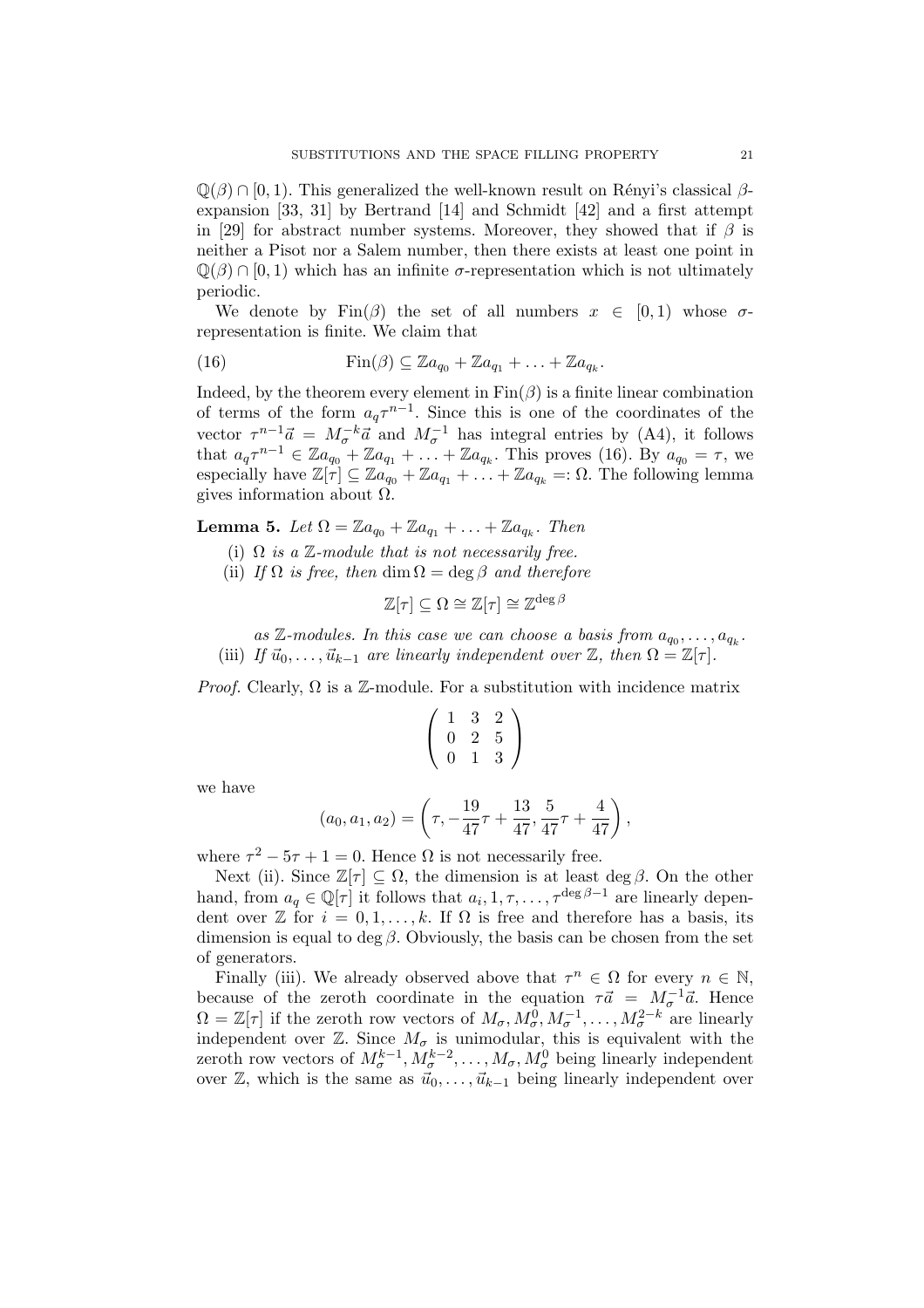$\mathbb Z$ .

Observe that it is easy to decide whether  $\Omega$  is free or not, since we only have to pick a basis from  $a_{q_0}, \ldots, a_{q_k}$  (so that all the other elements are linear combinations of them with integer coefficients).

As in the classical case of  $\beta$ -expansions (e.g. in [1, 3, 20]) we consider the condition

(F) 
$$
\text{Fin}(\beta) = (\mathbb{Z}a_{q_0} + \mathbb{Z}a_{q_1} + ... + \mathbb{Z}a_{q_k}) \cap [0,1).
$$

This condition says that all possible candidates indeed have a finite  $\sigma$ representation. We denote the conjugates of  $x, a_q, \beta$  in  $\mathbb{Q}(\beta)$  by  $x^{(j)}, a_q^{(j)}, \beta^{(j)}$ for  $j = 0, 1, \ldots$ ,  $\deg \beta - 1, q \in Q$  with the convention that  $x^{(0)} = x, a_q^{(0)} =$  $a_q$ ,  $\beta^{(0)} = \beta$ . By using the methods from [1, 3, 20] we prove

# Theorem 6.

(a) Let  $\beta$  be a Pisot number. Then  $\beta$  has the property (F) if and only if every element of the finite set

$$
\left\{x \in \Omega : |x^{(j)}| \le M_j \ (j \ge 0)\right\},\
$$
  
where  $M_0 = \max\{\alpha_q : q \in Q\}$  and, for  $j = 1, ..., \deg\beta - 1$ ,

$$
M_j = \frac{\max\left\{|a_q^{(j)}| : q \in Q\right\} \cdot \#\Delta \cdot \#\Sigma}{1 - |\beta^{(j)}|}
$$

has a finite  $\sigma$ -representation in every language  $\mathcal{L}_q$  (with  $q \in Q$ ). Moreover, this can be checked effectively.

(b) If  $\mathbb{Z}[\tau] \cap [0,1) \subseteq \text{Fin}(\beta)$ , then  $\beta$  is a Pisot number or a Salem number.

Proof. We first prove (a). We show that the validity of (F) can be decided by checking only the finitely many elements  $x$  in the displayed set. First let  $x \in \Omega \cap [0,1)$  with expansion

$$
x = \sum_{j=0}^{\infty} \sum_{q \in Q} a_q \varepsilon_{q,j} \tau^j,
$$

where  $\varepsilon_{q,j} = \#\{s < d_j : \delta(\delta(q_0, d_0 \cdots d_{j-1}), s) = q\}$  are integers and  $d_0d_1 \cdots$ is the  $\sigma$ -representation of x, and  $a_q \in \mathbb{Q}[\tau]$ . Let  $\epsilon > 0$  and m so large that

$$
\left|x^{(j)}\right|\left(\left|\beta^{(j)}\right|\right)^m < \epsilon
$$

for  $j = 1, \ldots, \deg \beta - 1$ . We consider

(17) 
$$
y := x\beta^m - \sum_{j=0}^{m-1} \sum_{q \in Q} a_q \varepsilon_{q,j} \tau^{j-m} = \sum_{j=0}^{\infty} \sum_{q \in Q} a_q \varepsilon_{q,m+j} \tau^j.
$$

Obviously, we have  $y \in \Omega$ ,  $0 \le y < \alpha_q$  for some  $q \in Q$  and  $|y^{(j)}| < \epsilon + M_j$ for  $j > 0$ . Therefore, since  $\epsilon > 0$  is arbitrary, it suffices to check whether or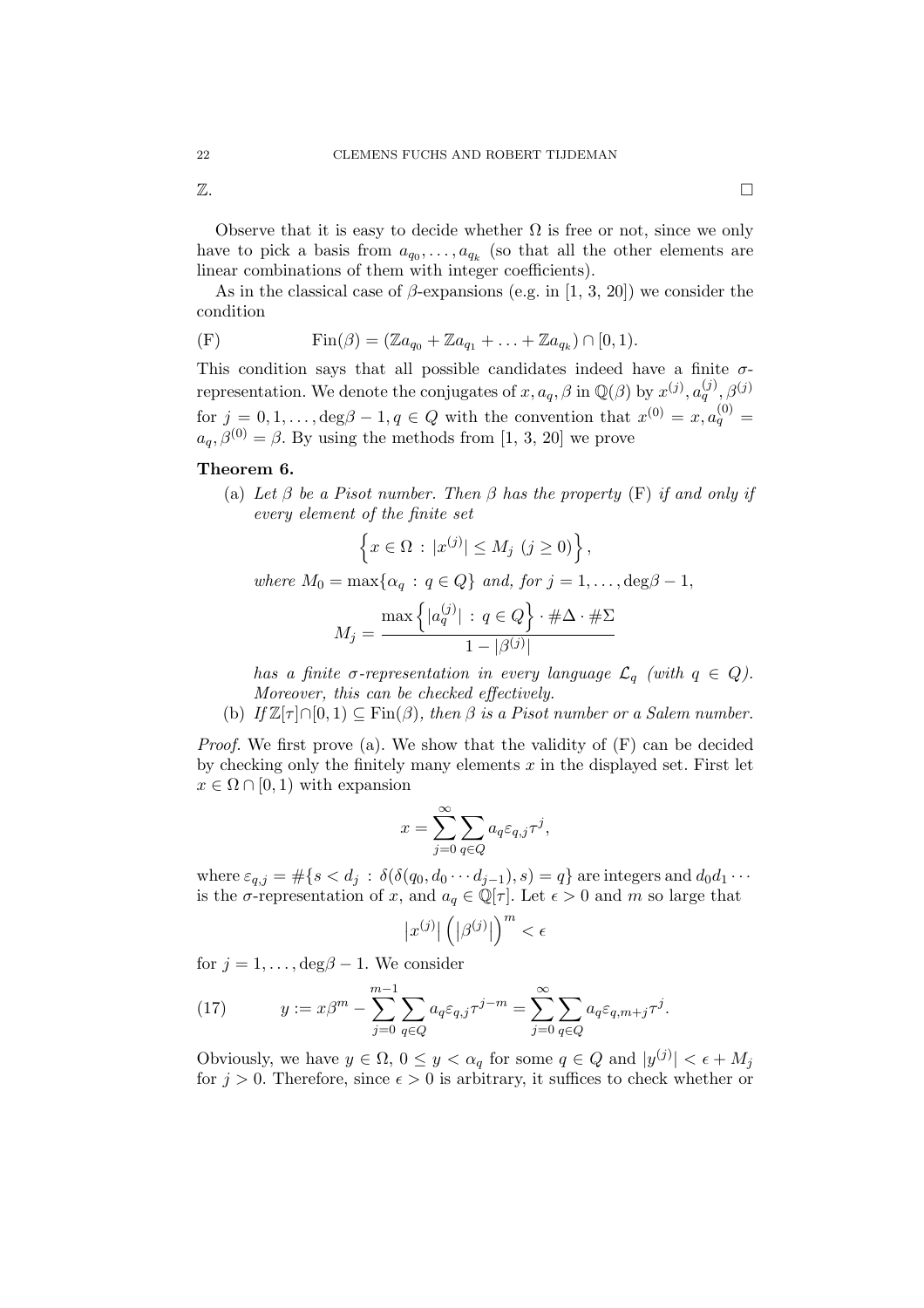not all expressions in the set

(18) 
$$
\left\{ y \in \Omega : |y^{(j)}| \le M_j \text{ for } j = 0, 1, ..., \deg \beta - 1 \right\}
$$

have a finite  $\sigma$ -representation in all languages  $\mathcal{L}_q$  with  $q \in Q$ . Equivalently, we may consider all the elements contained in

$$
\left\{x \in \mathbb{Z}[\tau] \, : \, |x^{(j)}| \le b_j\right\},\
$$

where  $b_j = M_j \cdot \min\{n \in \mathbb{N} : na_{q_i} \in \mathbb{Z}[\tau] \text{ for } i = 1, ..., k\}$  (j =  $0, 1, \ldots, \deg \beta - 1$ . It is now easy to compute these numbers effectively, since we can solve the equations  $B\vec{x} = \vec{z}$  where

$$
B = \left( \begin{array}{cccc} 1 & \tau & \cdots & \tau^{\deg \beta - 1} \\ 1 & \tau^{(1)} & \cdots & (\tau^{(1)})^{\deg \beta - 1} \\ \vdots & \vdots & \ddots & \vdots \\ 1 & \tau^{(\deg \beta - 1)} & \cdots & (\tau^{(\deg \beta - 1)})^{\deg \beta - 1} \end{array} \right)
$$

 $\vec{x} \in \mathbb{Z}^{\deg \beta}$  are the coordinates of x in the basis  $1, \ldots, \tau^{\deg \beta - 1}$ , and with  $\|\vec{z}\|_{\infty} \leq \max\{b_j : j = 0, \ldots, \deg \beta - 1\}$  and where  $\|\ \|_{\infty}$  denotes the usual maximum norm. Since  $1, \tau, \ldots, \tau^{\deg \beta - 1}$  is a basis of  $\mathbb{Q}(\beta)$ , the determinant of B, which is equal to the discriminant of the number field, is different from zero. Therefore, we get

$$
\|\vec{x}\|_{\infty} = \|B^{-1}\vec{z}\|_{\infty} \le \|B^{-1}\|_{\infty} \cdot \|\vec{z}\|_{\infty}
$$
  

$$
\le \max_{j=0,\dots,\deg\beta-1} \left\{ \sum_{i=0}^{\deg\beta-1} |(B^{-1})_{i,j}| \right\} \cdot \max_{j=0,\dots,\deg\beta-1} \{b_j\},
$$

where  $(B^{-1})_{i,j}$  is the element at position  $(i,j)$  in  $B^{-1}$ . Thus we have an effective bound for  $\|\vec{x}\|_{\infty}$  and it suffices to show that all elements in (18) obtained by such  $\vec{x}$  have a finite  $\sigma$ -representation.

To conclude the first part, we only have to point out that when applying the expansion algorithm to one of the elements in the set in (18), we remain in the same set, since this just means to increase  $m$  by 1 in (17), and therefore the possible period (observe that by the result in [34] all elements have an ultimately periodic  $\sigma$ -representation) is bounded by the cardinality of this set.

Next (b). Suppose  $\mathbb{Z}[\tau] \cap [0,1] \subseteq \text{Fin}(\beta)$ . Assume that  $\beta$  has a conjugate  $\gamma = \beta^{(j)}$  with  $\gamma \neq \beta, |\gamma| > 1$ . Let  $\eta = \max\{\beta^{-1}, |\gamma|^{-1}\}$ . Take  $x := [\beta^m] \beta^{m} + 1$ , where [z] is the largest integer less than or equal to z. It is plain that  $0 < x < 1$ . By assumption x has a finite expansion

$$
x = \sum_{j=0}^{k} \sum_{q \in Q} a_q \varepsilon_{q,j} \tau^j.
$$

,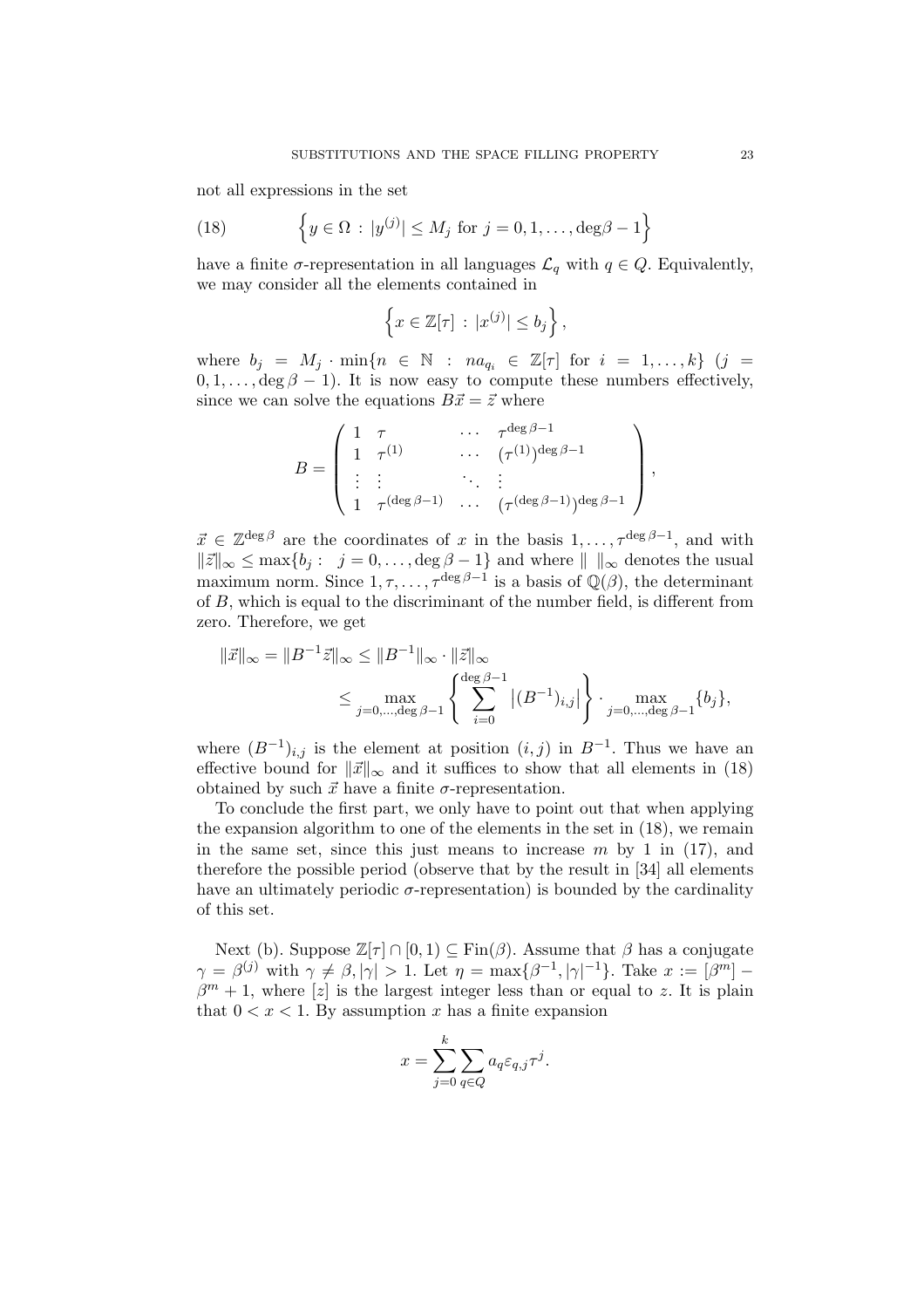Taking conjugates we get

$$
[\beta^m] - \gamma^m + 1 = \sum_{j=0}^k \sum_{q \in Q} a_q^{(j)} \varepsilon_{q,j} \gamma^{-j}.
$$

Subtracting the two expansions we end up with

$$
\gamma^m - \beta^m = \sum_{j=0}^k \sum_{q \in Q} \varepsilon_{q,j} (a_q \tau^j - a_q^{(j)} \gamma^{-j})
$$

and by observing that  $0 \leq \varepsilon_{q,j} \leq l$  we see that the right-hand side is bounded by

$$
2 \max \left\{ |a_q^{(j)}| \, : \, q \in Q, j = 0, \dots, \deg \beta - 1 \right\} \cdot \# \Delta \cdot \# \Sigma \cdot (1 - \eta)^{-1},
$$

whereas the left-hand side of the equation is unbounded. This contradiction shows that  $\beta$  is a Pisot number or a Salem number.  $\Box$ 

An alternative proof that the set (17) is finite follows from the fact that all these elements are contained in the set of solutions of the norm form inequality  $N_{\mathbb{Q}(\beta)/\mathbb{Q}}(z) \leq b_0b_2 \cdots b_{\deg \beta-1}$ , which has finitely many solutions by Schmidt's famous result on norm form equations [43, Satz 2, p. 5] (see also [19]). However, this method is ineffective.

The second statement of Theorem 6 implies that from (F) we can conclude that  $\beta$  is a Pisot number or a Salem number. Moreover, we remark that the statement holds not only in the case of number systems associated to the underlying substitution, which is considered throughout this paper, but in the context of abstract number systems as well.

It follows from our proof that if an element of  $\Omega \cap [0,1)$  does not have a finite expansion, then its expansion is ultimately periodic (this follows also from a result of Rigo and Steiner [34]). If so, from the proof of Theorem 6(a) we can deduce an upper bound for the preperiod depending on the input x (using the  $\epsilon$ -condition) and an upper bound for the period (viz. the cardinality of the set (18)). In particular, only finitely many distinct periods can occur.

Finally, we point out that the condition in the first part of the theorem can be simplified if the automaton has the property that

(19) 
$$
\delta(q_0, w) = q_0 \text{ infinitely often as } |w| \to \infty.
$$

This is the case e.g. for the Tribonacci expansion considered in [35] and more generally for all so-called  $\beta$ -substitutions, that are substitutions of the form  $\sigma(0) = 0^{n_0}1, \sigma(1) = 0^{n_1}2, \ldots, \sigma(k-1) = 0^{n_{k-1}}k, \sigma(k) = 0^{n_k}$ , where  $n_0, n_k > 0$  and  $n_i \geq 0$   $(i = 1, \ldots, k - 1)$ . Then the abstract number system associated to it generates the usual  $\beta$ -expansion and the incidence matrix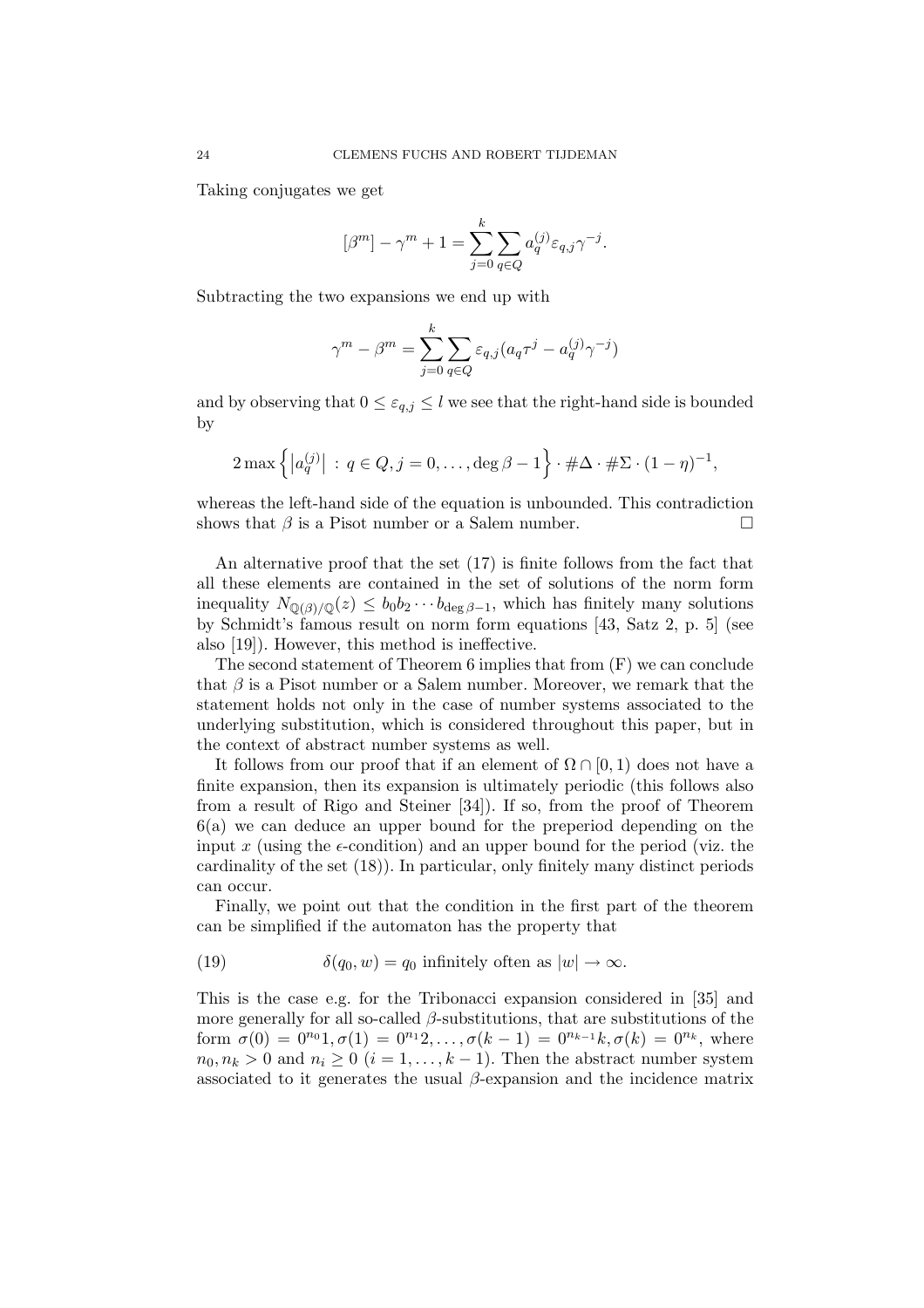has the form

$$
\left(\begin{array}{cccc} n_0 & 1 & 0 & \cdots & 0 \\ n_1 & 0 & 1 & \cdots & 0 \\ \vdots & \vdots & & \ddots & \vdots \\ n_{k-1} & 0 & 0 & \cdots & 1 \\ n_k & 0 & 0 & \cdots & 0 \end{array}\right)
$$

(cf. [29]).

If we have the additional property (19), it suffices to check whether or not all elements in

$$
\left\{ x \in \Omega \cap [0,1) \, : \, |x^{(j)}| \le M_j \ (j \ge 1) \right\}
$$

have a finite expansion in the language  $\mathcal{L}$ . (It is not necessary to check all languages  $\mathcal{L}_q$  as above.) This follows from the proof of Theorem 6(a), since we can choose some large m such that  $\delta(q_0, d_0 \cdots d_{m-1}) = q_0$ .

# 5. The space filling property

In this section we will link the number system associated to the substitution introduced in the previous section with the words  $\hat{w}^{(n)}$  and show that the question whether this word converges to a word that is space filling or not can be decided by means of the first part of Theorem 6. From now on we write  $a_0, a_1, \ldots, a_k$  instead of  $a_{q_0}, a_{q_1}, \ldots, a_{q_k}$ .

Write C for the matrix with column vectors  ${}^t M^k_\sigma \bar{e}^{(k+1)}_0, \vec{c}_1, \ldots, \vec{c}_k$  introduced in Section 3. We mention that in the canonical case  $C = {}^{t}M^{k}_{\sigma}$ . Put  $\vec{a} = {}^{t}(a_0, \ldots, a_k)$  and  $\vec{b} = {}^{t}(b_0, \ldots, b_k)$ , where the  $b_i$  are defined in (10). We derive the following important relation between  $\vec{b}$  and  $\vec{a}$ .

Lemma 6. For all  $n \in \mathbb{N}$  we have

(20) 
$$
\vec{b} = \tau^{n-1} {}^{t}C M_{\sigma}^{n-k} \vec{a}.
$$

*Proof.* By  $(15)$ ,  $(A6)$  and  $(10)$  we have

$$
^{n-1} {}^{t}CM_{\sigma}^{n-k} \vec{a} = \beta^{1-n} {}^{t}C\beta^{n-k} \vec{a} = \beta^{1-k} {}^{t}C\vec{a} = \vec{b}.
$$

Thus we have proved the assertion.  $\Box$ 

τ

In case that  $\vec{c}_i$  equals the incidence vector  $\vec{u}_i = {}^t M_{\sigma}^i \vec{e}_0^{(k+1)}$  of  $u^{(i)}$  for  $i = 1, \ldots, k$  we get

$$
b_i = \tau^{k-1}{}^{t} \vec{c}_i \vec{a} = \tau^{k-1}{}^{t} \vec{e}_0^{(k+1)} M^i_{\sigma} \vec{a} = \tau^{k-1}{}^{t} \vec{e}_0^{(k+1)} \beta^i \vec{a} = \tau^{k-i-1} a_0 = \tau^{k-i}
$$

for  $i = 1, \ldots, k$ .

By (20) with  $n = 1$  we have

 $\mathbb{Z} + \mathbb{Z}b_1 + \ldots + \mathbb{Z}b_k = \mathbb{Z}a_0 + \ldots + \mathbb{Z}a_k = \Omega.$ 

In case  $\vec{c}_i = \vec{u}_i$  for  $i = 1, ..., k$  this implies  $\Omega = \mathbb{Z}[\tau]$  by Lemma 5(iii).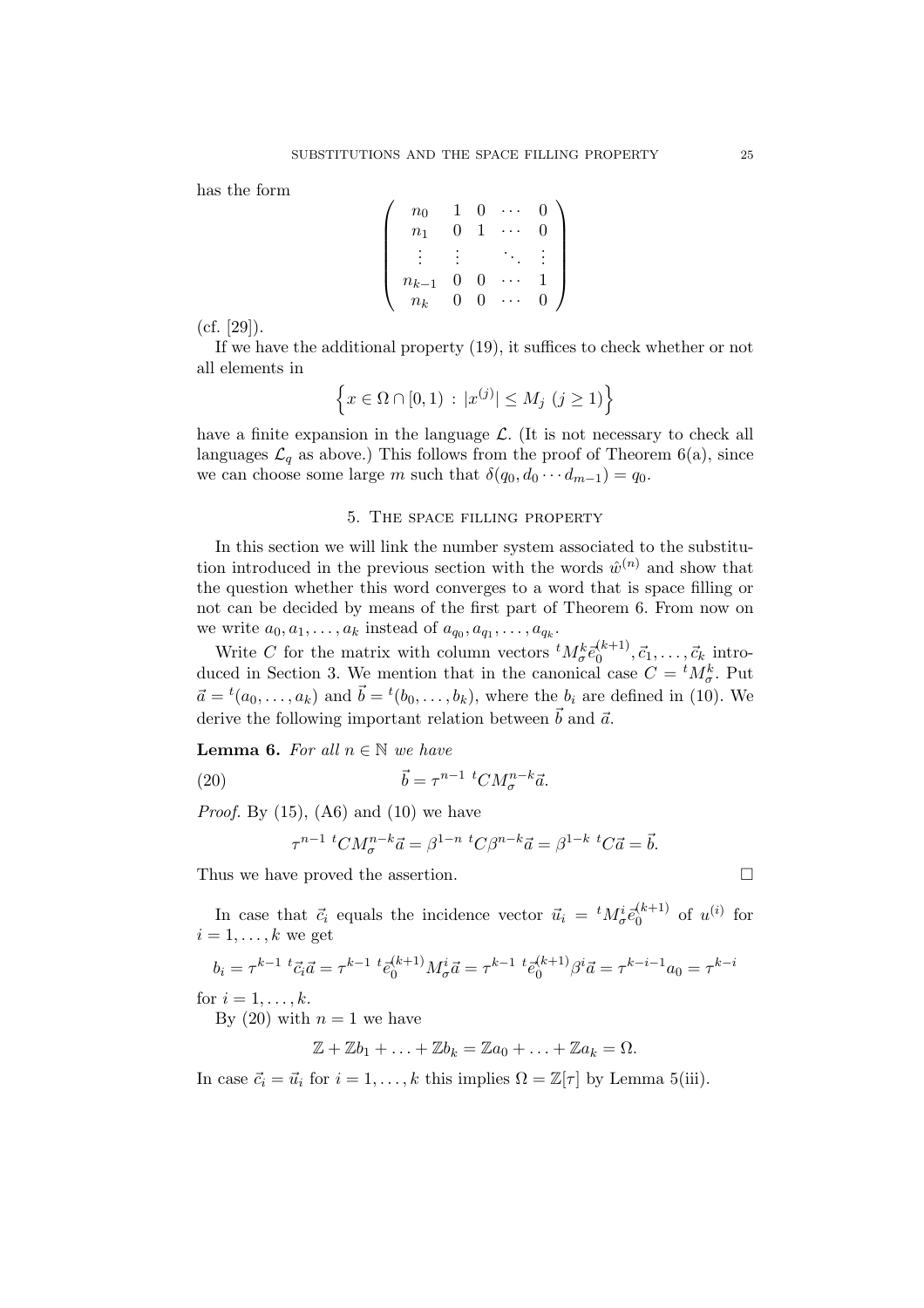In Section 3 we also introduced the projections  $\Pi : \mathbb{Z}^{k+1} \to \mathbb{Z}^k$  and  $\Phi_n: \mathbb{Z}^{k+1} \to \mathbb{Z}^k$  and the transition vectors  $\vec{a}_i^{(n)}$   $(i = 0, 1, \ldots, k)$ . The identity (20) has the following consequence.

**Lemma 7.** For all  $n \in \mathbb{N}$  and  $i = 0, 1, \ldots, k$  we have

(21) 
$$
(b_1, ..., b_k) \cdot \bar{a}_i^{(n)} \equiv a_i \tau^{n-1} \; (\text{mod } 1).
$$

*Proof.* Let the inverse matrix of  $M_{\sigma}^{(n-k)}C$  have respective column vectors  $\vec{x}_0^{(n)}, \ldots, \vec{x}_k^{(n)}$ , hence  $M_{\sigma}^{(n-k)} C \vec{x}_i^{(n)} = e_i^{(k+1)}$  for  $i = 0, 1, \ldots, k$ . Then, for  $i = 1, \ldots, k$ , by (7) and the definition and linearity of  $\Phi_n$ ,

$$
\overline{a}_{i}^{(n)} = \Phi_{n}(\overline{e}_{i}^{(k+1)}) = \Phi_{n}(M_{\sigma}^{(n-k)} C \overline{x}_{i}^{(n)})
$$
  
=  $x_{i0}^{(n)} \Phi_{n}({}^{t} M_{\sigma}^{n} \overline{e}_{0}^{(k+1)}) + \sum_{j=1}^{k} x_{ij}^{(n)} \Phi_{n}({}^{t} M_{\sigma}^{(n-k)} \overline{c}_{j}) = \sum_{j=1}^{k} x_{ij}^{(n)} \overline{e}_{j}^{(k)} = \Pi \overline{x}_{i}^{(n)},$ 

where  $\vec{x}_i^{(n)} = {}^t(x_{i0}^{(n)})$  $\hat{u}_0^{(n)}, \ldots, \hat{x}_{ik}^{(n)} \in \mathbb{Z}^{k+1}$   $(i = 0, \ldots, k)$  by the unimodularity of  $M_{\sigma}$  and C. We obtain, by (20) and (15),

$$
(b_1, \ldots, b_k) \cdot \vec{a}_i^{(n)} = \tau^{n-1} \Pi(\tau \vec{a}^t M_{\sigma}^{(n-k)} C) \Pi(\vec{x}_i^{(n)})
$$
  
=  $\tau^{n-1} \tau \vec{a}^t M_{\sigma}^{(n-k)} C \vec{x}_i^{(n)} - \tau^{n-1} \tau \vec{a}^t M_{\sigma}^{(n)} \vec{e}_0^{(k+1)} x_{i0}^{(n)}$   
=  $\tau^{n-1} \tau \vec{a} \vec{e}_i^{(k+1)} - \tau^{n-1} x_{i0}^{(n)} \beta^n a_0 = \tau^{n-1} a_i - x_{i0}^{(n)} \equiv \tau^{n-1} a_i \pmod{1},$ 

since  $x_{i0}^{(n)}$  $\sum_{i=0}^{(n)} \in \mathbb{Z}$ .

From the proof of Lemma 7 it follows that

$$
\Phi_n(\vec{x}) = \Pi \left( C^{-1} \ {}^t M^{k-n}_\sigma \vec{x} \right)
$$

for all  $\vec{x} \in \mathbb{Z}^{k+1}$  (compare with (6) for  $\Phi_n^*$ ). Especially, this means that the transition vectors are equal to the columns of  $C^{-1}$  after deletion of the zeroth entries.

We now define a function f from  $\mathbb{Z}^k$  to  $(\mathbb{Z}a_0 + \ldots + \mathbb{Z}a_k) \cap [0,1)$  by

$$
f(\vec{x}) := f(x_1, ..., x_k) := (b_1, ..., b_k) \cdot \vec{x} \pmod{1} = \left\{ \sum_{i=1}^k x_i b_i \right\}
$$

where  $\vec{x} = {}^{t}(x_1, \ldots, x_k)$ . This function is linear modulo 1. Further, by (21),

(22) 
$$
f(\vec{a}_i^{(n)}) \equiv a_i \tau^{n-1} \pmod{1}.
$$

Moreover, if  $a_0, \ldots, a_k$  is a basis of the Z-module  $\Omega = \mathbb{Z}a_0 + \ldots + \mathbb{Z}a_k$ , then it is bijective and by (21) we have, provided that  $a_i \tau^{n-1} < 1$ ,

$$
\vec{a}_i^{(n)} = f^{-1} \left( a_i \tau^{n-1} \right).
$$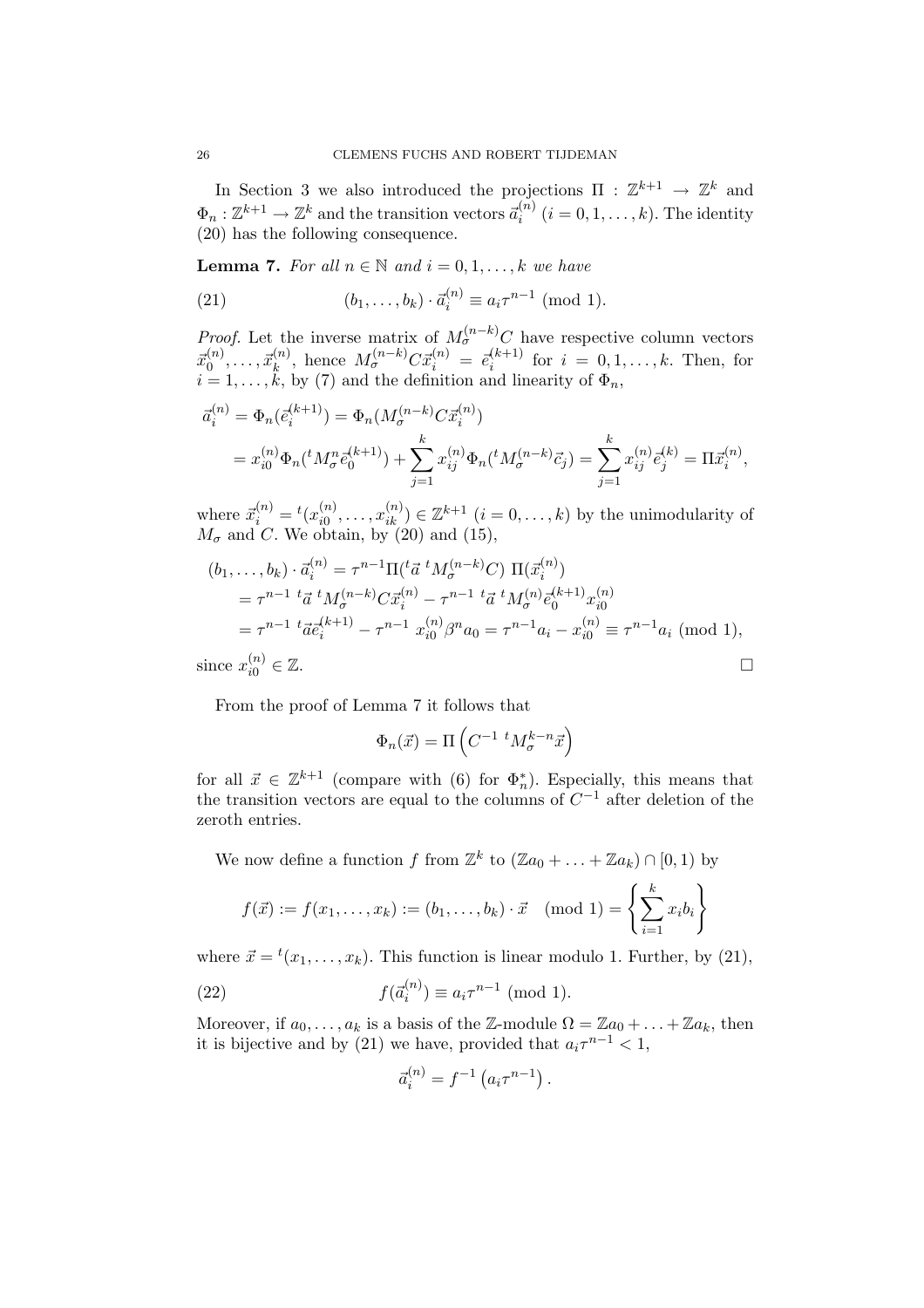Generally, f is an epimorphism of Z-modules. By (12) the limit word  $\hat{W}$  is the restriction of f on its domain, i.e. for all  $\vec{x} \in \text{dom}\hat{W}$  we have  $f(\vec{x}) = \hat{W}(\vec{x})$ . Therefore, studying f results in getting information on  $\hat{W}$ .

Using these facts together with Theorem 1 we will characterize the domain of the words  $\hat{w}^{(n)}$ .

**Theorem 7.** If  $\vec{x} \in \mathbb{Z}^k$  is in the domain of  $\hat{w}^{(n)}$ , then  $f(\vec{x})$  has a finite  $\sigma$ -representation  $d_1 \ldots d_n$  of length at most n, i.e.

$$
f(\vec{x}) = \sum_{j=1}^{n} \alpha_{\delta(q_0, d_0 \cdots d_{j-1})}(d_j) \tau^{j-1}
$$

with  $d_0 = \varepsilon$ . Conversely, for all elements  $\vec{x}$  in the domain of  $\hat{w}^{(n)}$  the  $\sigma$ representations of  $f(\vec{x})$  are different and all words in  $\mathcal L$  of length at most n appear.

Moreover, if the  $\sigma$ -representation of  $f(\vec{x})$  for  $\vec{x}$  in the domain of  $\hat{w}^{(n-1)}$ is  $d_0 \cdots d_{n-1}$ ,  $q = \delta(q_0, d_0 \cdots d_{n-1})$  and  $w^{(n)}(x) = m$ , then

$$
w^{(n)}\left(\vec{x} + \sum_{i=1}^s \vec{a}_{(\sigma(q))_i}^{(n)}\right) = m + s
$$

and the  $(m + s)$ -th letter in  $u^{(n)}$  is  $(\sigma(q))_s$  for  $s = 1, ..., |\sigma(q)|$ , whereas

$$
\vec{x} + \sum_{i=1}^{|\sigma(q)|} \vec{a}^{(n)}_{(\sigma(q))_i} = \vec{x} + \vec{a}^{(n-1)}_q
$$

is in the domain of  $w^{(n-1)}$ .

*Proof.* We prove the assertion by induction on  $n$ .

For  $n = 0, 1$  the statement is trivially true. Observe that  $\delta(q_0, d_0) = 0$ , which gives the second part of the statement, namely the jumps we have to make with the transition vectors when going from the origin (the only point in the domain of  $\hat{w}^{(0)}$  to the points in dom $\hat{w}^{(1)}$  obtained from  $u^{(1)} = \sigma(0)$ .

Suppose  $\vec{x} \in \mathbb{Z}^k$  is in the domain of  $\hat{w}^{(n-1)}$  and has the  $\sigma$ -representation  $d_0d_1 \cdots d_{n-1}$ . Then, by the induction hypothesis,

$$
f(\vec{x}) = \sum_{j=1}^{n-1} \alpha_{\delta(q_0, d_0 \cdots d_{j-1})}(d_j) \tau^{j-1}.
$$

Let  $\delta(q_0, d_0 d_1 \cdots d_{n-1}) = q$ . Then  $\vec{x}$  is also in the domain of  $\hat{w}^{(n)}$  and the new elements in  $\hat{w}^{(n)}$  which originate from  $\vec{x}$  are given by

$$
\vec{y}_s := \vec{x} + \sum_{i=1}^s \vec{a}_{(\sigma(q))_i}^{(n)} \quad (s = 1, \ldots, |\sigma(q)| - 1).
$$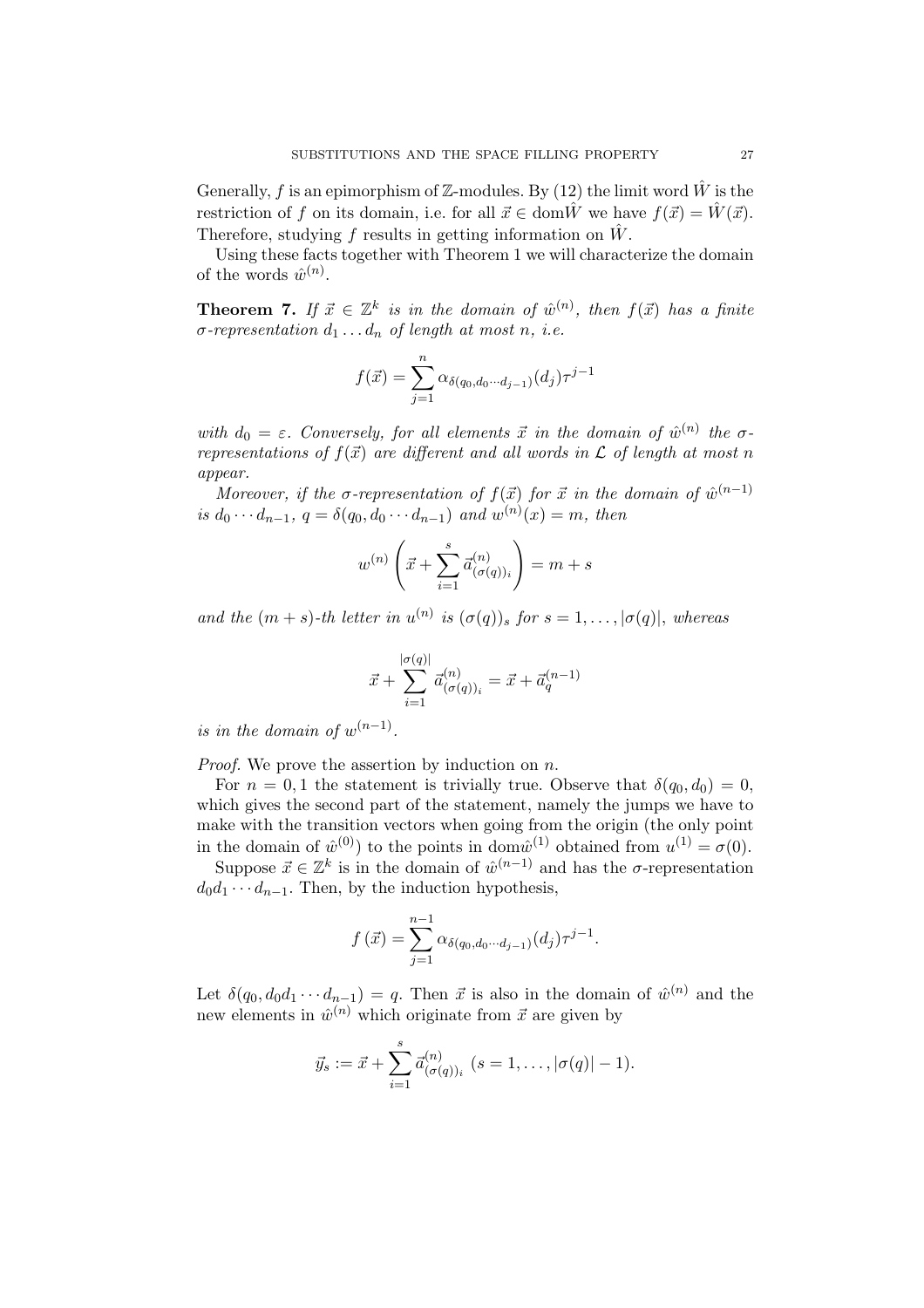For  $s = |\sigma(q)|$  we get the successor of  $\vec{x}$  in  $w^{(n-1)}$  according to (14). We have, by  $(22)$ ,

$$
f\left(\vec{x} + \sum_{i=1}^{s} \vec{a}_{(\sigma(q))i}^{(n)}\right) \equiv f(\vec{x}) + \sum_{i=1}^{s} f\left(\vec{a}_{(\sigma(q))i}^{(n)}\right)
$$
  

$$
\equiv \sum_{j=1}^{n-1} \alpha_{\delta(q_0, d_0 \cdots d_{j-1})}(d_j) \tau^{j-1} + \sum_{i=1}^{s} a_{(\sigma(q))i} \tau^{n-1}
$$
  

$$
= \sum_{j=1}^{n} \alpha_{\delta(q_0, d_0 \cdots d_{j-1})}(d_j) \tau^{j-1} \text{ (mod 1)},
$$

where  $d_n = s$ , because, by the previous section,

(23) 
$$
\alpha_{\delta(q_0, d_0 \cdots d_{n-1})}(d_n) = \alpha_q(s) \n= \sum_{q' \in Q} (a_{q'} \cdot \# \{ t < s : \delta(q, t) = q' \}) = \sum_{i=1}^s a_{(\sigma(q))_i}.
$$

By the second part of Theorem 5,  $\sum_{j=1}^{n} \alpha_{\delta(q_0,d_0\cdots d_{j-1})}(d_j) \tau^{j-1}$  is the  $\sigma$ representation of some number in  $[0, 1)$ . It follows that the congruence is in fact an equality. Moreover, since the value of  $w^{(n)}$  is uniquely determined by the word  $d_0d_1 \cdots d_n$ , we conclude (by Theorem 5) that this is really the representation of  $f(\vec{y}_s)$  which proves the assertion. Obviously, all representations are different and all words in  $\mathcal L$  of length at most n appear.

The second part of the theorem follows at once from the consideration above together with Theorem 1.  $\Box$ 

We need still another lemma (which is implicitly contained in the last theorem) to characterize the space filling property of the word  $\hat{W}$ .

**Lemma 8.** If  $\vec{x} \in \mathbb{Z}^k$  is in the domain of  $\hat{w}^{(n)}$ , then

 $(\vec{x} + \ker f) \cap \text{dom}\hat{w}^{(n)} = {\{\vec{x}\}},$ 

where ker f denotes the kernel of the map f.

*Proof.* We prove the statement by induction on n. For  $n = 0$  the result is trivial. Assume now that  $\vec{x}, \vec{y} \in \text{dom} \hat{w}^{(n)}$  and  $\vec{x} - \vec{y} \in \text{ker } f$ , i.e.  $f(\vec{x}) = f(\vec{y})$ . It follows from the proof of Theorem 1 that we can write

$$
\vec{x} = \vec{x}_0 + \sum_{i=1}^s \vec{a}_{(\sigma(q))_i}^{(n)}, \quad \vec{y} = \vec{y}_0 + \sum_{i=1}^{s'} \vec{a}_{(\sigma(q'))_i}^{(n)},
$$

for certain  $\vec{x}_0, \vec{y}_0 \in \text{dom} \hat{w}^{(n-1)}$  and  $s, s', q, q' \in \Sigma$ . Therefore,

$$
f(\vec{x}_0) + \sum_{i=1}^{s} a_{(\sigma(q))_i} \tau^{i-1} \equiv f(\vec{x}) = f(\vec{y}) \equiv f(\vec{y}_0) + \sum_{i=1}^{s'} a_{(\sigma(q'))_i} \tau^{i-1}
$$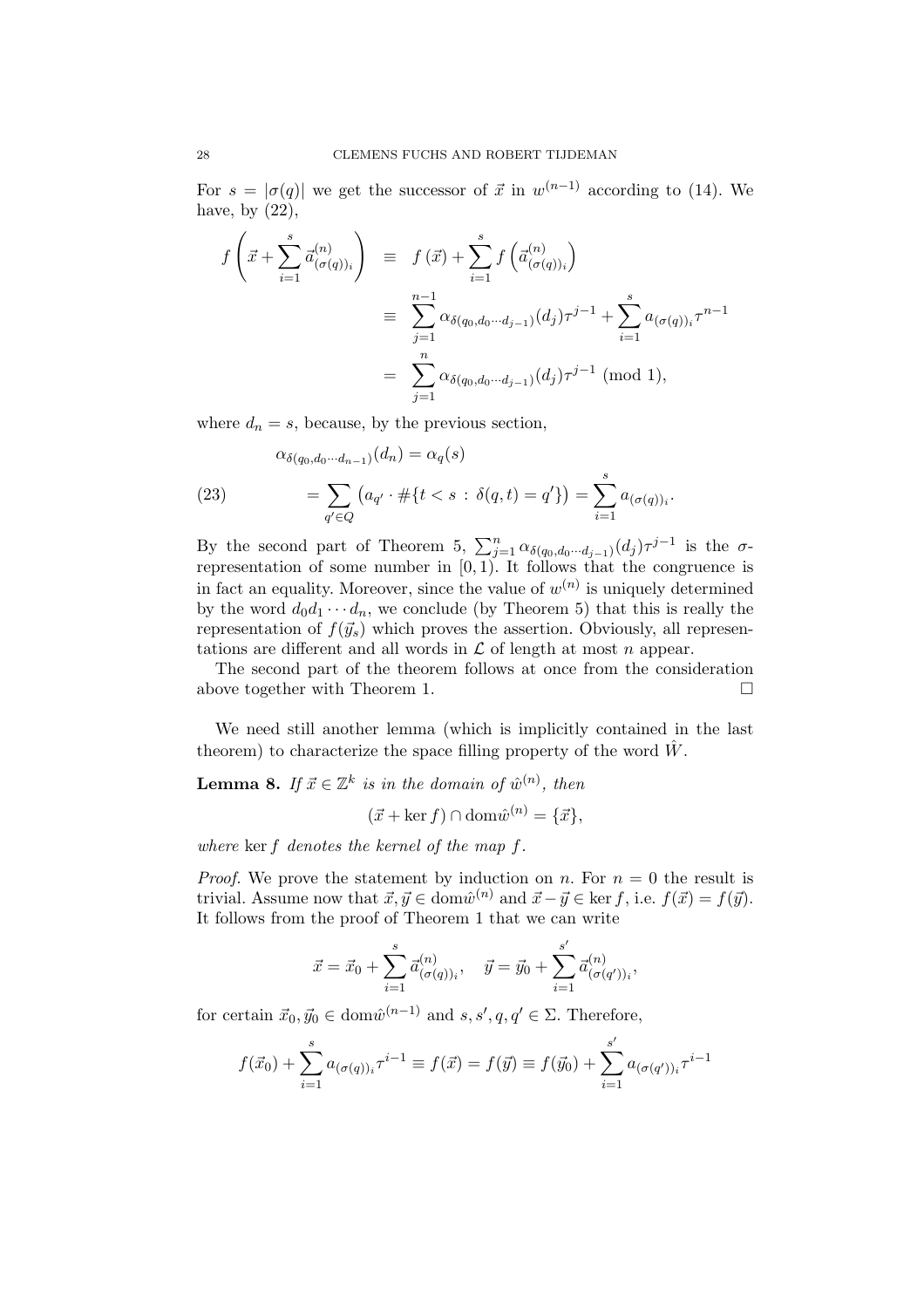modulo 1 by (22), and we have equality by the same argument as at the end of the proof of the theorem above. Since the representation of a number in  $\Omega \cap [0, 1)$  is unique, it follows that  $s = s'$ ,  $q = q'$  and  $f(\vec{x}_0) = f(\vec{y}_0)$ , but the latter equality contradicts to the induction hypothesis, unless  $\vec{x}_0 = \vec{y}_0$ and therefore  $\vec{x} = \vec{y}$ .

The next result shows that all elements in the domain are completely determined by their  $\sigma$ -representations and the transition vectors.

**Corollary 1.** If  $\vec{x} \in \text{dom}\hat{W}$  with  $\sigma$ -representation  $d_1 \cdots d_n$  of length n, then

$$
\vec{x} = \sum_{j=1}^{n} \sum_{i=1}^{d_j} \vec{a}_{(\sigma(\delta(q_0, d_1 d_1 \cdots d_{j-1})))_i}^{(j)}.
$$

Proof. By Theorem 7, (23) and (21) we have

$$
f(\vec{x}) = \sum_{j=1}^{n} \alpha_{\delta(q_0, d_0 \cdots d_{j-1})}(d_j) \tau^{j-1} = \sum_{j=1}^{n} \sum_{i=1}^{d_j} a_{(\sigma(\delta(q_0, d_0 \cdots d_{j-1})))_i} \tau^{j-1}
$$
  

$$
\equiv (b_1, \ldots, b_k) \cdot \left( \sum_{j=1}^{n} \sum_{i=1}^{d_j} \vec{a}_{(\sigma(\delta(q_0, d_1 d_1 \cdots d_{j-1})))_i}^{(j)} \right) \pmod{1}.
$$

The vector in brackets is in the domain of  $\hat{W}$  by Theorem 1. Furthermore we recall  $f(\vec{x}) = (b_1, \ldots, b_k) \cdot \vec{x} \mod 1$ . The assertion now follows from Lemma 8. Lemma 8.  $\Box$ 

We remark that it follows from Theorem 7 and its corollary that the Rauzy color of  $w^{(n)}$  at position  $\vec{x} \in \text{dom} w^{(n)}$ , that is the index of the transition vector to make the jump from  $w^{(n)}(\vec{x})$  to  $w^{(n)}(\vec{x})+1$ , is equal to the state  $\delta(q_0, d_0 \cdots d_n)$  the automaton M is in after it is fed with the representation  $d_0 \cdots d_n$ . (If  $\vec{x} \in \text{dom}w^{(h)}$  for some  $h < n$  we read  $d_0 \cdots d_n$  as  $d_0 \cdots d_h 0 \cdots 0$ .)

| 00011   |         | 1101    | 1001 | $-0111$ |         | 0100001   0001111001 |
|---------|---------|---------|------|---------|---------|----------------------|
| 100001  | 011001  |         | 0001 | 1111001 | 110011  | 100011               |
| 000001  | 111     | 11      |      | 011     | 0011001 | 000011               |
|         | 010001  | 001     | ε    |         |         |                      |
| 111101  |         |         |      | 01      |         | 111111               |
|         | 001101  |         | 1111 | 11001   | 10001   | 01101                |
| 1101111 | 1001111 | 0111111 |      | 0011    | 00001   |                      |

Fig. 6: All finite  $\sigma$ -representations of  $f(\vec{x})$ , i.e. all elements of  $\hat{W}(\vec{x})$ , where  $\vec{x} = (x_1, x_2)$  has max $\{|x_1|, |x_2|\} \leq 3$  in the canonical case for the flipped Tribonacci substitution  $\sigma(0) = 0.0, \sigma(1) = 20, \sigma(2) = 0$ (compare with Fig. 3).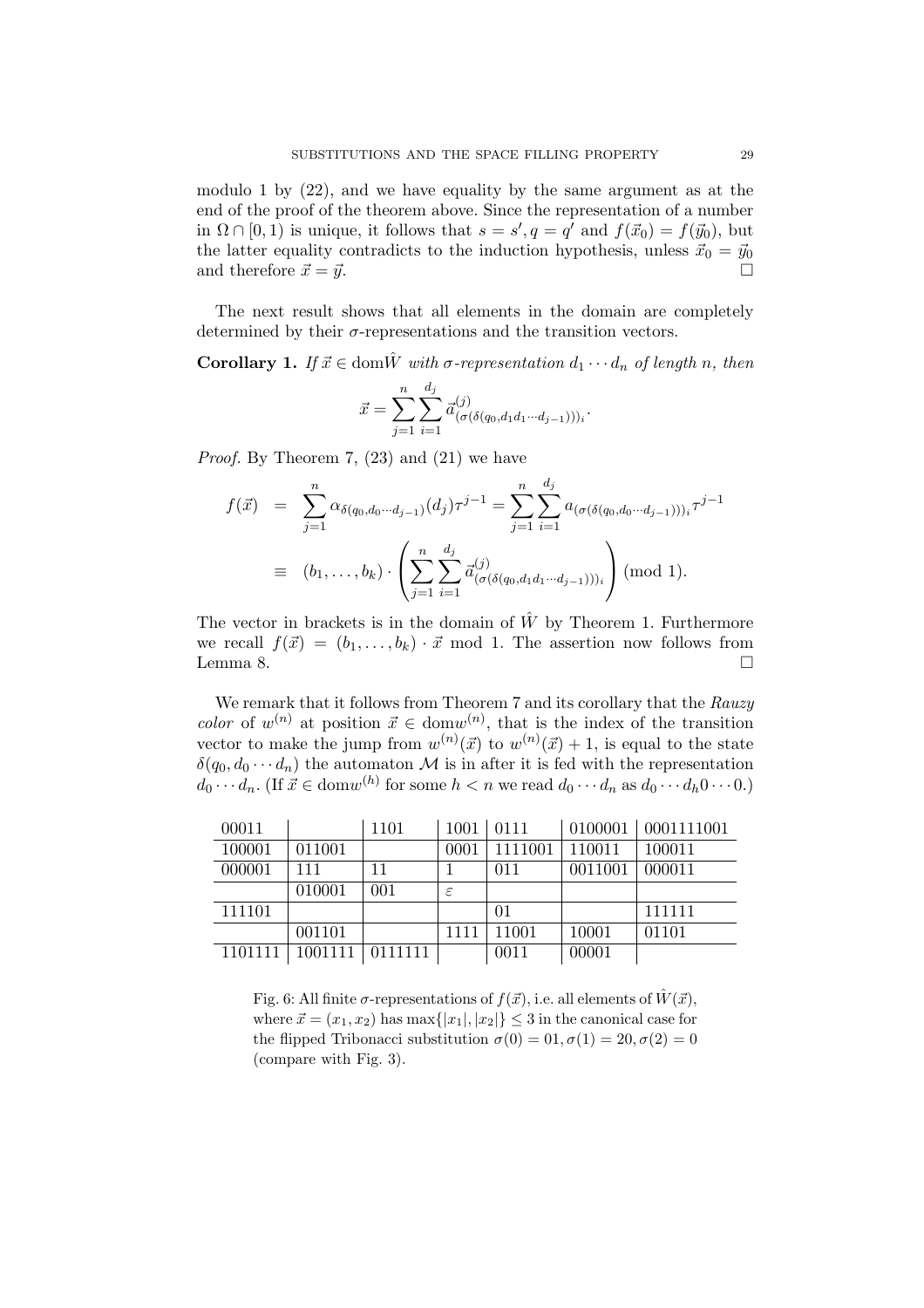From Lemma 8 we see that if we factor out the kernel of  $f$ , we get a well defined isomorphism of Z-modules given by

$$
f^*: \mathbb{Z}^k / \ker f \longrightarrow (\mathbb{Z}a_0 + \ldots + \mathbb{Z}a_k) \cap [0, 1) = \Omega \cap [0, 1)
$$
  

$$
\vec{x} + \ker f \longmapsto f(\vec{x}).
$$

Observe that by Lemma 5(i) the Z-module  $\mathbb{Z}^k/(\ker f)$  is not always isomorphic to some sublattice of  $\mathbb{Z}^k$ . If  $\Omega$  is free, then we can map  $\hat{w}^{(n)}$  to some sublattice of  $\mathbb{Z}^k$  of dimension deg  $\beta - 1$  by a projection  $\Psi$  along the kernel of f as follows. Let  $1, b_{i_1}, \ldots, b_{i_{\deg \beta-1}}$  be a basis of  $\Omega$ . Then each  $b_i$  with  $i \notin \{i_1, \ldots, i_{\text{deg }\beta-1}\}\$ can be expressed as a linear combination in this basis. We denote the corresponding vector by  $\vec{x}_i \in \mathbb{Z}^k$ , where we have removed the zeroth coordinate, hence  $f(\vec{x}_i) = 0$  and  $\vec{x}_i$  has an entry 1 in position i and 0 at every position  $j \notin \{i_1, \ldots, i_{\deg \beta-1}, i\}$ . Now the map  $\Psi$  can be described by a linear combination of such vectors  $\vec{x}_i$  for any given point in the domain of  $\hat{w}^{(n)}$  such that all the coordinates at positions i with  $i \notin \{i_1, \ldots, i_{\deg \beta - 1}\}\$ become 0. Thus

$$
\Psi\left(\mathbb{Z}^k/\ker f\right) = \bigoplus_{i \in \{i_1, \dots, i_{\deg \beta - 1}\}} \mathbb{Z} \bar{e}_i^{(k)} \cong \mathbb{Z}^{\deg \beta - 1}
$$

and especially we have

dom
$$
\Psi(\hat{W}) = \Psi \left(\text{dom}\hat{W}\right) = \bigoplus_{i \in \{i_1, \dots, i_{\deg \beta - 1}\}} \mathbb{Z} \bar{e}_i^{(k)}.
$$

In other words, if  $\vec{x}$  is in the domain of  $\hat{w}^{(n)}$ , then there is a representative in the same coset mod ker f which is in this sublattice of  $\mathbb{Z}^k$ .

If  $\Omega$  is free, then  $\Psi$  maps  $\hat{w}^{(n)}$  onto the above sublattice of  $\mathbb{Z}^k$ . By combining Theorems 6 and 7 we get the following result concerning the space filling property of the the limit word  $\hat{W} = \lim_{n \to \infty} \hat{w}^{(n)}$ . This answers the question whether the limit word fills the submodule  $\mathbb{Z}^k/(\ker f)$ , that is the corresponding sublattice of  $\mathbb{Z}^k$  if  $\Omega$  is a free  $\mathbb{Z}$ -module.

**Theorem 8.** The limit word  $\hat{W}$  is space filling if and only if the associated number system has the finiteness property  $(F)$ . If  $\beta$  is a Pisot number, then the space filling property is decidable.

*Proof.* By Theorem 7 the domain of the limit word  $\hat{W}$  is in bijection with Fin( $\beta$ ) by sending  $\vec{x} \in \text{dom}\hat{W}$  to  $f(\vec{x})$ . Therefore Lemma 8 shows that the domain of  $\hat{W}$  consists exactly of all elements  $\vec{x} \in \mathbb{Z}^k$  for which  $f(\vec{x})$ is in  $\text{Fin}(\beta)$ . The first statement now follows from the observation that the domain of f equals  $(\mathbb{Z}a_0 + ... + \mathbb{Z}a_k) \cap [0,1)$ . Since by part (a) of Theorem 6 property  $(F)$  is decidable if  $\beta$  is Pisot, the space filling property is decidable in this case. This completes the proof.

Observe that in the Pisot case the space filling property of  $\hat{W}$  can therefore be decided effectively by checking if all elements from the finite set given in Theorem 6 admit only finite representations in all languages  $\mathcal{L}_q$  ( $q \in Q$ ).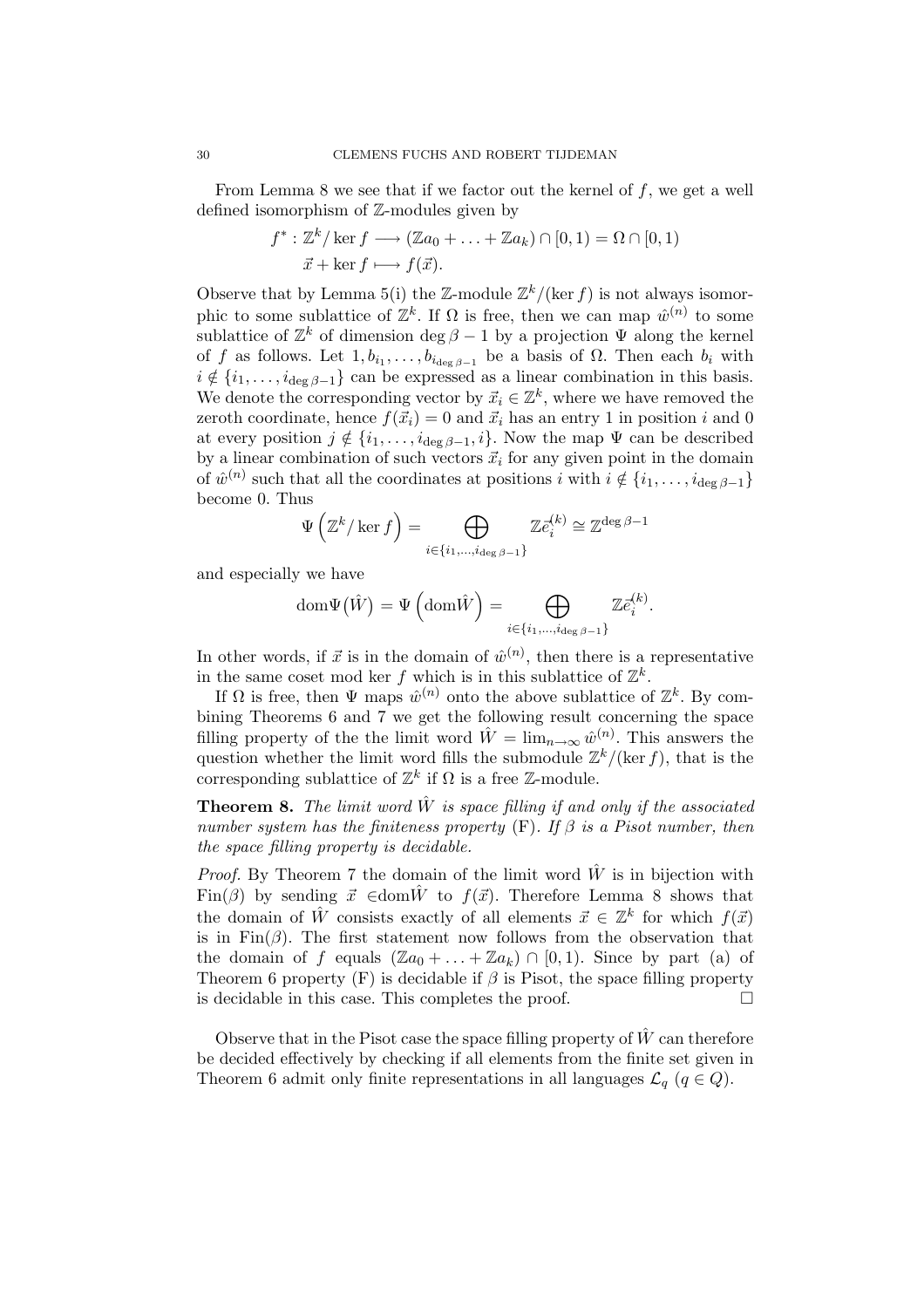The above mentioned space filling properties carry over without any troubles to the BV-words  $v$  (see [11, 12, 13]) studied in [10] and [45].

# 6. Examples

In this section we will give five examples illustrating the theory developed in the previous sections. The first example is a substitution on three letters which gives a limit word that is space filling everywhere in  $\mathbb{Z}^2$ . The second example is the flipped Tribonacci substitution that was already mentioned at some previous occasions in this paper and which leads to a word that is not space filling. The next two examples give words that are space filling in a 1- and 2-dimensional submodule that can be projected to a line and a plane, respectively. The last example gives a word on four letters that is in a 1-dimensional submodule which projects to a line but is not space filling. We hope that these examples will give a better insight to the reader.

#### Example 1.

As a first example we consider the substitution

(E1) 
$$
\sigma(0) = 0001, \sigma(1) = 02, \sigma(2) = 0
$$

with incidence matrix and its inverse given by

$$
M_{\sigma} = \left(\begin{array}{rrr} 3 & 1 & 0 \\ 1 & 0 & 1 \\ 1 & 0 & 0 \end{array}\right)
$$

and

$$
M_{\sigma}^{-1} = \left(\begin{array}{rrr} 0 & 0 & 1 \\ 1 & 0 & -3 \\ 0 & 1 & -1 \end{array}\right).
$$

The characteristic polynomial of  $M_{\sigma}$  is  $x^3 - 3x^2 - x - 1$  and therefore  $M_{\sigma}$ has a dominant eigenvalue  $\beta \approx 3.383$  and  $\tau = \beta^{-1} \approx 0.296$ . By calculating the normalized eigenvector of  $M_{\sigma}$  to the eigenvalue  $\beta$  we get

$$
\vec{a} = (a_0, a_1, a_2) = (\tau, \tau^2 + \tau^3, \tau^2).
$$

Hence, the Z-module  $\Omega$  equals  $\mathbb{Z}[\tau]$ .

By using  $M_{\sigma}^{-1}$  it is easy to compute the transition vectors for the canonical projection  $\Phi_n^*$ . We have

$$
\begin{array}{c|cc}\nn & \vec{a}_0^{(n)} & \vec{a}_1^{(n)} & \vec{a}_2^{(n)} \\
\hline\n1 & ^t(0,1) & ^t(0,-3) & ^t(1,-1) \\
2 & ^t(1,-1) & ^t(-3,4) & ^t(-1,-2) \\
3 & ^t(-1,-2) & ^t(4,5) & ^t(-2,6)\n\end{array}
$$

The automaton associated to  $\sigma$  is given by: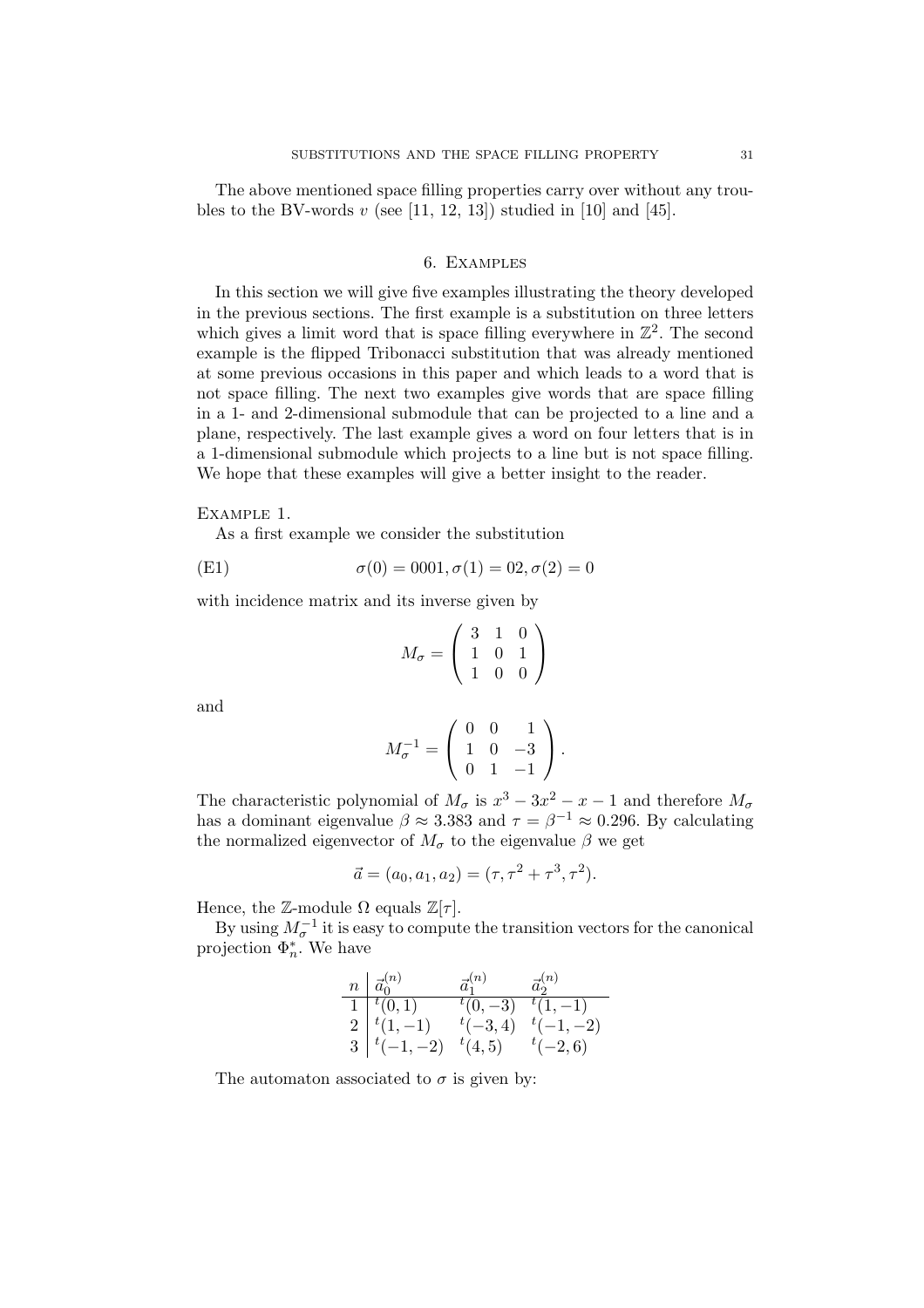

The associated number system scheme as described in the algorithm in Section 4 is given by



Therefore, we get the following projections of  $u^{(1)} = 0001$ ,  $u^{(2)} = 0001000$ 1000102,  $u^{(3)} = 0001000100010200010001000102000100010200010$  for  $n = 1, 2, 3$  in the canonical case:

| $w^{(1)}$                                             |                                | $w^{(2)}$                      |                           |              |                     |                                                   |                                                                   | $w^{(3)}$                                                                          |                                                   |                                 |                |
|-------------------------------------------------------|--------------------------------|--------------------------------|---------------------------|--------------|---------------------|---------------------------------------------------|-------------------------------------------------------------------|------------------------------------------------------------------------------------|---------------------------------------------------|---------------------------------|----------------|
| 3<br>$\overline{2}$<br>$\mathbf{1}$<br>$\overline{0}$ | 12<br>8<br>4<br>$\overline{0}$ | 13<br>9<br>$\overline{5}$<br>1 | 10<br>6<br>$\overline{2}$ | 11<br>7<br>3 | 45<br>31<br>17<br>3 | 44<br>30<br>16<br>$\overline{2}$<br>35<br>21<br>7 | 43<br>29<br>15<br>$\mathbf{1}$<br>34<br>20<br>6<br>39<br>25<br>11 | 42<br>28<br>14<br>$\boldsymbol{0}$<br>33<br>19<br>$\overline{5}$<br>38<br>24<br>10 | 46<br>32<br>18<br>$\overline{4}$<br>37<br>23<br>9 | 36<br>22<br>8<br>41<br>27<br>13 | 40<br>26<br>12 |

From the three images above we would expect that the limit word  $\hat{W}$ will be space filling. Indeed that is the case since the associated number system has property (F). This follows either by applying Theorem 6, where we have to check whether all elements of the form  $x_0 + x_1\tau + x_2\tau^2$  with  $\|(x_0, x_1, x_2)\|_{\infty} \leq 162$  have a finite expansion in the language  $\mathcal L$  (since the remark after Theorem 6 applies), or by applying the criterion in [1]. The latter is allowed since  $\beta$  is a cubic Pisot unit and the number system is the usual  $\beta$ -expansion of a number (cf. the end of Section 4).

Since  $\Omega$  is free with full dimension and  $(b_0, b_1, b_2) = (1, \tau + \tau^2, \tau)$ , we have  $f(x_1, x_2) = x_1(\tau + \tau^2) + x_2\tau$  mod 1. This follows from the fact that we are in the canonical case and thus the  $b_i$ 's are obtained from the  $a_i$ 's by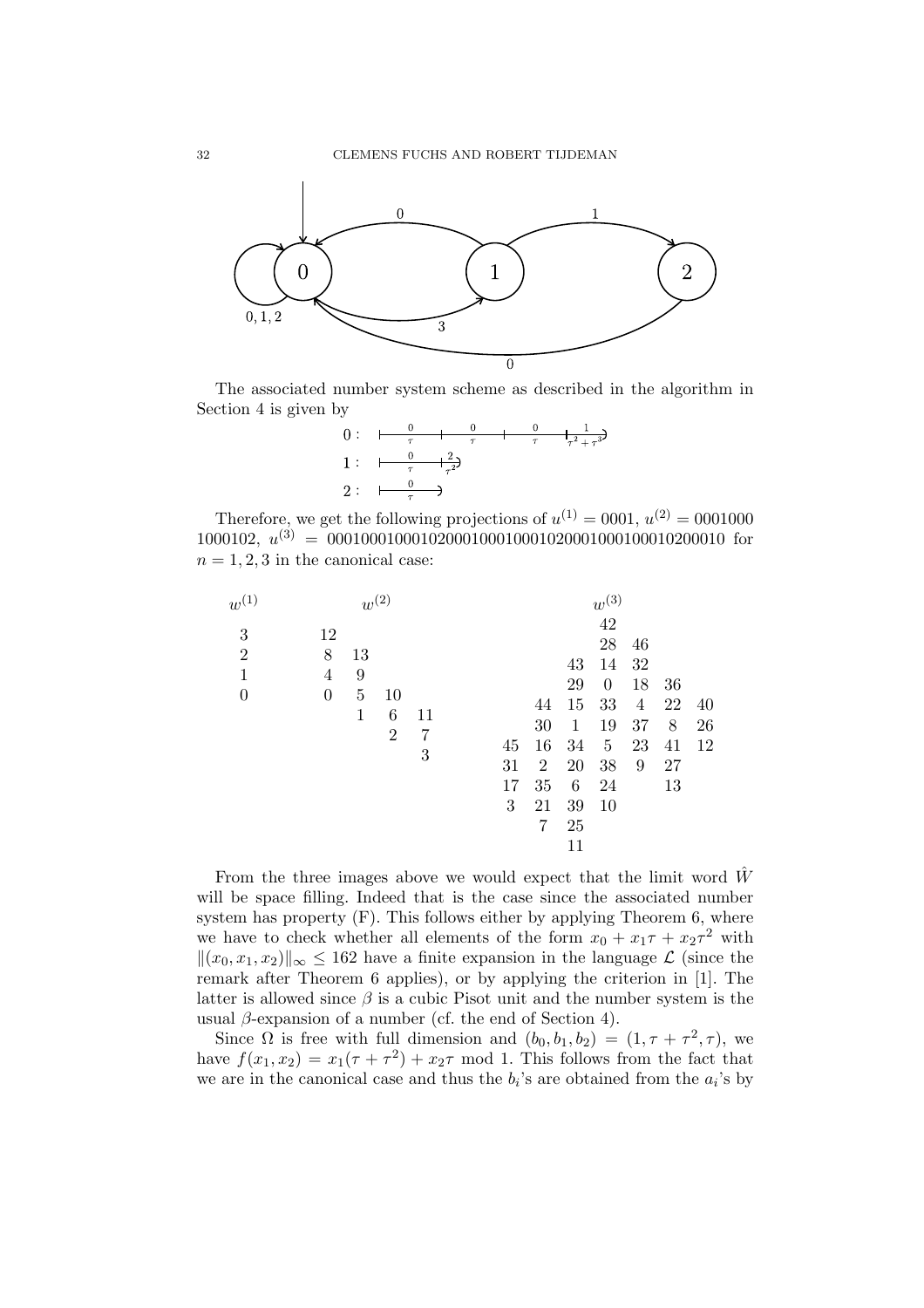dividing them by  $\tau$ . The table below gives the expansions of all  $f(x_1, x_2)$ with  $-3 \le x_1 \le 3, -8 \le x_2 \le 3$ :

| 2121   | 0111   | 1211 | 3             | 0301   | 20211  | 00111  |
|--------|--------|------|---------------|--------|--------|--------|
| 1121   | 2221   | 0211 | $\bf{2}$      | 31     | 10211  | 21211  |
| 0121   | 1221   | 301  | 1             | 21     | 00211  | 11211  |
| 2231   | 0221   | 201  | $\varepsilon$ | 11     | 22     | 01211  |
| 1231   | 302    | 101  | 211           | 01     | 12     | 23     |
| 02231  | 202    | 001  | 111           | 221    | 02     | 13     |
| 303    | 102    | 212  | 011           | 121    | 231    | 03     |
| 203    | 002    | 112  | 222           | 021    | 131    | 30301  |
| 103    | 213    | 012  | 122           | 300211 | 031    | 20301  |
| 003    | 113    | 223  | 022           | 200211 | 310211 | 10301  |
| 220201 | 013    | 123  | 301211        | 100211 | 210211 | 00301  |
| 120201 | 230201 | 023  | 201211        | 000211 | 110211 | 220211 |

Observe that the expansions of length at most 3, which are the bold entries in the table above, are at the positions given by the domain of  $w^{(3)}$  above. Moreover, the values of these entries are precisely the  $\sigma$ -representations of the corresponding values of  $w^{(3)}$  with zeros added on the right to complete to three digits and, conversely, when we order the bold face numbers in the table lexicographically, their rank numbers are presented in  $w^{(3)}$ .

### Example 2.

As second example we consider the flipped Tribonacci substitution

(E2) 
$$
\sigma(0) = 01, \sigma(1) = 20, \sigma(2) = 0.
$$

The incidence matrix and its inverse are given by

$$
M_{\sigma} = \left( \begin{array}{rrr} 1 & 1 & 0 \\ 1 & 0 & 1 \\ 1 & 0 & 0 \end{array} \right), \quad M_{\sigma}^{-1} = \left( \begin{array}{rrr} 0 & 0 & 1 \\ 1 & 0 & -1 \\ 0 & 1 & -1 \end{array} \right).
$$

The characteristic polynomial is  $x^3 - x^2 - x - 1$  and therefore  $M_{\sigma}$  has the dominant eigenvalue  $\beta \approx 1.839$  and  $\tau = \beta^{-1} \approx 0.544$ . The normalized eigenvector of  $\beta$  is again given by  $\vec{a} = (a_0, a_1, a_2) = (\tau, \tau^2 + \tau^3, \tau^2)$ , and therefore we have  $\Omega = \mathbb{Z}[\tau]$ . By using  $M_{\sigma}^{-1}$  it is easy to produce the following list of transition vectors when we take  $\vec{c}_1 = {}^t(1,0,0), \vec{c}_2 = {}^t(1,1,0)$  (compare with Fig. 2)

| $n \mid \vec{a}_0^{(n)}$           | $\vec{a}_1^{(n)}$ | $\vec{a}_{2}^{(n)}$ |
|------------------------------------|-------------------|---------------------|
| $\overline{1}$ $\overline{t}(1,0)$ | $^{t}(-1,1)$      | $^{-t}(-1,-1)$      |
| $2 \mid t(-1,-1)$                  | $^{t}(2,1)$       | $^{t}(0,2)$         |
| $3 \mid {}^t(0,2)$                 | $t(-1,-3)$        | $^{t}(2,-1)$        |
| $4  ^{t}(2,-1)$                    | $t(-2,3)$         | $t(-3,-2)$          |
| $5 \mid t(-3,-2)$                  | $^{t}(5,1)$       | t(1,5)              |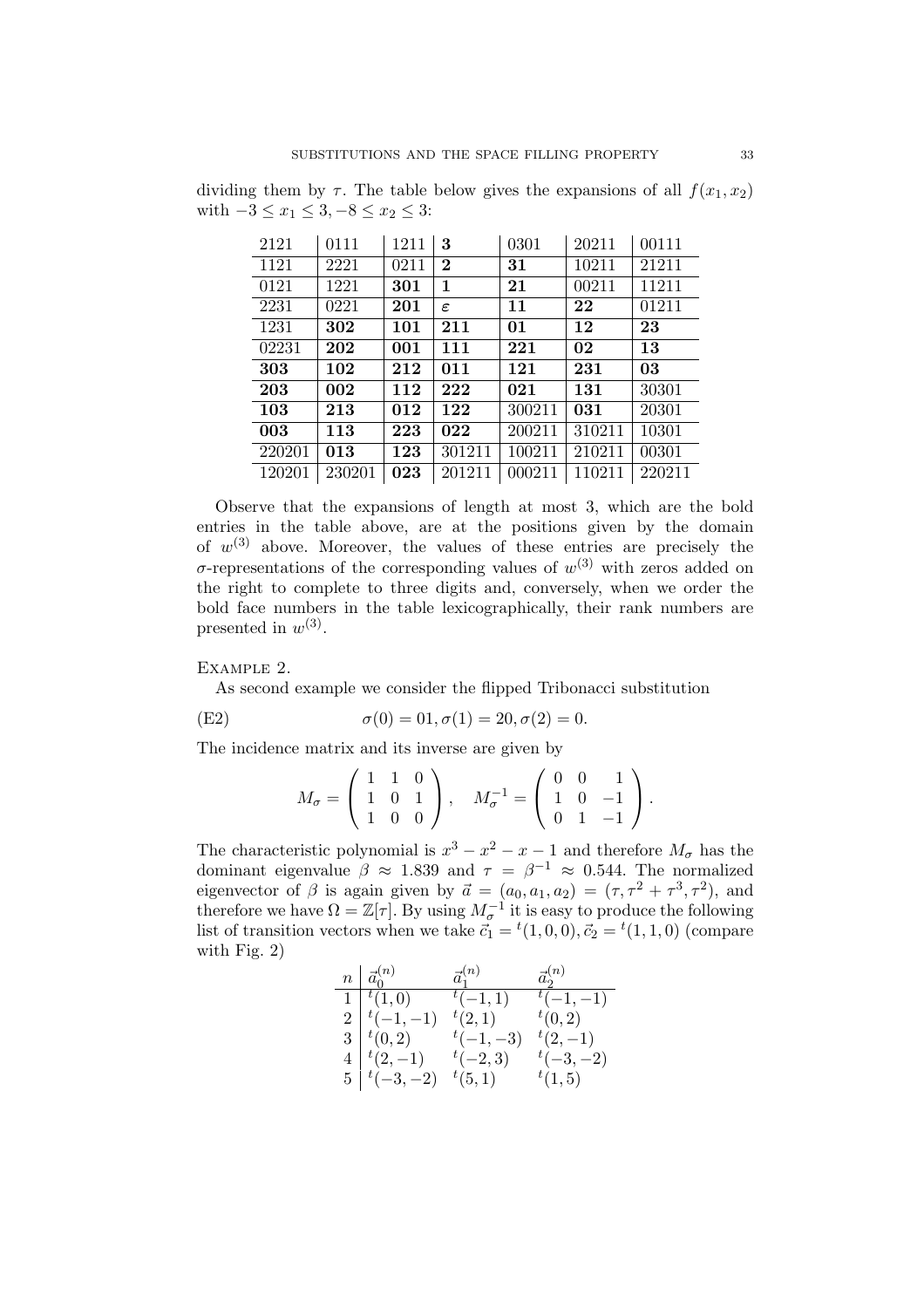The associated automaton is already given in Fig. 5 and the number



We have already seen some projected words in Fig. 4, so we discuss whether the projection of the fixed point is space filling. This time we cannot argue with the criterion from [1] since the number system is not the usual  $\beta$ -expansion, which would be the usual Tribonacci expansion. According to Theorem 6 we have to check if all elements  $x_0 + x_1\tau + x_2\tau^2$  with  $||(x_0, x_1, x_2)||_{\infty} \leq 53$ , where we have

$$
||B^{-1}||_{\infty} \le 1.111
$$
 and  $M_1 = M_2 \le \frac{2.094 \cdot 2 \cdot 3}{0.262} \le 47.954$ ,

have a finite expansion in  $\mathcal L$  (observe that the remark after Theorem 6 applies and therefore we have only to check the expansions in the language  $\mathcal{L}$ ). But already when we consider  $1 - \tau$  (cf. table below) and apply the algorithm we get the expansion  $(011)^\omega$ :

$$
1 - \tau = \tau^2 + \tau^3 = \tau(\tau + \tau^2) = \tau^2 + (\tau^2 + (\tau^2 + \tau^4))\tau^2 = \tau \cdot \tau + \tau^2 \cdot \tau^2 + (\tau^2 + \tau^3) \cdot \tau^3
$$

and we are back in the starting position. Hence the projected fixed point will not be space filling (compare with Fig. 6). Below we give a table of all expansions of  $f(x_1, x_2) = x_1(\tau + \tau^2) + x_2\tau \mod 1$  for  $-3 \le x_1 \le 3, -3 \le x_2$  $x_2 \leq 3$  (in the upper part of the table we have the values for  $-3 \leq x_1 \leq 1$ and the in the lower part the values for  $2 \le x_1 \le 3$ :

| 00011             |                             | $1111(011)^{\omega}$              | 1101                | 1001                | 0111                          |               |
|-------------------|-----------------------------|-----------------------------------|---------------------|---------------------|-------------------------------|---------------|
| 100001            |                             | 011001                            | $0(011)^\omega$     | 0001                | 1111001                       |               |
| 000001            |                             | 111                               | 11                  | 1                   | 011                           |               |
|                   | $011100(011)^\omega$        | 010001                            | 001                 | $\epsilon$          | $11(011)^{\overline{\omega}}$ | $\rightarrow$ |
| 111101            |                             | $\frac{110(011)^{\omega}}{}$      | $100(011)^{\omega}$ | $(011)^{\omega}$    | 01                            |               |
|                   | $011000(011)^{\omega}$      | 001101                            | $000(011)^{\omega}$ | 1111                | 11001                         |               |
|                   | 1101111                     | 1001111                           | 0111111             | $010(011)^{\omega}$ | 0011                          |               |
|                   | 0100001                     | 0001111001                        |                     |                     |                               |               |
|                   | 110011                      | 100011                            |                     |                     |                               |               |
|                   | 0011001                     | 000011                            |                     |                     |                               |               |
| $\longrightarrow$ | $\frac{10(011)^{\omega}}{}$ | $01111 \overline{(011)^{\omega}}$ |                     |                     |                               |               |
|                   | $00(011)^{\omega}$          | 111111                            |                     |                     |                               |               |
|                   | 10001                       | 01101                             |                     |                     |                               |               |
|                   | 00001                       | $11100(011)^{\omega}$             |                     |                     |                               |               |

We remark that it is clear from the main result in [34] that only ultimately periodic expansions appear (since the dominant root of  $M_{\sigma}$  is a Pisot number and  $\Omega \subseteq \mathbb{Q}[\tau]$ . It can be shown that  $(011)^\omega$  is the only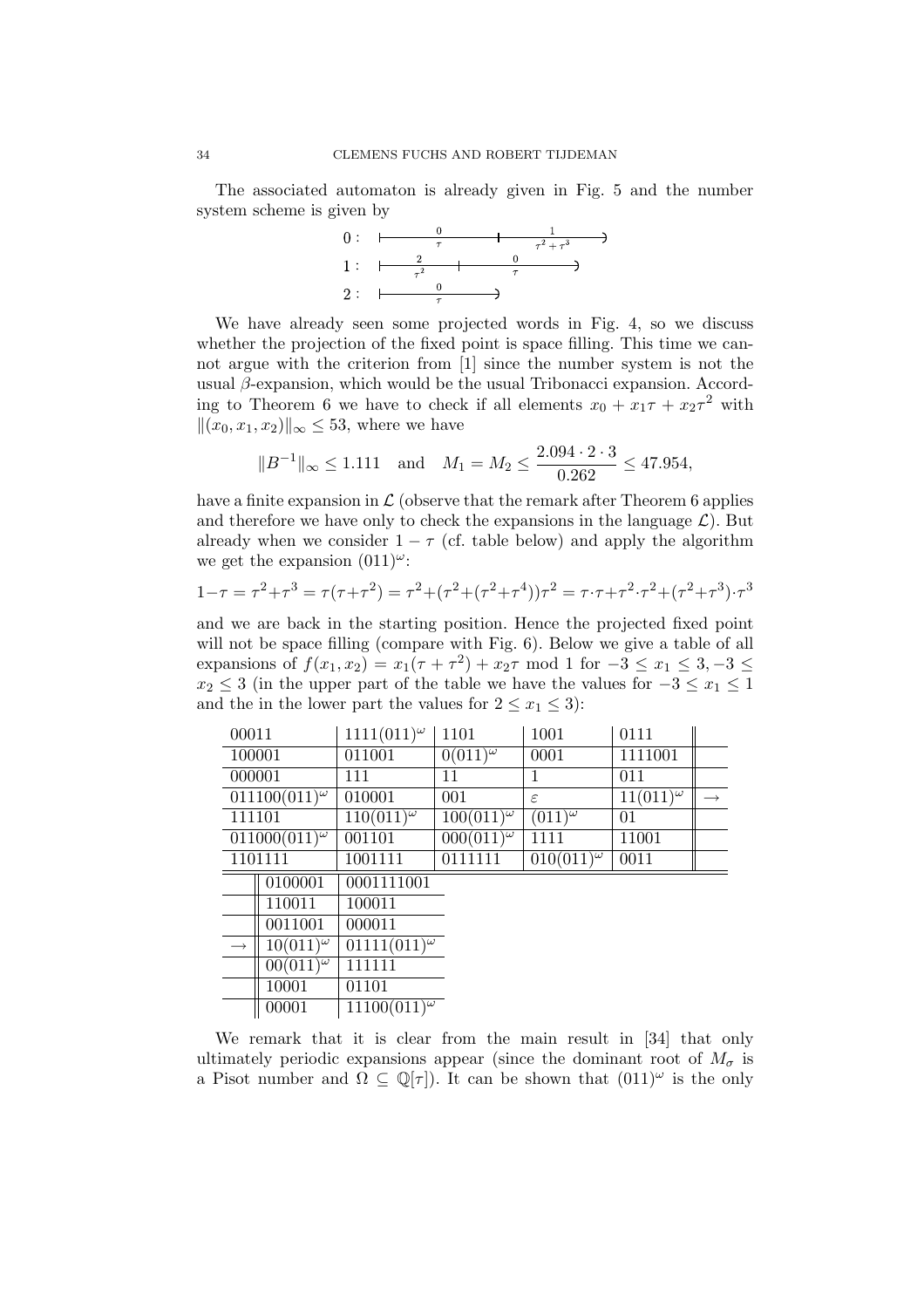period which appears in this case.

Example 3.

Let the substitution  $\sigma$  be given by

(E3) 
$$
\sigma(0) = 01, \sigma(1) = 0002, \sigma(2) = 0.
$$

The incidence matrix and its inverse are

$$
M_{\sigma} = \begin{pmatrix} 1 & 1 & 0 \\ 3 & 0 & 1 \\ 1 & 0 & 0 \end{pmatrix}, \quad M_{\sigma}^{-1} = \begin{pmatrix} 0 & 0 & 1 \\ 1 & 0 & -1 \\ 0 & 1 & -3 \end{pmatrix}.
$$

The characteristic polynomial is  $x^3 - x^2 - 3x - 1 = (x^2 - 2x - 1)(x + 1)$ and therefore  $M_{\sigma}$  has a dominant eigenvalue  $\beta = 1 + \sqrt{2}$ . Thus  $\tau = \beta^{-1} = \frac{1}{1 - \sqrt{2}}$  and  $\tau^2 + 2\tau = 1$ . The eigenvector of M, to  $\beta$  is given by  $\vec{\sigma} =$  $\frac{1}{5}(1-\sqrt{2})$  and  $\tau^2+2\tau=1$ . The eigenvector of  $M_{\sigma}$  to  $\beta$  is given by  $\vec{a} =$  $(a_0, a_1, a_2) = (\tau, \tau + \tau^2, \tau)$ . Thus  $\Omega = \mathbb{Z}[\tau]$ , but  $\deg \beta = 1 < k = 2$ . Using  $M_{\sigma}^{-1}$  we get the following list of transition vectors in the canonical case:

| $n \mid \vec{a}^{(n)}_0$ | $\vec{a}_1^{(n)}$ | $\vec{a}_2^{(n)}$ |
|--------------------------|-------------------|-------------------|
| $1  ^{t} (0,1)$          | $t(0,-1)$         | $t(1,-3)$         |
| $2 \mid t(1, -3)$        | $^{t}(-1,4)$      | $^{t}(-3,8)$      |
| $3 \mid t(-3,8)$         | $^{t}(4,-11)$     | $t(8,-20)$        |
| $4  ^{t}(8, -20)$        | $t(-11, 28)$      | $t(-20, 49)$      |

The associated automaton is given by



and the associated number system scheme reads



Again the number system has the property  $(F)$ , since it is the usual  $\beta$ expansion and Akiyama's criterion [1] applies. Thus  $\sigma$  is space filling. In the canonical case we have  $(b_0, b_1, b_2) = (1, 1 + \tau, \tau)$ . Consequently  $f(x_1, x_2) =$  $x_1(1+\tau)+x_2\tau$  mod 1. We take  $b_0 = 1, b_1 = 1+\tau$  as a basis for  $\Omega$ . The kernel of f is therefore generated by  $\vec{x}_2 = {}^t(x_1, x_2) = {}^t(-1, 1)$ , since  $b_2 = b_1 - b_0$ .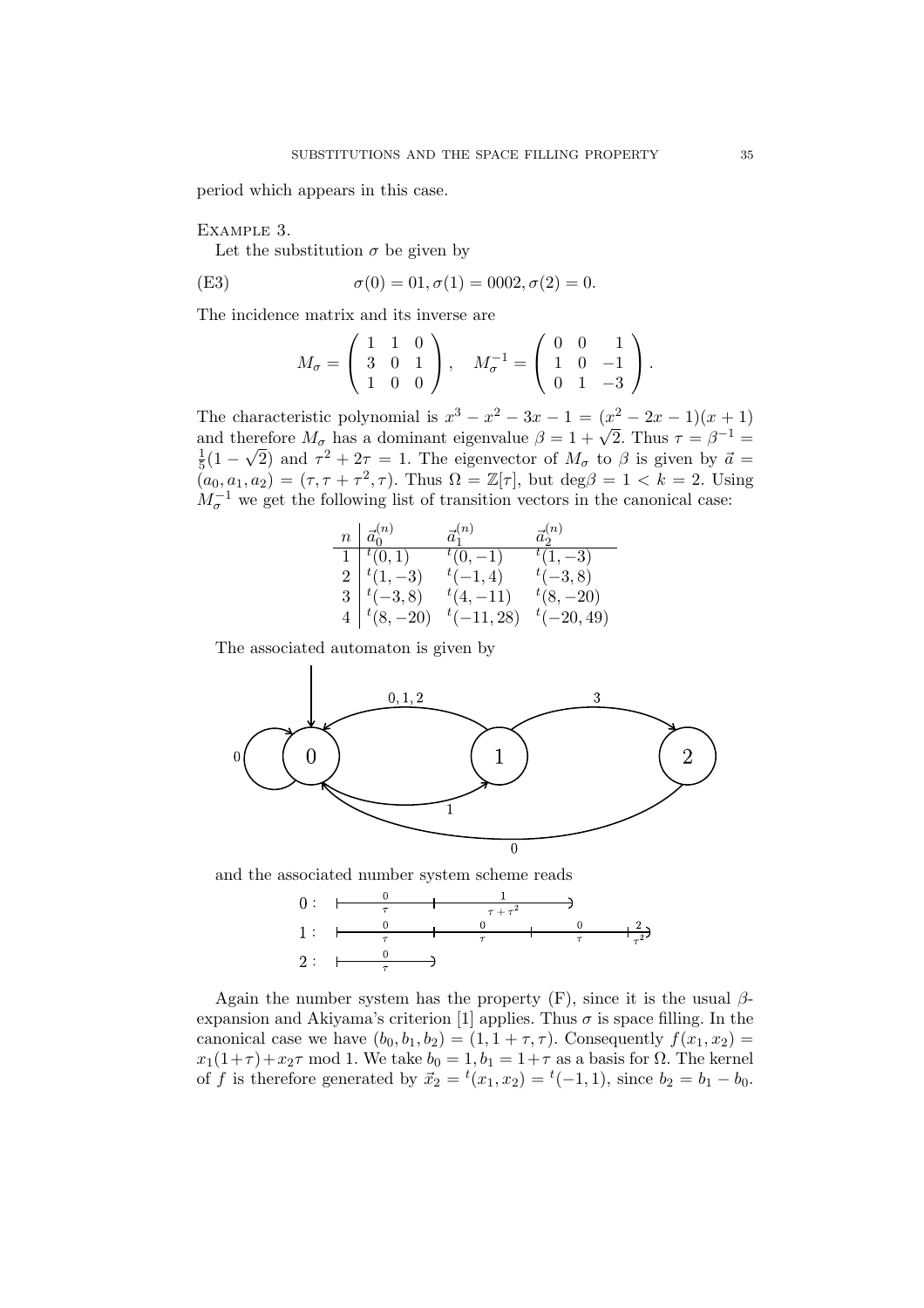Therefore, the projected fixed point of  $\sigma$  completely fills  $\Psi(\mathbb{Z}^2/\ker f) =$  $\mathbb{Z}\bar{e}^{(2)}_1$  which is therefore the domain of  $\Psi(\hat{W})$ .

We give a list of the expansions of  $f(x_1, 0) = x_1(1 + \tau) \text{ mod } 1$  for  $-5 \le$  $x_1 \leq 8$ , i.e. the  $\sigma$ -representations of the corresponding numbers above:

13 | 0111 | 12 | 01 | 11 |  $\varepsilon$  | 1 | 121 | 011 | 111 | 001 | 101 | 12121 | 012 For the canonical projections of the words  $u^{(1)} = 01, u^{(2)} = 010002$  in thin letter type and their Ψ-images in bold letter type we get



and for  $u^{(3)} = 0100020101010$  we get

|                 |                                       |                                       |                |                | $w^{(3)}$                             |                 |                         |                |                         |                |                |
|-----------------|---------------------------------------|---------------------------------------|----------------|----------------|---------------------------------------|-----------------|-------------------------|----------------|-------------------------|----------------|----------------|
| $\,4\,$         | $\begin{array}{c} 7 \\ 1 \end{array}$ | $\begin{array}{c} 9 \\ 3 \end{array}$ | $\overline{4}$ | $\overline{6}$ |                                       |                 |                         |                |                         |                |                |
| $\overline{12}$ | $\overline{10}$                       | $\overline{2}$                        | $\overline{8}$ | $\overline{0}$ | $\overline{\bf{6}}$                   | $\overline{11}$ | $\overline{\mathbf{3}}$ | $\overline{9}$ | $\overline{\mathbf{1}}$ | $\overline{7}$ | $\overline{4}$ |
|                 |                                       |                                       |                |                | $\begin{array}{c} 8 \\ 2 \end{array}$ | 10              | 12                      |                |                         |                |                |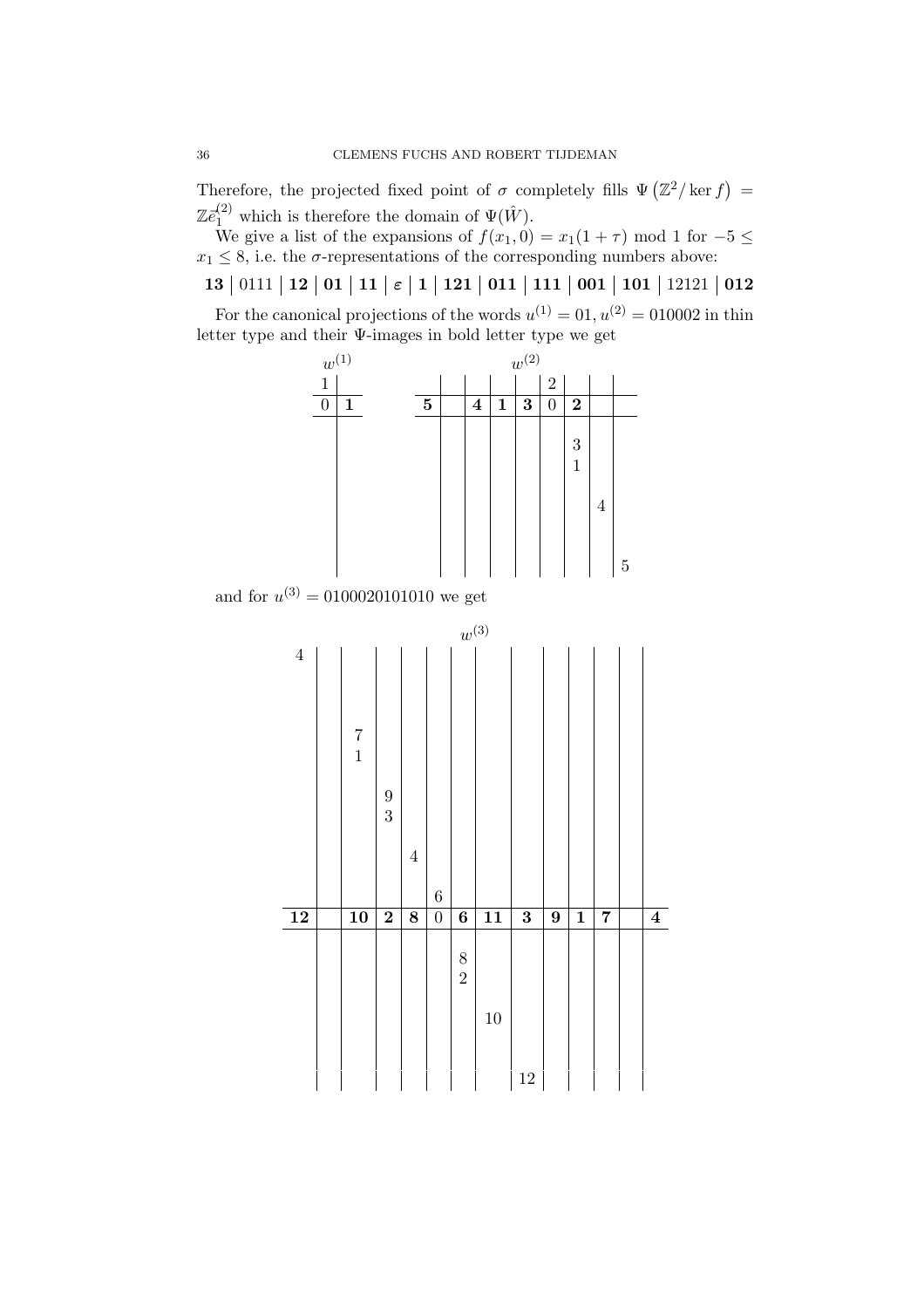Observe that the expansions of length at most 3 (the bold entries in the table above) are exactly those that appear in the domain of  $\Psi(w^{(3)})$ .

Example 4.

We consider the substitution defined by

(E4) 
$$
\sigma(0) = 01, \sigma(1) = 2, \sigma(2) = 3, \sigma(3) = 4, \sigma(4) = 0.
$$

We have taken this example from [9, p. 21]. The incidence matrix is

$$
M_{\sigma} = \left(\begin{array}{cccc} 1 & 1 & 0 & 0 & 0 \\ 0 & 0 & 1 & 0 & 0 \\ 0 & 0 & 0 & 1 & 0 \\ 0 & 0 & 0 & 0 & 1 \\ 1 & 0 & 0 & 0 & 0 \end{array}\right).
$$

The characteristic polynomial of  $M_{\sigma}$  is equal to  $x^5 - x^4 - 1 = (x^3 - x -$ 1)( $x^2 - x + 1$ ). Thus, there is a dominant root  $\beta \approx 1.325$  which is a cubic Pisot unit, and a quadratic factor the roots of which have absolute value equal to 1. We have  $\tau = \beta^{-1} \approx 0.755$  and  $\tau^3 + \tau^2 = 1$ . The eigenvalue of  $M_{\sigma}$  to  $\beta$  is

$$
\vec{a} = (a_0, a_1, a_2, a_3, a_4) = (\tau, \tau^5, \tau^4, \tau^3, \tau^2).
$$

Therefore,  $\Omega = \mathbb{Z}[\tau]$ . The associated automaton is



and the associated number system scheme

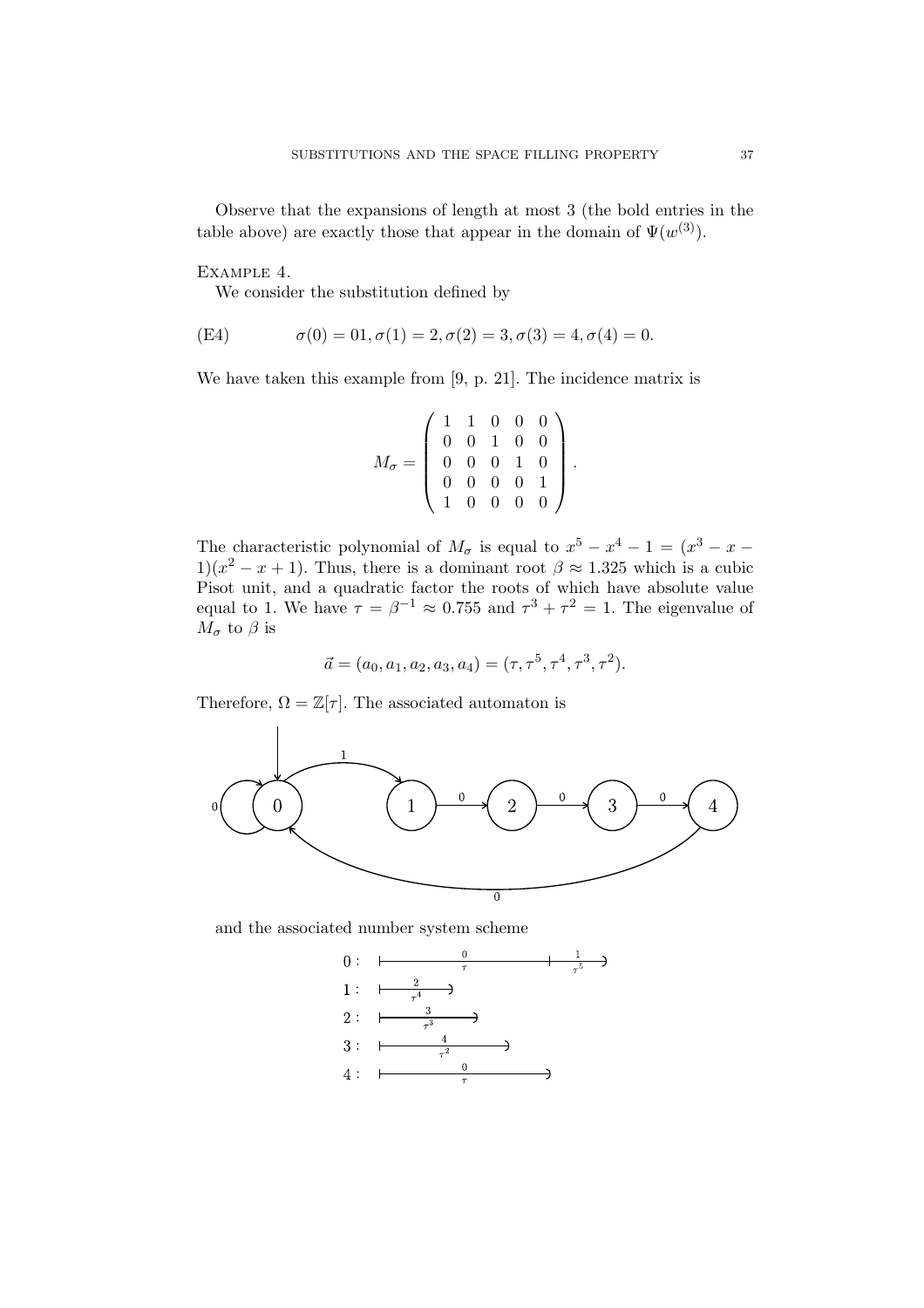By using

$$
M_\sigma^{-1}=\left(\begin{array}{cccc} 0 & 0 & 0 & 0 & 1 \\ 1 & 0 & 0 & 0 & -1 \\ 0 & 1 & 0 & 0 & 0 \\ 0 & 0 & 1 & 0 & 0 \\ 0 & 0 & 0 & 1 & 0 \end{array}\right)
$$

it is easy to get the transition vectors. E.g. we have for  $n = 11$  that

$$
u^{(11)} = 0123400101201230123401234001234001
$$

and

$$
\left(\vec{a}_0^{(11)}, \vec{a}_1^{(11)}, \vec{a}_2^{(11)}, \vec{a}_3^{(11)}, \vec{a}_4^{(11)}\right) = \left(\begin{array}{cccc} 0 & 0 & 1 & -2 & 1 \\ 1 & -1 & 0 & 1 & -2 \\ -2 & 3 & -1 & 0 & 1 \\ 1 & -3 & 3 & -1 & 0 \end{array}\right).
$$

In the canonical case  $(b_0, b_1, b_2, b_3, b_4) = (1, \tau^4, \tau^3, \tau^2, \tau)$ . We pick  $b_0 =$  $1, b_3 = \tau^2, b_4 = \tau$  as a basis for  $\Omega$ . Since  $b_1 = -b_0 + b_3 + b_4$  and  $b_2 = b_0 - b_3$ , the projection  $\Psi$  is given by the vectors  $\vec{x}_1 = {}^t(1, 0, -1, -1), \vec{x}_2 = {}^t(0, 1, 1, 0).$ In fact

$$
\operatorname{dom}\Psi(\hat{W}) = \Psi\left(\mathbb{Z}^4/\ker f\right) = \mathbb{Z}\bar{e}_3^{(4)} + \mathbb{Z}\bar{e}_4^{(4)},
$$

since the associated number system has the finiteness property. This follows again by the criterion in [1], since the number system gives the usual  $\beta$ expansion. We get

$$
\Psi\left(w^{(11)}\right)
$$

33 29 14 7 27 12 32 18 3 23 16 1 21 6 26 11 31 9 30 15 0 20 5 25 19 4 24 8 28 13 17 2 22 10

This roundwalk can be obtained by using the images of the transition vectors in the  $(x_3, x_4)$ -plane, which are given by

$$
\Psi\left(\vec{a}_0^{(11)}\right) = \begin{pmatrix} 0 \\ 0 \\ -3 \\ 1 \end{pmatrix}, \Psi\left(\vec{a}_1^{(11)}\right) = \begin{pmatrix} 0 \\ 0 \\ 4 \\ -3 \end{pmatrix}, \Psi\left(\vec{a}_2^{(11)}\right) = \begin{pmatrix} 0 \\ 0 \\ 4 \\ 4 \end{pmatrix},
$$

$$
\Psi\left(\vec{a}_3^{(11)}\right) = \begin{pmatrix} 0 \\ 0 \\ -3 \\ -3 \end{pmatrix}, \Psi\left(\vec{a}_4^{(11)}\right) = \begin{pmatrix} 0 \\ 0 \\ 4 \\ 1 \end{pmatrix}.
$$

It can clearly be seen how the plane is filled up. Since  $(b_0, b_1, b_2, b_3, b_4)$  =  $(1, \tau^4, \tau^3, \tau^2, \tau)$ , the corresponding list of expansions of  $f(0, 0, x_3, x_4)$  =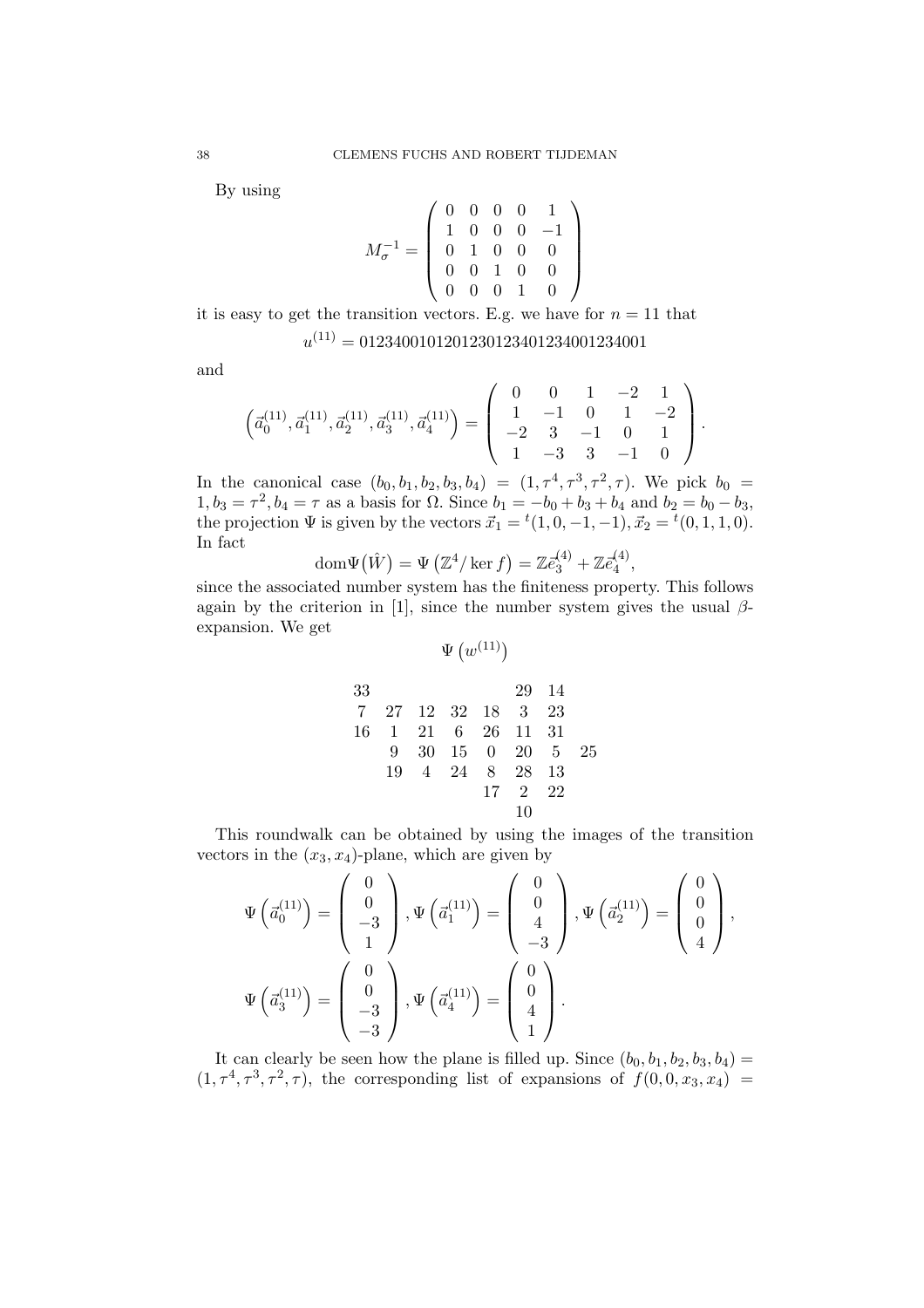$x_3\tau^2 + x_4\tau$  mod 1 is given by the following table, where all finite  $\sigma$ representations of  $f(\vec{x}) = x_3\tau^2 + x_4\tau \mod 1$  with  $\vec{x} = (0, 0, x_3, x_4)$  and  $-4 \leq x_3 \leq 4, -3 \leq x_4 \leq 3$  are shown (the upper part of the table contains the expansions for  $-4 \le x_3 \le -2$ , the middle part the expansion for  $-1 \le x_3 \le 1$  and the lower part for  $2 \le x_3 \le 4$ :

| 10000100001   |                  | 00100001000001  | 00000001000001  |                   |               |
|---------------|------------------|-----------------|-----------------|-------------------|---------------|
| 00000100001   |                  | 10000000001     | 00010000001     |                   |               |
|               | 00100000001      |                 | 00000000001     | 10000001          |               |
|               | 0100001000000001 |                 | 00001000001     | 10000001          | $\rightarrow$ |
|               | 1000010000001    |                 | 00100001        | 00000001          |               |
|               | 0000010000001    |                 | 1000000000001   | 0001000000001     |               |
|               | 0010000000001    |                 | 0000000000001   | 0100000000001     |               |
|               | 01000001000001   |                 | 00001000000001  | 100000001         |               |
|               | 100001           |                 | 0010000001      | 000000001         |               |
|               | 000001           |                 | 1               | 0001              |               |
|               | 001              |                 | $\epsilon$      | 01                | $\Rightarrow$ |
|               | 01000001         |                 | 00001           | 1000000001        |               |
|               | 1000001000001    |                 | 0010000001      | 1000000001        |               |
|               | 0000001000001    |                 | 0100001000001   | 0000100001        |               |
|               | 000100001        |                 | 100001000001    | 00100001000000001 |               |
|               | 010000001        | 000001000001    | 100000000001    |                   |               |
|               | 1000001          | 001000000001    | 000000000001    |                   |               |
| $\Rightarrow$ | 0000001          |                 | 0100001         | 000010000001      |               |
| 0001000001    |                  | 100001000000001 | 001000001000001 |                   |               |
|               | 0100000001       |                 | 000001000000001 | 100000000000001   |               |
|               | 100000010000001  |                 | 001000000000001 | 000000000000001   |               |

It can be seen that the expansions of length at most 11, which are again the bold entries, are exactly at the places of dom $\Psi(w^{(11)})$ .

### Example 5.

Finally let the substitution be defined by

(E5) 
$$
\sigma(0) = 02111111, \sigma(1) = 30, \sigma(2) = 1000000, \sigma(3) = 0.
$$

The incidence matrix and its inverse are given by

$$
M_{\sigma} = \left(\begin{array}{rrr} 1 & 6 & 1 & 0 \\ 1 & 0 & 0 & 1 \\ 6 & 1 & 0 & 0 \\ 1 & 0 & 0 & 0 \end{array}\right), \quad M_{\sigma}^{-1} = \left(\begin{array}{rrr} 0 & 0 & 0 & 1 \\ 0 & 0 & 1 & -6 \\ 1 & 0 & -6 & 35 \\ 0 & 1 & 0 & -1 \end{array}\right).
$$

The characteristic polynomial is equal to  $x^4 - x^3 - 12x^2 - 7x - 1 = (x^2 (4x-1)(x^2+3x+1)$  and therefore it has a dominant Pisot root given by  $\beta = 2 + \sqrt{5}$  and  $\tau = \sqrt{5} - 2$ . The two roots of the other polynomial are  $-\frac{1}{2}$  $\frac{1}{2}(3\mp\sqrt{5})$ , which lie on both sides of the unit circle. The eigenvalue of  $M_{\sigma}$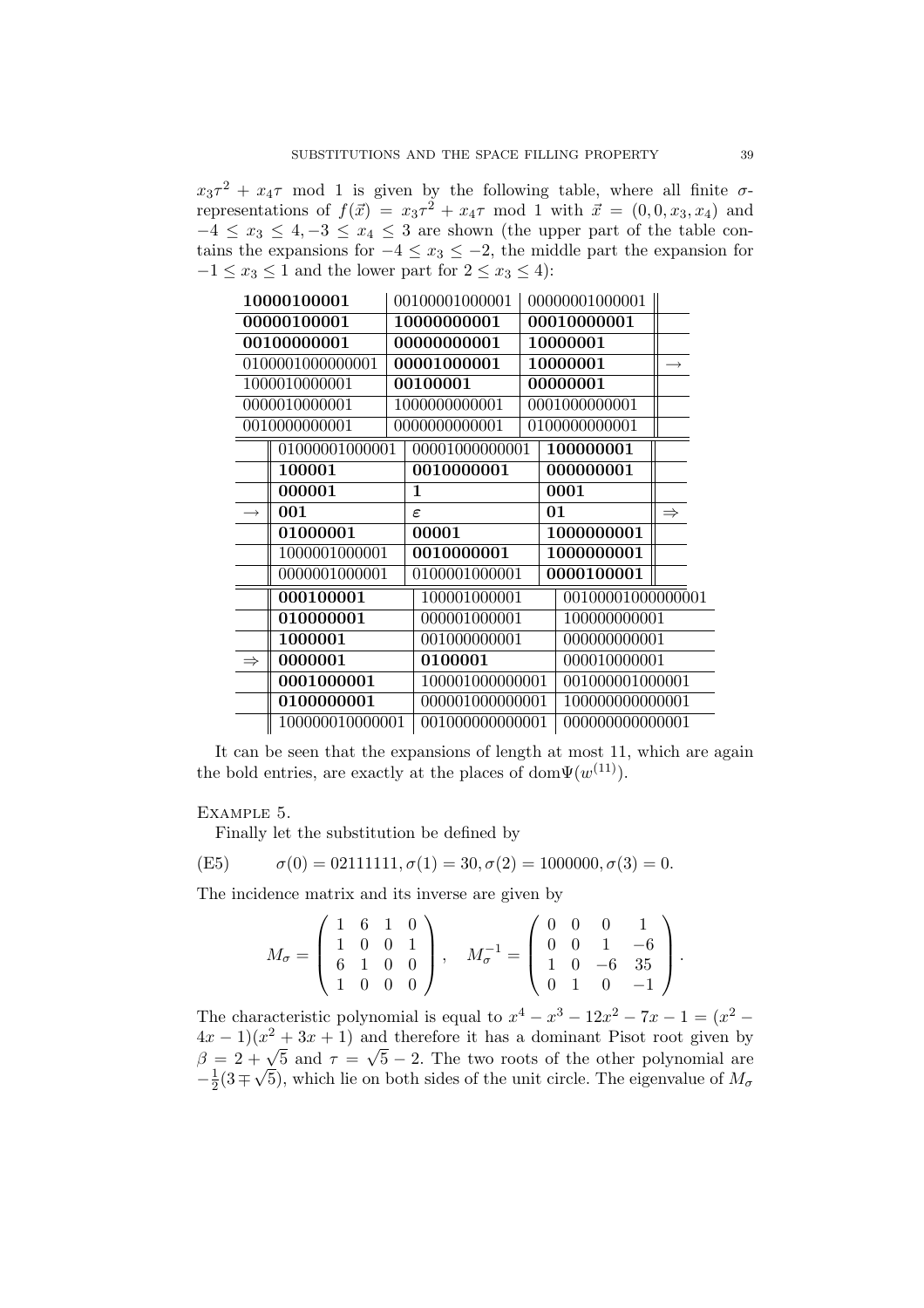to  $\beta$  is

$$
(a_0, a_1, a_2, a_3) = (\tau, \tau^2 + \tau^3, 6\tau^2 + \tau^3 + \tau^4, \tau^2).
$$

The associated automaton is



and the number system scheme reads

0: 
$$
\frac{0}{\tau} + \frac{2}{6\tau^2 + \tau^3 + \tau^4} + \frac{1}{1} + \frac{1}{1} + \frac{1}{1} + \frac{1}{1} + \frac{1}{1} + \frac{1}{1} + \frac{1}{1} + \frac{1}{1} + \frac{1}{1} + \frac{1}{1} + \frac{1}{1} + \frac{1}{1} + \frac{1}{1} + \frac{1}{1} + \frac{1}{1} + \frac{1}{1} + \frac{1}{1} + \frac{1}{1} + \frac{1}{1} + \frac{1}{1} + \frac{1}{1} + \frac{1}{1} + \frac{1}{1} + \frac{1}{1} + \frac{1}{1} + \frac{1}{1} + \frac{1}{1} + \frac{1}{1} + \frac{1}{1} + \frac{1}{1} + \frac{1}{1} + \frac{1}{1} + \frac{1}{1} + \frac{1}{1} + \frac{1}{1} + \frac{1}{1} + \frac{1}{1} + \frac{1}{1} + \frac{1}{1} + \frac{1}{1} + \frac{1}{1} + \frac{1}{1} + \frac{1}{1} + \frac{1}{1} + \frac{1}{1} + \frac{1}{1} + \frac{1}{1} + \frac{1}{1} + \frac{1}{1} + \frac{1}{1} + \frac{1}{1} + \frac{1}{1} + \frac{1}{1} + \frac{1}{1} + \frac{1}{1} + \frac{1}{1} + \frac{1}{1} + \frac{1}{1} + \frac{1}{1} + \frac{1}{1} + \frac{1}{1} + \frac{1}{1} + \frac{1}{1} + \frac{1}{1} + \frac{1}{1} + \frac{1}{1} + \frac{1}{1} + \frac{1}{1} + \frac{1}{1} + \frac{1}{1} + \frac{1}{1} + \frac{1}{1} + \frac{1}{1} + \frac{1}{1} + \frac{1}{1} + \frac{1}{1} + \frac{1}{1} + \frac{1}{1} + \frac{1}{1} + \frac{1}{1} + \frac{1}{1} + \frac{1}{1} + \frac{1}{1} + \frac{1}{1} + \frac{1}{1} + \frac{1}{1} + \frac{1}{1} + \frac{1}{1} + \frac{1}{1} + \frac{1}{1} + \frac{1}{1}
$$

We have  $(b_0, b_1, b_2, b_3) = (1, \tau + \tau^2, 6\tau + \tau^2 + \tau^3, \tau)$  and by choosing  $b_0, b_3$  as a basis we get  $\vec{x}_1 = (1, 0, 3), \vec{x}_2 = (0, 1, -19)$  for the description of the map  $\Psi$ . E.g. the word  $u^{(2)} = 0.21111111100000030303030303030$  and the transition vectors in the canoncial case are given by

$$
\left(\vec{a}_0^{(2)}, \vec{a}_1^{(2)}, \vec{a}_2^{(2)}, \vec{a}_3^{(2)}\right) = \left(\begin{array}{rrr} 1 & -6 & 35 & -1 \\ 0 & -6 & 36 & 1 \\ -1 & 41 & -244 & -5 \end{array}\right)
$$

and their projections are

$$
\left(\Psi\left(\vec{a}_0^{(2)}\right), \Psi\left(\vec{a}_1^{(2)}\right), \Psi\left(\vec{a}_2^{(2)}\right), \Psi\left(\vec{a}_3^{(2)}\right)\right) = \left(\begin{array}{cccc} 0 & 0 & 0 & 0 \\ 0 & 0 & 0 & 0 \\ -4 & -55 & 335 & 17 \end{array}\right).
$$

We give a list of  $\sigma$ -expansions of  $f(0, x_2) = \tau x_2 \text{ mod } 1$  for  $10 \le x_2 \le 10$  (in the upper part the values  $-10 \le x_2 \le -3$ , in the middle part  $-2 \le x_2 \le 5$ and in the lower part the remaining values are shown):

|                                                  |  |  |  |  | $2(13)^{\omega}$   61   01471   123(13) <sup><math>\omega</math></sup>   1671   511   01   1(13) <sup><math>\omega</math></sup>    $\rightarrow$ |  |
|--------------------------------------------------|--|--|--|--|--------------------------------------------------------------------------------------------------------------------------------------------------|--|
|                                                  |  |  |  |  | $\rightarrow$ 1571 411471 $\varepsilon$ 1 1471 3(13) <sup><math>\omega</math></sup> 71 0411471 $\Rightarrow$                                     |  |
| $\Rightarrow$   1371   2171   611   01571   1271 |  |  |  |  |                                                                                                                                                  |  |

Indeed the expansions of length at most 2 are at the positions where the above roundwalk passes. Note that  $-3\tau$  corresponds to  $1(13)^{\omega}$ , since

$$
1 - 3\tau = \tau \cdot 1 + (\tau^2 + \tau^3)\tau + (3\tau)\tau^2
$$
  
=  $\tau \cdot 1 + (\tau^2 + \tau^3)\tau + (\tau + 7\tau^2 + 2\tau^3 + \tau^4)\tau^2 + \tau^2\tau^3 + (3\tau)\tau^4$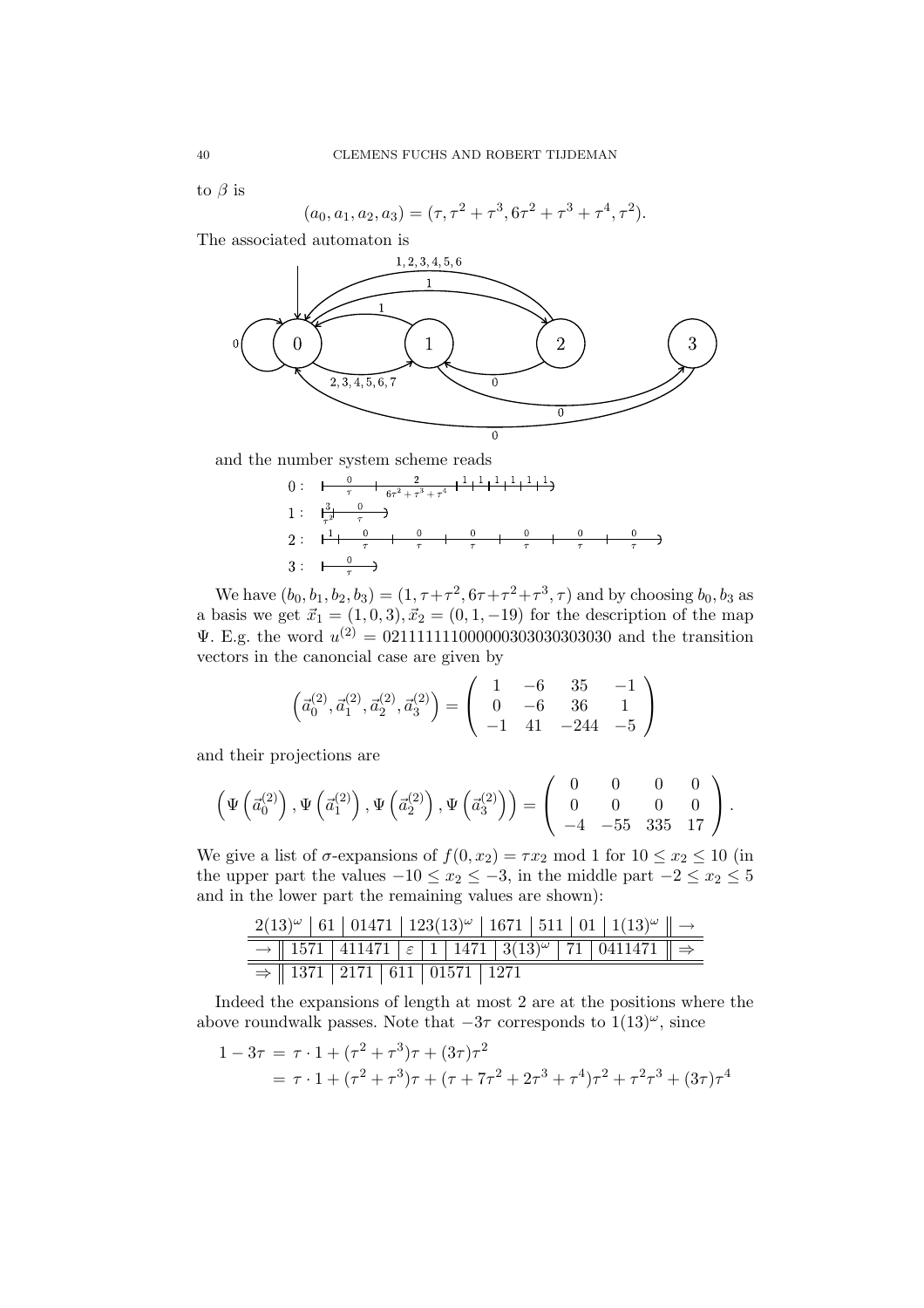and we are back in state 0. Since there are values which have an infinite expansion, the limit word  $W$  is not space filling.

#### **REFERENCES**

- [1] S. Akiyama, Cubic Pisot units with finite beta expansion, Algebraic number theory and Diophantine analysis (Graz, 1998), pp. 11-26, de Gruyter, Berlin, 2000.
- [2] S. Akiyama, Self affine tilings and Pisot numeration system, Number Theory and its Applications (Kyoto, 1997), pp. 7-17, Kluwer Acad. Publ., Dordrecht, 1999.
- [3] S. Akiyama, Pisot numbers and greedy algorithm, Number Theory: Diophantine, Computational and Algebraic Aspects (K. Győry, A. Pethő and V.T. Sós eds.), pp. 9-21, de Gruyter, 1998.
- [4] S. Akiyama and J.M. Thuswaldner, A survey on topological properties of tiles related to number systems, Geom. Dedicata 109 (2004), 89-105.
- [5] P. Arnoux and S. Ito, Pisot substitutions and Rauzy fractals, Bull. Belg. Math. Soc. Simon Stevin 8 (2001), 181-207.
- [6] P. Arnoux and G. Rauzy, Représentation géométrique de suites de complexité  $2n+1$ , Bull. Soc. Math. France 119 (1991), 199-215.
- [7] M. Baake and R.V. Moody, Directions in mathematical quasicrystals, CRM Monograph Series 13, AMS, Providence, RI, 2000.
- [8] R.B. Bapat and T.E.S. Raghavan, Nonnegative matrices and applications, Encyclopedia of Mathematics and its Applications 64, Cambridge Univ. Press, Cambridge, 1997.
- [9] V. Berth´e and A. Siegel, Tilings associated with beta-numeration and substitutions, Integers: Electronic J. of Comb. Number Theory, to appear.
- [10] V. Berthé and R. Tijdeman, Lattices and multi-dimensional words, Theoret. Comput. Sci. **319** (2004), 177-202.
- [11] V. Berth´e and L. Vuillon, Tillings and rotations on the torus: a two-dimensional generalization of Sturmian sequences, Discrete Math. 223 (2000), 27-53.
- [12] V. Berthé and L. Vuillon, Suites doubles de basse complexité, J. Théor. Nombres Bordeaux 12 (2000), 179-208.
- [13] V. Berthé and L. Vuillon, Palindromes and two-dimensional Sturmian sequences, J. Autom. Lang. Comb. 6 (2001), 121-138.
- [14] A. Bertrand, Dévelopements en base de Pisot et répartition modulo 1, C. R. Acad. Sci. Paris 285 (1977), 419-421.
- [15] V. Canterini, Connectedness of geometric representation of substitutions of Pisot type, Bull. Belg. Math. Soc. Simon Stevin 10 (2003), 77-89.
- [16] J.-M. Dumont and A. Thomas, Systèmes de numération et fonctions fractales relatifs aux substitutions, Theoret. Comput. Sci. 65 (1989), 153-169.
- [17] H. Ei and S. Ito, Tilings from some non-irreducible, Pisot substitutions, Discrete Math. Theor. Comput. Sci. 7 (2005), 81-122.
- [18] S. Eilenberg, Automata, languages, and machines, Vol. A, Pure and Applied Mathematics, Vol. 58, Academic Press, New York, 1974.
- [19] J.-H. Evertse, On the norm form inequality  $|F(x)| \leq m$ , Publ. Math. Debrecen 56 (2000), 337-374.
- [20] C. Frougny and B. Solomyak, Finite beta-expansions, Ergodic Theory Dynam. Systems 12 (1992), 713-723.
- [21] P.J. Grabner and M. Rigo, Additive functions with respect to numeration systems on regular languages, Monatsh. Math. 139 (2003), 205-219.
- [22] J.C. Lagarias and Y. Wang, Substitution Delone sets, Discrete Comput. Geom. 29 (2003), 175-209.
- [23] S. Ito and H. Rao, Atomic surfaces, tilings and coincidence I. Irreducible case, Israel J. Math., to appear.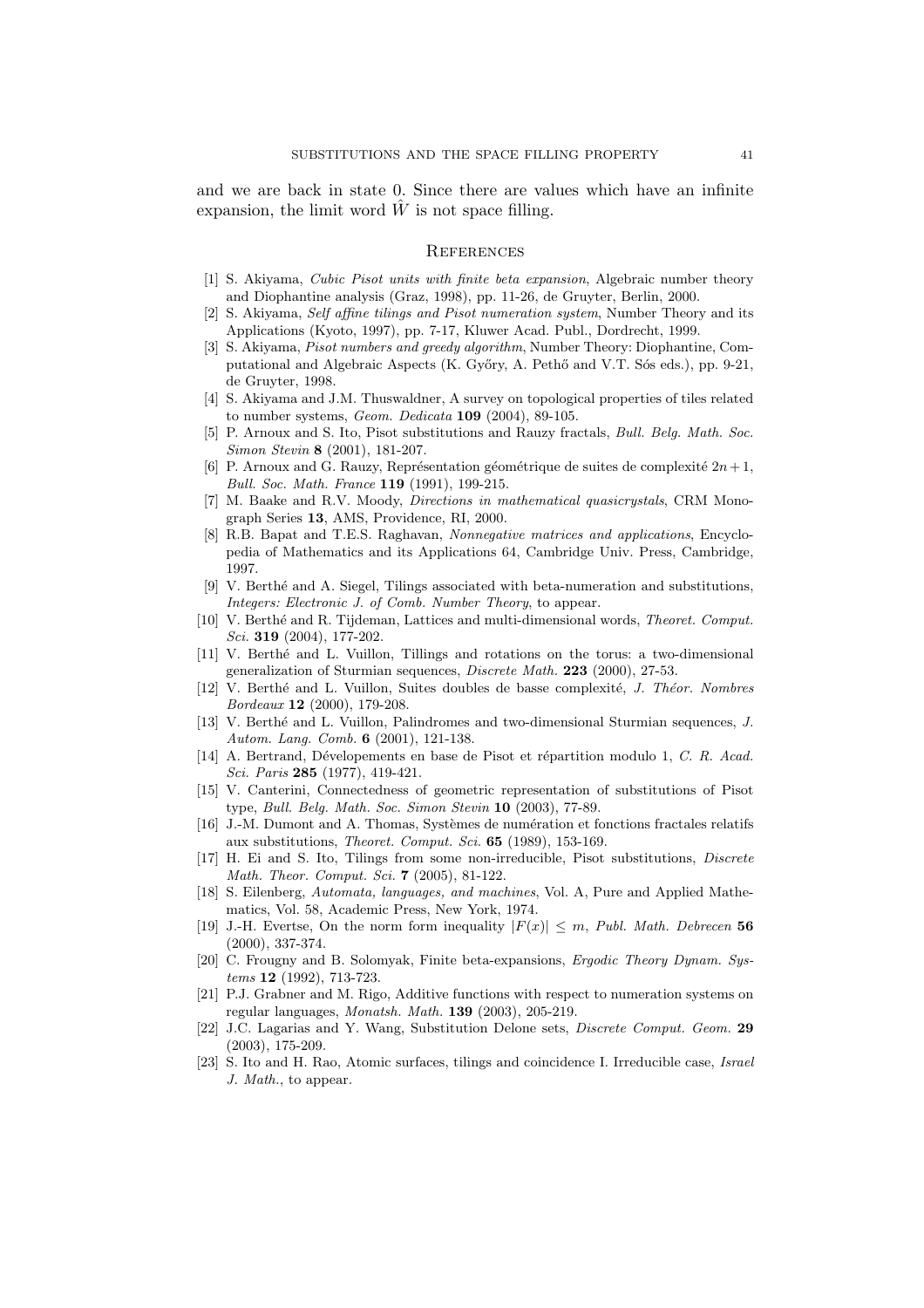- [24] D. Lind, The entropies of topological Markov shifts and a related class of algebraic integers, Ergodic Theory Dynam. Systems 4 (1984), 283-300.
- [25] D. Lind, Matrices of Perron Numbers, J. Number Theory 40 (1992), 211-217.
- [26] M. Lothaire, Algebraic Combinatorics on Words, Cambridge University Press, 2002.
- [27] P. Lecomte and M. Rigo, Numeration systems on a regular language, Theory Comput. Syst. 34 (2001), 27-44.
- [28] P. Lecomte and M. Rigo, On the representation of real numbers using regular languages, Theory Comput. Syst. 35 (2002), 13-38.
- [29] P. Lecomte and M. Rigo, Real numbers having ultimately periodic representations in abstract numeration systems, Inform. and Comput. 192 (2004), 57-83.
- [30] M. Morse and G.A. Hedlund, Symbolic Dynamics, Amer. J. Math. 60 (1938), 815-866.
- [31] W. Parry, On the  $\beta$ -expansion of real numbers, Acta Math. Acad. Sci. Hungar. 11 (1960), 269-278.
- [32] G. Rauzy, Nombres algébriques et substitutions, *Bull. Soc. Math. France* 110 (1982), 147-178.
- [33] A. Rényi, Representations for real numbers and their ergodic properties, Acta Math. Acad. Sci. Hungar. 8 (1957), 477-493.
- [34] M. Rigo and W. Steiner, Abstract  $\beta$ -expansions and ultimately periodic representations, J. Théor. Nombres Bordeaux  $17$  (2005), 283-299.
- [35] S. Rosema and R. Tijdeman, On the Tribonacci substitution, Integers: Electronic J. of Comb. Number Theory, to appear.
- [36] R. Salem, Algebraic Numbers and Fourier Analysis, D.C. Heath & Co.: Boston, 1963.
- [37] Y. Sano, P. Arnoux, and S. Ito, Higher dimensional extensions of substitutions and their dual maps, J. Anal. Math. 83 (2001), 183-206.
- [38] M. Senechal, Quasicrystals and geometry, Cambridge University Press, Cambridge, 1995.
- [39] A. Siegel, Pure discrete spectrum dynamical system and periodic tiling associated with a substitution, Ann. Inst. Fourier (Grenoble) **54** (2004), 288-299.
- [40] R.J. Simpson and R. Tijdeman, Multi-dimensional versions of a theorem of Fine and Wilf and a formula of Sylvester, Proc. Amer. Math. Soc. 131 (2003), 1661-1667.
- [41] V.F. Sirvent and B. Solomyak, Pure discrete spectrum for one-dimensional substitution systems of Pisot type, Canad. Math. Bull. 45 (2002), 697-710.
- [42] K. Schmidt, On periodic expansions of Pisot numbers and Salem numbers, Bull. London Math. Soc. 12 (1980), 269-278.
- [43] W.M. Schmidt, Linearformen mit algebraischen Koeffizienten II, Math. Ann. 191 (1971), 1-20.
- [44] J.M. Thuswaldner, Unimodular substitions and their associated tiles, J. Théor. Nombres Bordeaux, to appear.
- [45] R. Tijdeman, Rauzy substitutions and multi-dimensional words, Theoret. Comput. Sci., to appear.

Clemens Fuchs TECHNISCHE UNIVERSITÄT GRAZ INSTITUT FÜR MATHEMATIK Steyrergasse 30, 8010 Graz (Austria) e-mail: clemens.fuchs@tugraz.at

Robert Tijdeman Universiteit Leiden MATHEMATISCH INSTITUUT